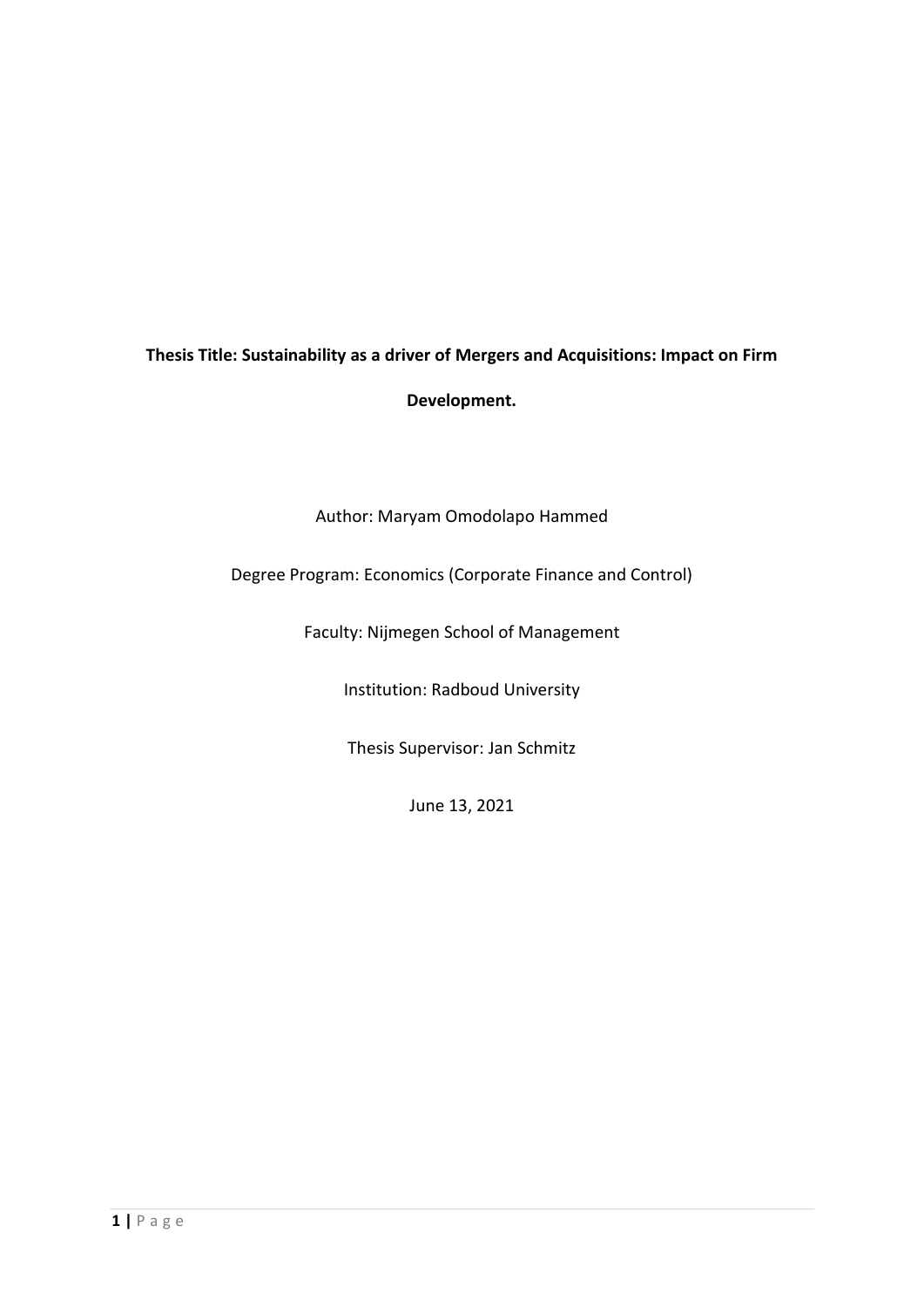## **Sustainability as a driver of Mergers and Acquisitions: Impact on Firm Development.**

The aim of this thesis "Sustainability as a driver of Mergers and Acquisitions: Impact on Firm Development" is to examine the use of acquisitions by firms as a means of increasing it ESG performance. There has been an increase in the importance of sustainability over the past decades, as a result, firms seek to reevaluate their business strategy, considering it impacts to the environment. Therefore, sustainability is increasingly becoming a motive for acquisition. Some studies have been carried out to examine the effect of acquiring a CSR oriented firm on firm value using aggregate ESG ratings, however CSR is multidimensional and encompasses different factors which could have different effects on firm value.

For this reason, I decided to examine the literature further focusing on the individual effects of each ESG factors on the firm value of the acquirer. This thesis first examines the effect of acquiring a firm that has a higher ESG performance on acquirers ESG performance after the acquisition and presents the results. Second, the study explores the post-acquisition financial performance effect of acquiring a target with higher ESG performance. The research was conducted using Eighty-Three acquisition deals that occurred between the period 2004 and 2018 in the European Union (EU) including the United Kingdom, and the models used are probit and pooled OLS.

The results of this research identified the environmental factor as the only factor that has a significant and positive effect on the ESG performance of the acquiring firm but was unable to provide a significant result on the effect of target ESG performance on the financial performance of acquiring firm although the relationship is negative. This thesis went further ahead to provide causal evidence in understanding the motive for firms' sustainable acquisitions using survey.

The survey experiment was conducted using Economics students at Radboud University and Finance professionals in the Netherlands with a total of Sixty-eight respondents, of which forty-six were students. The results of the experiment show that firms view CSR as a business strategy and invest in it to build their reputations and integrate it as part of their business practices. I recommend future research to broaden this sample to include acquisitions from other countries so the analysis of the correlation between target ESG and acquiring firm ESG and financial performance can be generalized. Also, it will be interesting to study if the negative effect of green acquisition is lower than dirty acquisitions on firm value.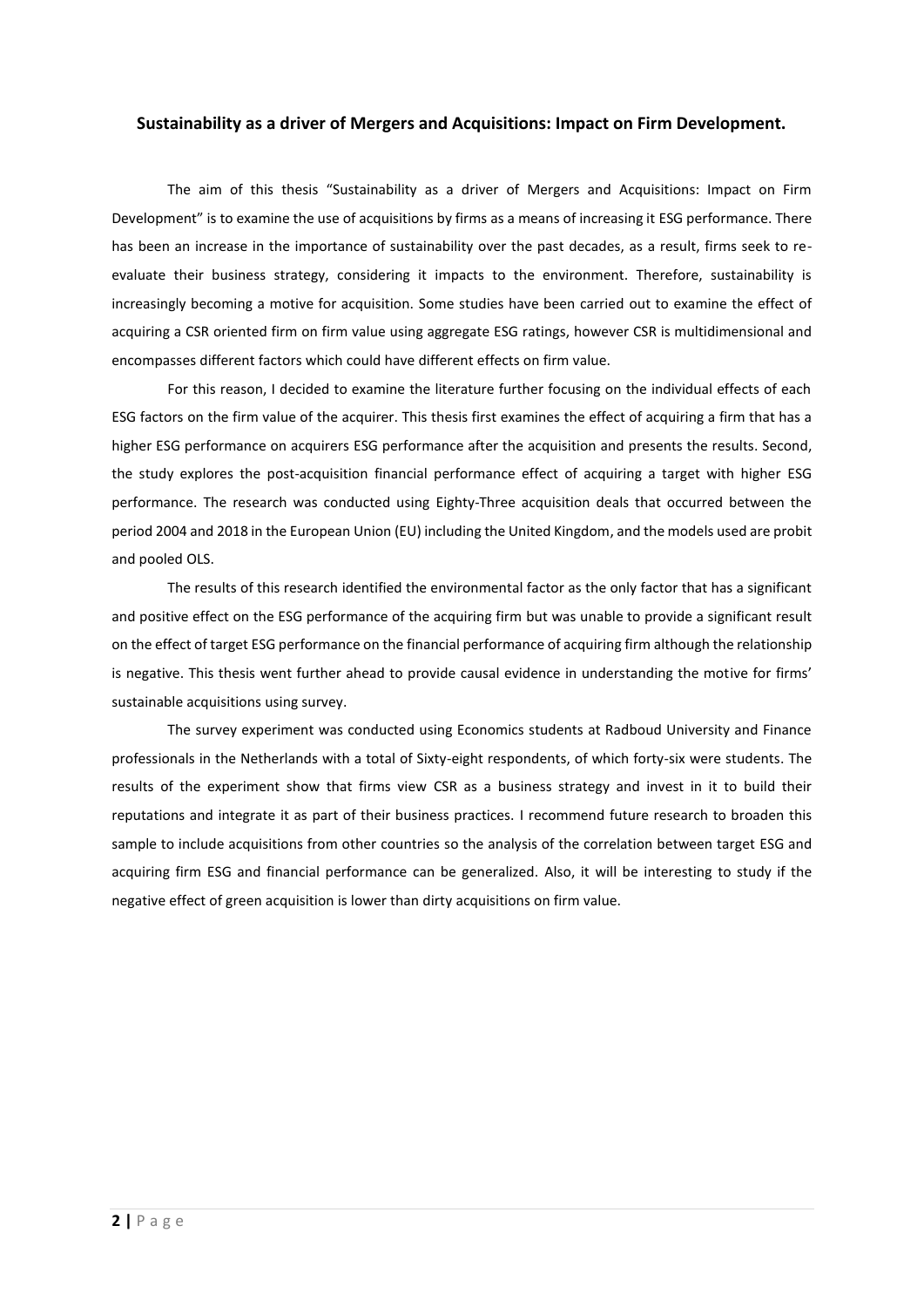# **Table of Contents**

| <b>Appendix A</b><br><b>Appendix B</b><br><b>Appendix C</b> | Chapter 1        |  |
|-------------------------------------------------------------|------------------|--|
|                                                             | <b>Chapter 2</b> |  |
|                                                             |                  |  |
|                                                             | <b>Chapter 3</b> |  |
|                                                             |                  |  |
|                                                             |                  |  |
|                                                             |                  |  |
|                                                             |                  |  |
|                                                             |                  |  |
|                                                             |                  |  |
|                                                             |                  |  |
|                                                             |                  |  |
|                                                             |                  |  |
|                                                             |                  |  |
|                                                             |                  |  |
|                                                             |                  |  |
|                                                             | <b>Chapter 4</b> |  |
|                                                             |                  |  |
|                                                             |                  |  |
|                                                             |                  |  |
|                                                             |                  |  |
|                                                             |                  |  |
|                                                             |                  |  |
|                                                             |                  |  |
|                                                             |                  |  |
|                                                             |                  |  |
|                                                             |                  |  |
|                                                             |                  |  |
|                                                             |                  |  |
|                                                             | <b>Chapter 5</b> |  |
|                                                             |                  |  |
|                                                             |                  |  |
|                                                             |                  |  |
|                                                             |                  |  |
|                                                             |                  |  |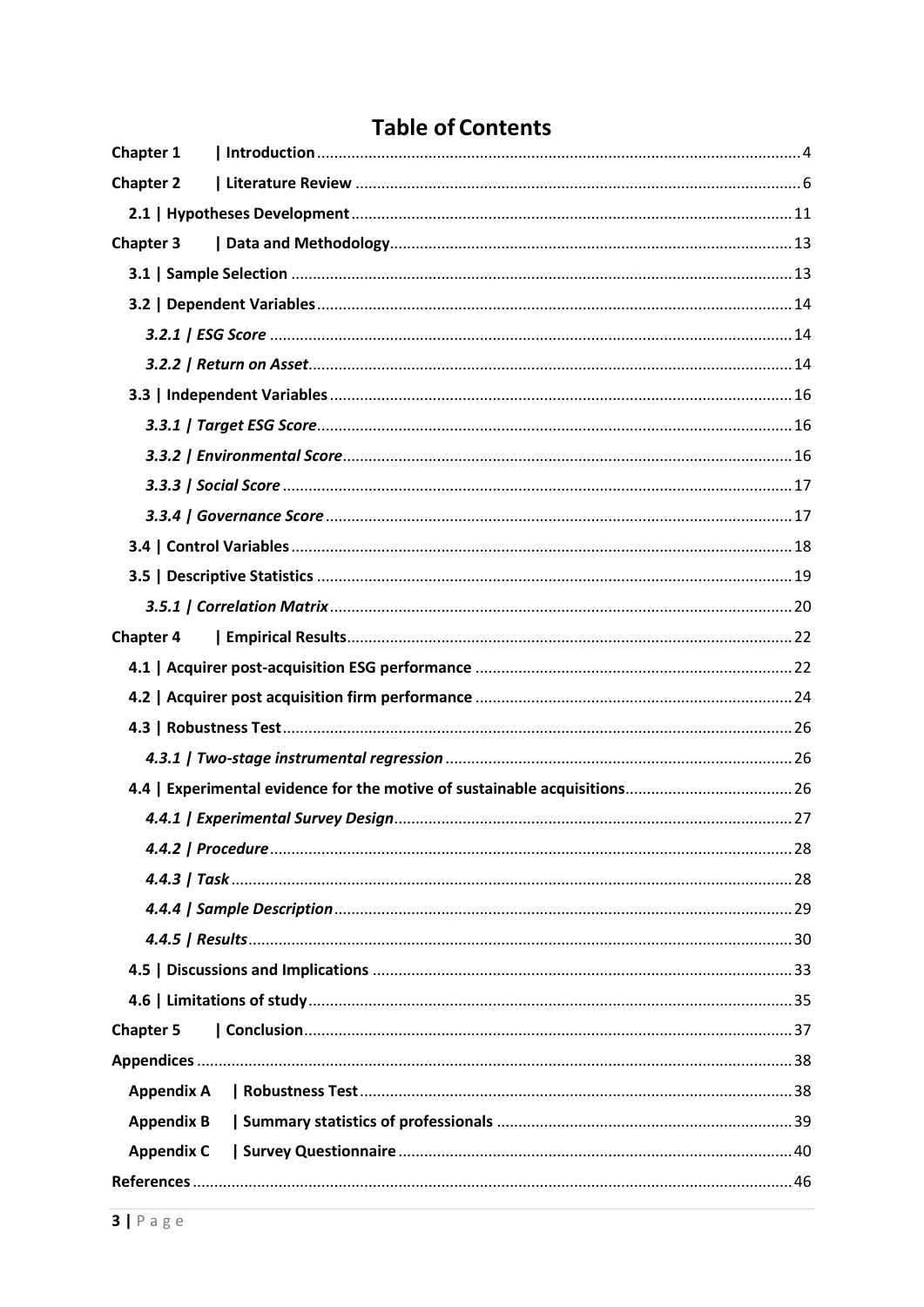# **Chapter 1 | Introduction**

<span id="page-3-0"></span>Investment in mergers and acquisitions (henceforth referred to as acquisitions) continues to grow rapidly over the years (Haleblian et al., 2009) even though research has shown that acquiring firms do not benefit from acquisitions (Malatesta, 1983; Asquith, 1983). More specifically, Asquith. (1983) found evidence that acquisition is value-destroying for firms in the short and the long term. Yet, there is still an increase in the number of acquisitions that happens across the globe; therefore, several studies have been carried out to understand the motive for these acquisitions. A firm could engage in acquisition activities to increase its market power, resulting from fewer firms in an industry (Kim and Singal, 1993). Increase its efficiency arising from cost reduction in a firm operation, Banerjee and Eckard (1998) found evidence of an increase in acquiring firm stock price for horizontal mergers during the merger wave in the 1900s. As a discipline mechanism for inefficient and ineffective managers, Martin, and McConnell (1991) found that the acquiring firm often dismisses CEOs of target firms after the acquisition has been completed. However, managers could engage in acquisition activities for their self-interest. Research has shown that the compensation of acquiring CEO increases post-acquisition regardless of the acquisition performance (Hatford and Li, 2007), which suggests managers exhibit a selfinterested motivation to acquire to increase compensation (Haleblian et al., 2009). Although these previous works of the literature indicate that acquisitions erode firm value, they also reveal the conditions in which acquisitions could benefit acquiring firms.

There has been an increase in the importance of sustainability over the past decades due to a rise in wealth inequality and depletion of natural resources (Dao et al., 2011). As a Result, firms seek to re-evaluate their business strategy, considering it impacts the environment. A survey by KPMG on Sustainability Reporting 2020 indicated that 80% of firms worldwide report on sustainability even though Environmental Social and Governance (ESG) reporting is not mandatory and the evidence of its impact on firm value and shareholder's wealth is still mixed (Jiao, 2010). Therefore, sustainability is increasingly becoming a motive for acquisition because it is an alternative for firms seeking to increase their sustainability profile and knowledge by embracing existing CSR practices from the acquired firm instead of internally developing their practices (Wickert et al., 2017). Examples of recent acquisitions that depict this trend include Ben and Jerry by Unilever, Stonyfield Farm by Danone, The Body Shop by L'Oréal and Tom's of Maine by Colgate-Palmolive. However, do these acquisitions increase the CSR profile and knowledge of CSR of the acquiring firm? The answer to the question lies in the acquiring firm's identity (the firm's values).

Despite the significant trend in firms acquiring CSR oriented firms, sustainability as a motive for M&A has not been widely studied in the literature, and it remains limited to descriptive analysis (Mirvis, 2008). Using Australian firms, Tampakoudis and Anagnostopoulou (2020) study whether the ESG performance increases after acquiring a target with a better ESG performance and if this improved performance translates to positive market values after the acquisition announcement. They find an increase in ESG performance of acquiring firm after acquiring a target with better ESG performance. However, the evidence found regarding the relationship between acquirer market value and target ESG performance is weak although positive. They suggest that their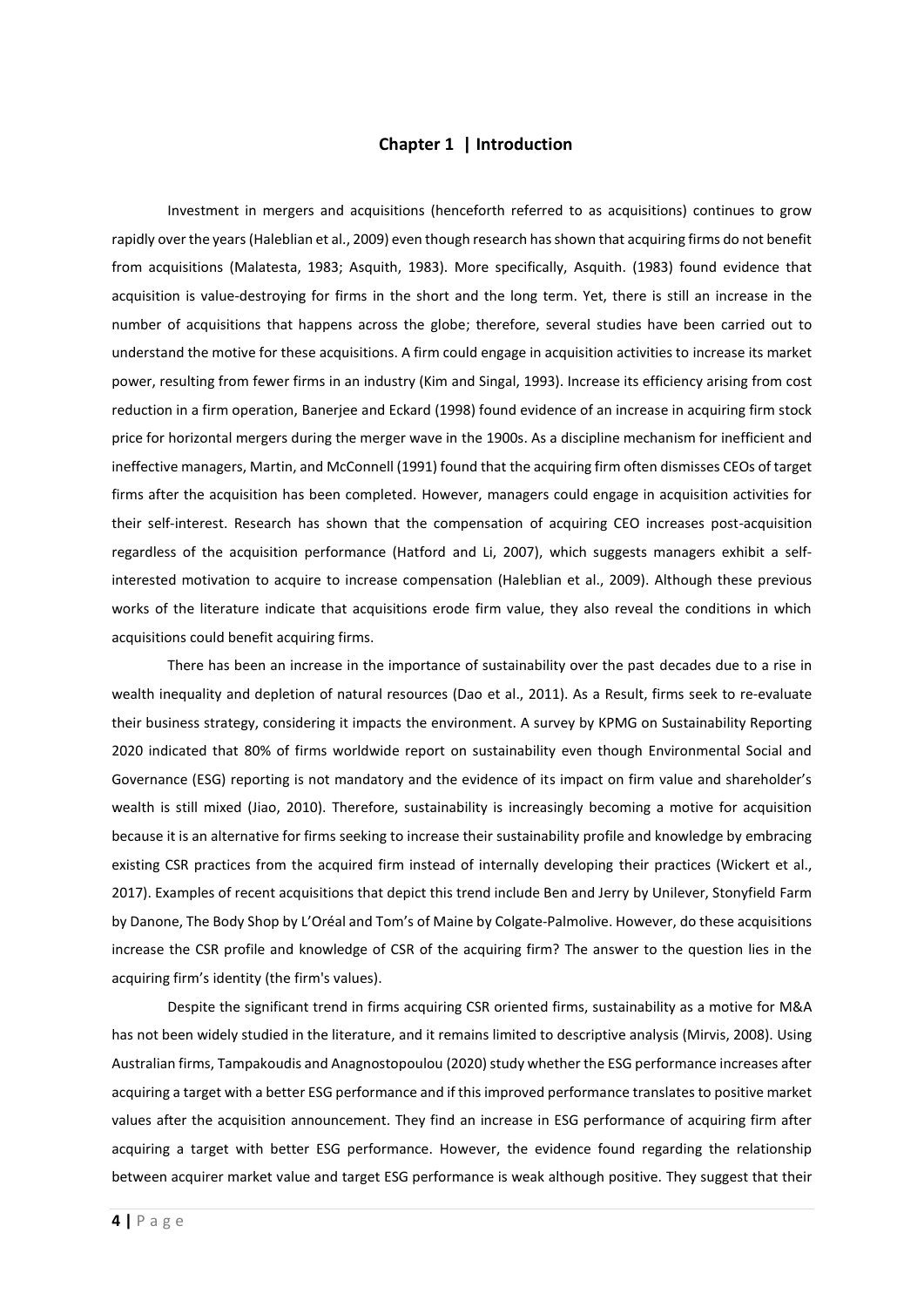result is in line with the stakeholder value maximization view. The theory proposes that investment in sustainability considers the interests of other stakeholders other than shareholders, which maximizes the firm's value (Yen and Andre, 2019).

However, as with many studies, the work of Tampakoudis and Anagnostopoulou (2020) utilizes an aggregate ESG rating rather than the individual ratings as a measure of sustainability which could be one of the reasons for the weak evidence found regarding the relationship between target ESG performance and market value of acquirer. Furthermore, there is no causal evidence yet of the motive for sustainable acquisition (social responsibility or sustained greenwashing). Therefore, this literature was extended in two directions by investigating the effect of combined target ESG performance and the three components of ESG (Environmental, Social and Governance) separately on the acquirer performance in terms of CSR profile and firm financial performance post-acquisition providing causal evidence on the motive of sustainable acquisitions. First, the study examines the effect of acquiring a firm that has a higher ESG performance on acquirers ESG performance after the acquisition. It is expected that acquiring a firm with higher ESG performance would improve the ESG performance of the acquiring firm. Second, the study explores the post-acquisition financial performance effect of acquiring a target with higher ESG performance. It is expected that acquiring a firm with higher ESG performance would result in an increase in financial performance for the acquiring firm. This study is important because it allows me to offer more insight into the circumstance in which ESG performance could be valueenhancing or value destroying by exploring the three components of ESG separately. It also provides causal evidence in understanding the motive for firms' sustainable acquisitions.

In this paper, using 83 acquisition deals between the period 2004 and 2018 in European Union (EU) including the United Kingdom. First, I found that acquiring a target firm with high environmental performance improves the ESG performance of the acquiring firm post acquisition. This result suggests that due to the attention given by the world to environmental activities, firms are more willing to adopt the CSR practices of an environmentally friendly firm thereby increasing their overall ESG performance. Second, I found that acquiring a target firm with high ESG performance has a negative effect on the acquiring firm value although insignificant. This result is in line with the prior literatures that found that acquisitions are usually value destroying. For further analysis, this study provides causal evidence regarding the motive for sustainable acquisition. To provide causal evidence for the motive behind sustainable acquisitions, a survey experiment was conducted using Economics students at Radboud University and Finance professionals in the Netherlands. The survey has a total of Sixtyeight respondents, of which forty-six were students. Firms are believed to generally invest in CSR to build their reputations and integrate it as part of their business practices.

The rest of this paper is structured as follows: [Chapter 2](#page-5-0) presents literature from previous studies on the relationship between Acquisition, ESG performance, financial performance and motive for sustainable acquisition, and hypotheses development. [Chapter 3](#page-12-0) offers a detailed description of the data samples, variables, models, and methodology. Results of the research, causal evidence for the motive of sustainable acquisition and limitations of study is presented i[n Chapter 4.](#page-21-0) The conclusion of the study is discussed i[n Chapter 5.](#page-36-0)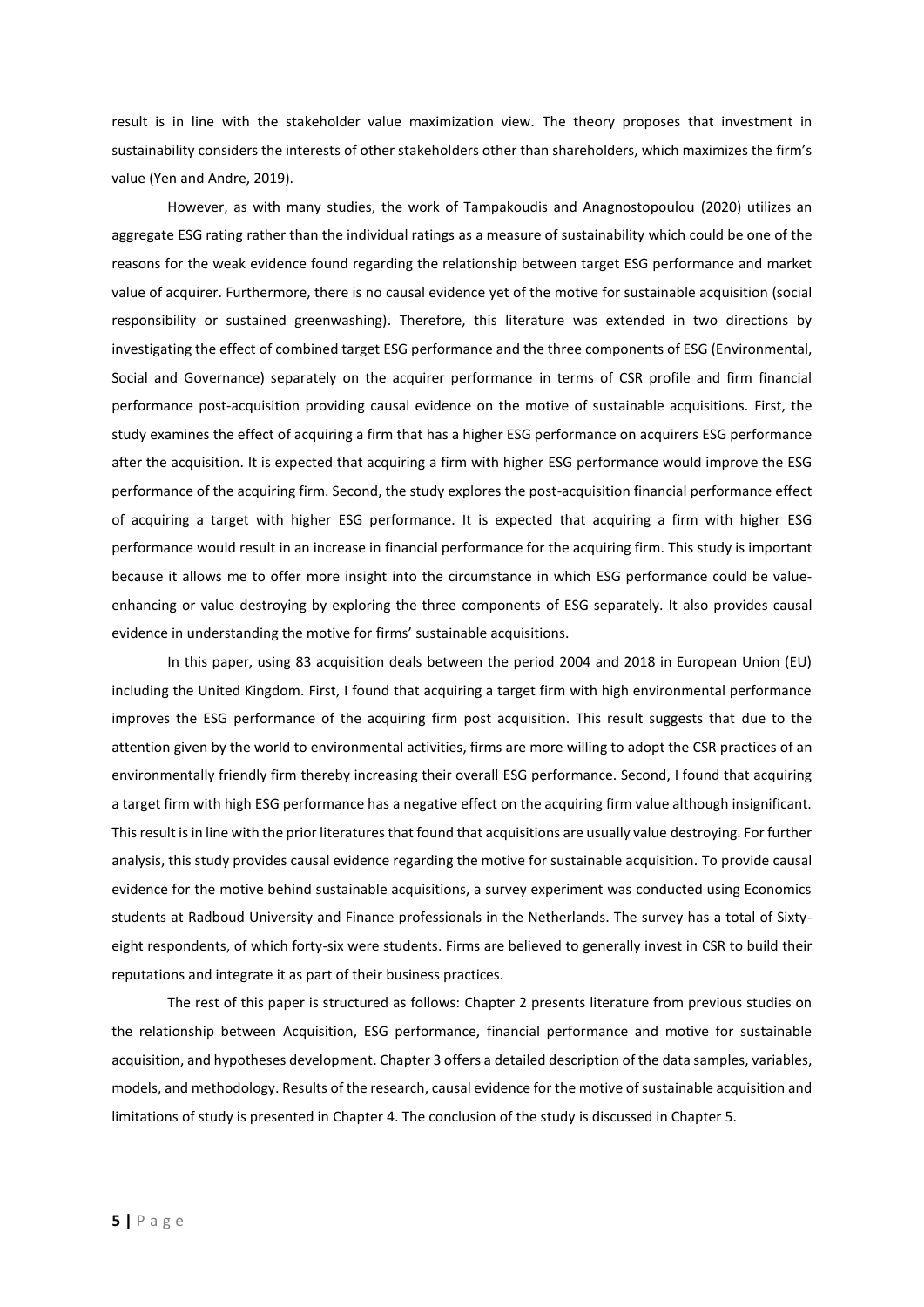## **Chapter 2 | Literature Review**

<span id="page-5-0"></span>The growing importance and awareness of sustainability has become pertinent in recent years; corrective measures to improve the environment are being taken by individuals and various institutions (Dasgupta et al., 2001). These punitive measures are taken by institutions such as Firms, Governments, Institutional investors, and non-Governmental organizations due to an increase in scandals and rapid decline of the clime (Yadav et al., 2016; Salvi et al., 2018). CSR is characterized as an integration of appropriate corporate governance that protects shareholders' interests, good social relations with employees, local community and other stakeholders, and environmental measures to protect the environment and welfare of environmental stakeholders (Yen and Andre, 2019). Existing literature offers two opposing views regarding the value effects of CSR activities on firm performance.

The value effect of sustainable investment by firms has been viewed from two perspectives: the stakeholder view and the shareholder view. According to the stakeholder view, CSR practices maximise a firm's value and subsequently shareholder wealth by considering other stakeholders' interests (Yen and Andre, 2019; Deng et al., 2013). According to this view, CSR is an investment in innovation, resulting in firm value maximization over time because innovation and technology can be viewed as dynamic concepts. The current world market economy constitutes continuous technological change and imperfect information, according to Kitzmueller and Shimshack (2012) such an economy is a dynamic place that includes a win-win scenario because environmental innovation produces public goods and reduces negative externalities while improving the quality of private goods provided by the firm and ultimately the firm's competitiveness. Following this line of study, previous literature shows that firms will strengthen their CSR Practices to balance their social goals with shareholder maximisation to ensure continued success (Yen and Andre, 2019). Using the Credit Lyonnais Securities Asia governance score to compile ESG data, Cheung, Tan and Zhang (2010) results reveal a positive and significant relationship between Asian firm's market value and ESG. They indicate that Asian firms are rewarded for improving their CSR practices in line with the stakeholder view.

Shareholders interested in the firm's social and environmental performance might be willing to exchange profits to further social goals. This is not in line with the behavioural model of the homo economicus, which describes individuals as rational because they maximize their utilities based on their preferences considering certain external constraints. However, experimental research has presented considerable evidence to show that economic participants are not completely described by this behaviour rather they can be driven by fairness and willingness to sacrifice economic profits to achieve their social goals. For these investors with social intention, firms that invest in CSR activities will attract these groups of investors. However, shareholders could easily satisfy their social preference by doing it independently or making donations to charitable organizations. Then the question remains why shareholders want the firms to do it on their behalf? The answer to this question can be traced back to information and transaction cost, using the example in Benabou and Tirole (2010). If a group of shareholders wants to improve workers' wages working in the coffee plantation supplying Starbucks, they could directly send money to these workers. However, they would have to be aware of each employee's contract and trades on the different coffee plantations and incur huge transaction cost when making the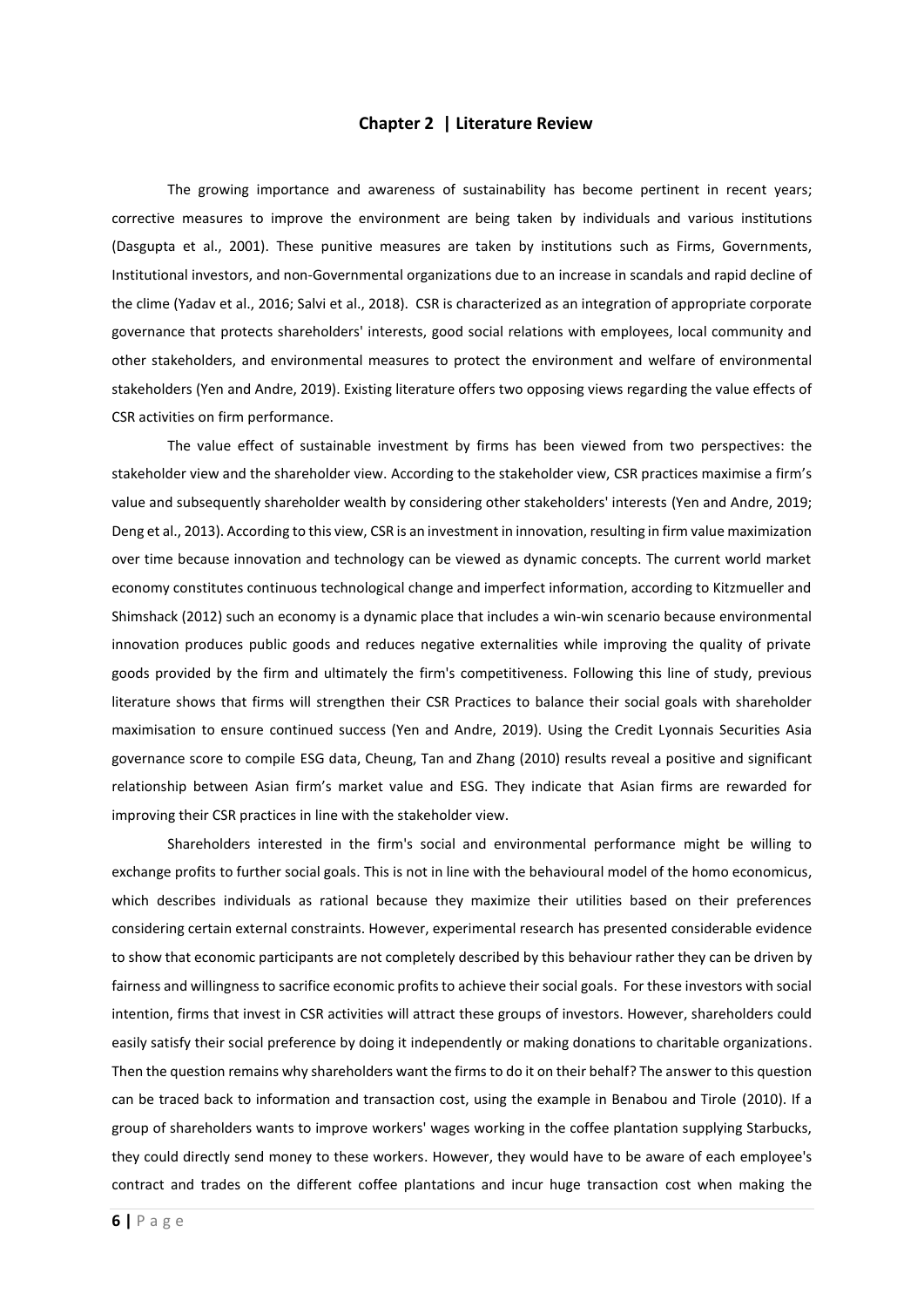financial transfer. Instead, they could easily delegate it to Starbuck who already has a financial relationship with these workers. This standpoint aligns with institutional legitimacy principles, including ethical and discretionary (Kitzmueller and Shimshack, 2012).

Challenging the stakeholder view is the shareholder view. According to this view, the primary purpose of a business is to make a profit; therefore, sustainability investment is value-destroying because serving the interest of other stakeholders comes at the expense of shareholders (Yen and Andre, 2019; Deng et al., 2013). This view sees CSR as purely a form of corporate expenditure. Following Friedman (2007), who states that the main purpose of a firm is to maximize profits, then there is no reason why a firm should voluntarily incur ESG costs. Therefore, corporate expenditure on CSR is purely an agency cost arising from management acting in their self-interest. The spill over to society is just a positive side effect of this selfish motivation. Because managers of big firms are usually closely scrutinized by the public, they are likely to have strong image motivation concerns. To a greater extent, their decisions are driven by the need to receive acknowledgements from the larger public so managers can use CSR to increase their reputation. Suppose there is a principal to agent problem in the firm. In that case, mangers are motivated to increase their investments in CSR without necessarily resulting to a profit increase in the firm (Porter and Kramer, 2002). Following this argument line, previous literature shows that sustainability investment is viewed as value-destroying by shareholders (Krishnamurti et al., 2019). Cheng et al. (2013) found a decline in ESG when the stock ownership of managers increases in a firm in their analysis using the dividend tax cut in USA. Using 73 announcements from the wall street journal and newspaper files from LEXIS/NEXIS concerning the firm's green marketing activities, Mathur and Mathur (2000) results reveal that upon announcements on green marketing activities, firms experience an abnormal twenty days of significant negative stock returns, in line with the shareholder view. However, even though CSR can be costly, it can form part of a firm optimal strategy.

First, suppose consumers and employees are interested in the social and environmental performance of the firm. In that case, they might be willing exchange profit to further social goals. Consumers that have social preferences are willing to offer a higher price for environmentally or socially conscious goods and services (Baron, 2008) compared to those who do not have. Also, image concerns are why consumers are more likely to buy good/services of enterprises with high visible social or environmental commitment. Consumers feel the need to enjoy a high reputation within their social group, so they are willing to abstain from buying goods/services from an unethical firm (Fernandez-Kranz and Santalo, 2008). At the same time, neutral consumers will also choose to refrain from purchasing unethical goods/services to be viewed by their peers as ethical and morally engaged (Schmitz and Schrader, 2015). Therefore, CSR can be used as an instrument to prevent boycotts in the future (Glazer et al., 2008).

Additionally, if future or current employees have a social preference, firms will benefit from increasing their CSR activities to attract new employees and improve the morale of existing ones. The foregoing is premised on the social identity theory, which asserts that the social categories individuals tend to identify with are heavily influenced by the identity of their employers (Dutton et al., 1994). Another advantage of attracting ethical and moral employees is that firms can offer lower income beyond the marginal financial performance for the additional utility the employee derives from the moral causes (Brekke et al., 2010). Attributes such as sustainable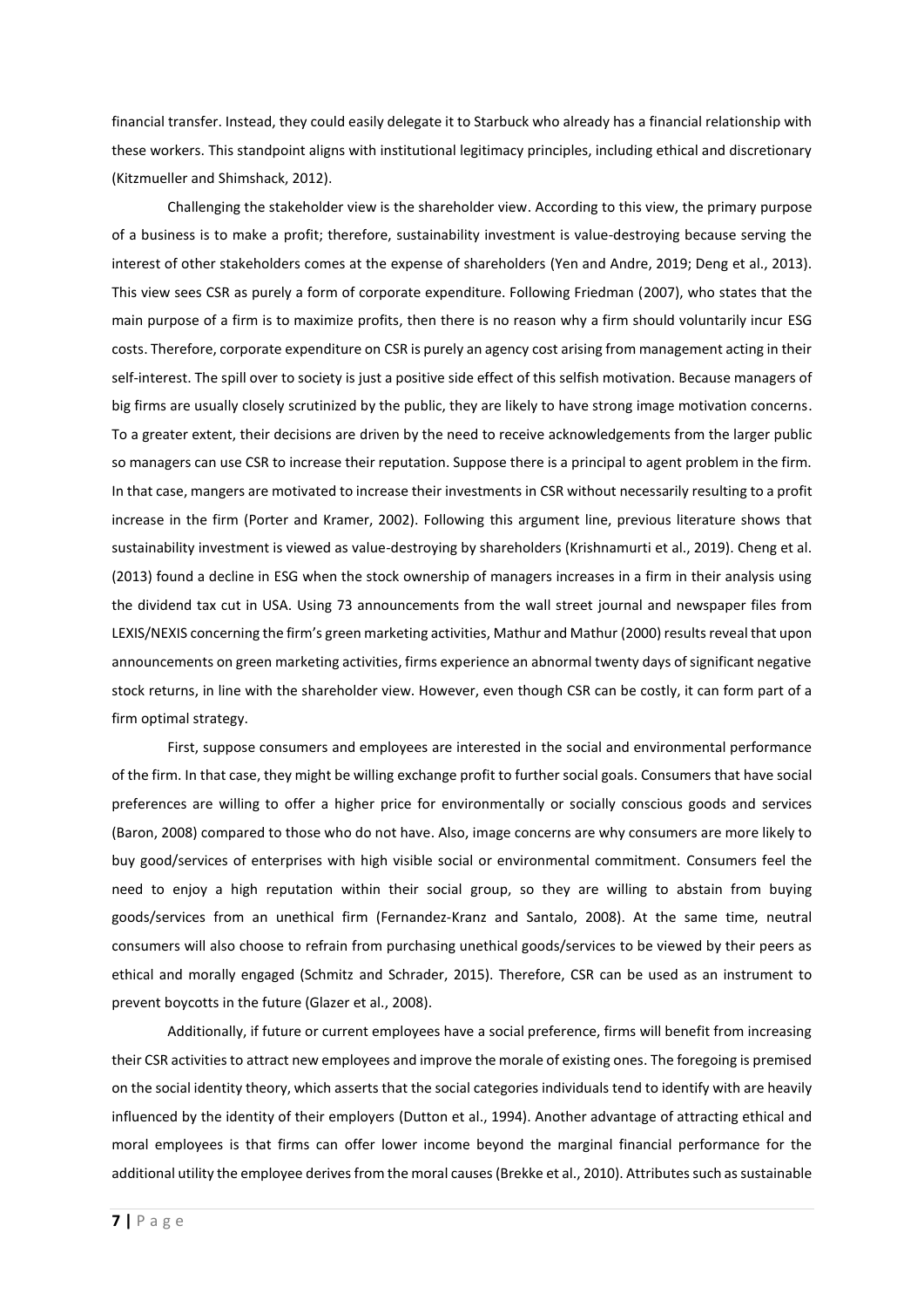economic activity, employee welfare service and ethically justifiable products are essential criteria for job applicants (Montgomery and Ramus, 2003).

Firms interest in sustainability may be intrinsic or extrinsic. The demand for CSR reflects an extrinsic motivation when firms adopt strategic CSR practices that do not coincide with their profit maximisation goals, like charging a higher price for their products or prevent a boycott. CSR reflects an intrinsic motivation when the firm CSR practices go beyond increased firm performance and contribute to the welfare of society at large. Intrinsic CSR is strongly dependent on the demographic characteristics of society, such as living standard, education, and technological development. Individuals starts caring about ethical firm behaviour when their basic needs are met, which is why developed countries are the cradle of CSR preferences (Kitzmueller and Shimshack, 2012). Both shareholder and stakeholder views reflect the extrinsic nature of sustainability which have led to opposite conclusions on the value effect of CSR on firm performance, despite numerous attempts to determine which predominates. This is because the empirical literature concerning the relationship between CSR investment and a firm profit vary in various aspects. First, the technique used empirically to measure this relationship differs. Second, a different causal relationship has been implied by different authors. Some studies find that high investment in CSR positively affects profit (Jones and Murrel, 2001), while some believe that it is the other way round, investment in CSR depends on the firm's profit (Mcguire et al., 1988). Generally, it appears that, regardless, firms do not lose profits when they invest in ESG. In this regard, Griffin and Mahon (1997) reviewed fifty-one papers on the relationship between ESG and firm performance, and their results revealed that thirty-three reports found a positive relationship, twenty articles found a negative relationship, while nine papers found no relationship.

In the context of an acquisition, limited works of literature discuss the stakeholder and shareholder views of ESG. Unlike other firm's investment activities, acquisition activities of a firm have a significant effect on firm value and shareholder's wealth because it involves a firm's reorganization that fundamentally changes the firm's operations and interest distribution among various stakeholders of the firm (Yen and Andre, 2019; Deng et al., 2013). Management of firms conducting acquisition activities is complicated concerning the inconsistencies of the value effects of CSR on firm performance. The stakeholder theory reveals that a CSR oriented firm is more likely to acquire a target that has a high CSR orientation (Krishnamurti et al., 2019), pay a lower premium for a deal (Gomes and Marsat, 2018; Krishnamurti et al., 2019) and achieve a high postacquisition performance due to cultural fit (Bereskin et al., 2018) and effective deal negotiation (Deng et al., 2013). However, the shareholder theory reveals that when an CSR-oriented firm conducts acquisition, firms are persecuted by investors because of agency problems, thereby leading to a loss in the firm's value postacquisition and reduction in shareholder wealth (Yen and Andre, 2019). Investors might assign a negative value to a CSR investment that is perceived as agency problem.

The mixed evidence regarding the effect of ESG performance on the acquisition can be attributed to the use of aggregate measures (Galema et al., 2008) to measure ESG performance. For example, Aktas et al. (2011), using 129 M&A deals of listed companies and Innovest's intangible Value Enhancement (IVA) ratings to measure ESG performance found an improvement in acquirer's performance post-acquisition after acquiring a CSR oriented firm. While Yen and Andre (2019), using cross border deals reveal that the effects of the acquirer's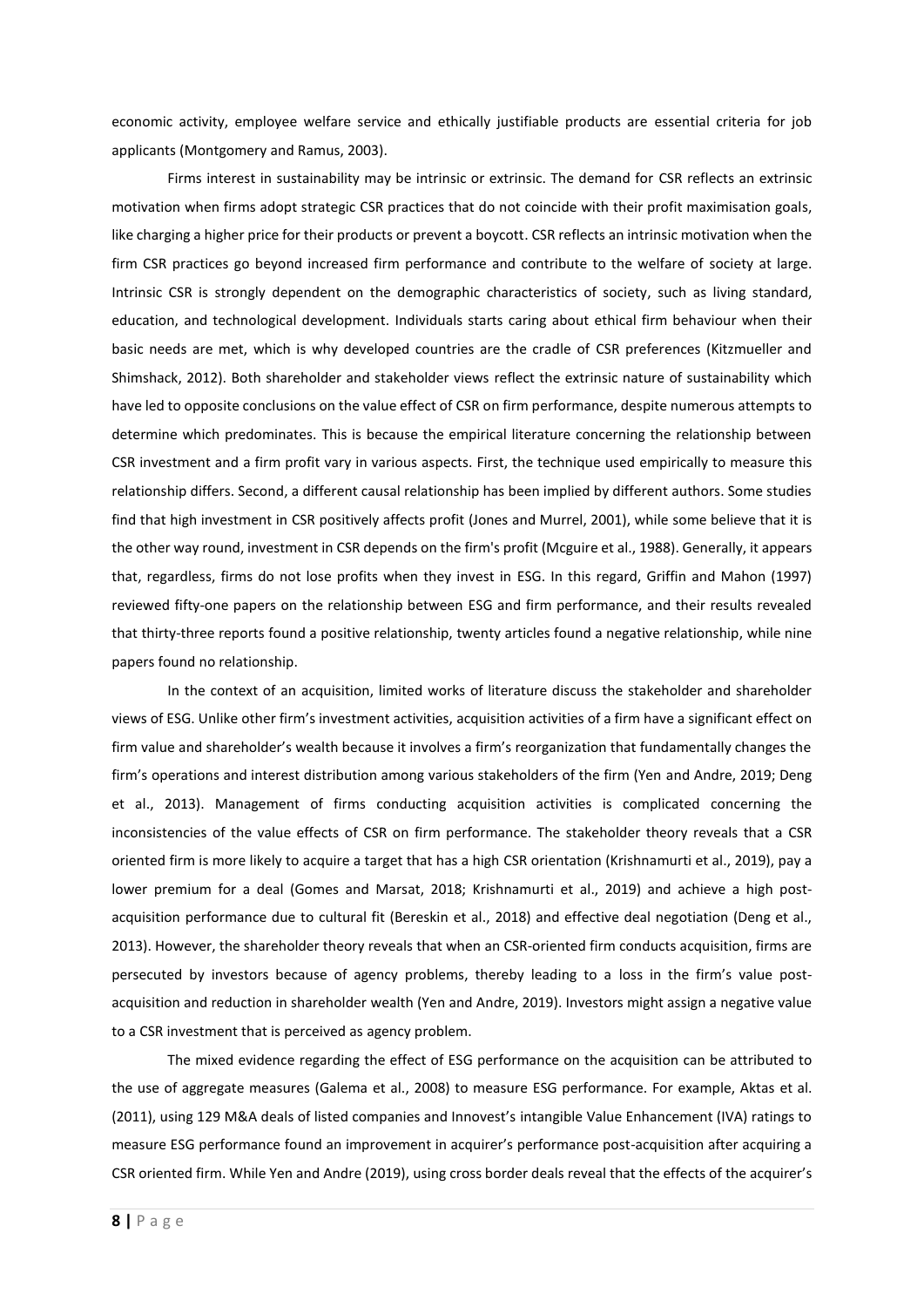pre-acquisition performance depend on the investor's ESG cost concerns. ESG is multidimensional as it encompasses several factors representing wide-ranging firm behaviour concerning its resources, processes, and output (Brammer et al., 2006). Each of these factors may have different impacts on firm performance, some value-enhancing while some value is destroying (Humphrey et al., 2012) concerning the firm's resources, processes, and output. Such aggregation of ESG factors could lead to compounding effects, preventing one from accurately determining a relationship between ESG performance and firm post-acquisition value (Humphrey et al., 2011; Cellier and Chollet, 2016).

Klassen and McLaughlin (1996), in their study, found that stock prices increase(decrease) concerning firms release of good(bad) news on environmental issues. Similarly, low ranked eco-efficiency stocks portfolio is outperformed by portfolios of high ranked eco-efficiency stocks (Derwall et al., 2005). In contrast, Galema et al. (2008) found no significant relationship between the Environmental component and financial performance. In the Social component, supporters of social initiatives argue that when firms invest in engaging stakeholders, they create a good impression of themselves in the community, allowing them to attract competent employees, which creates a competitive edge for the firm (Turban and Greening, 1997). Similarly, firms with poor reputation are outperformed by firms with a better reputation (Herremans et al., 1993). However, Galema et al. (2008) found no significant relationship between employee affairs and financial performance. In the Governance component of ESG, Cremers and Nair (2005) found a significant and positive relationship between governance (internal and external) and financial performance. In contrast, Statman and Gluskhov (2009) does not find any relationship between the Governance component and financial performance. Hence, it is worthwhile to examine Environmental (E), Social (S) and Governance (G) sub-components of ESG independently to determine how each component affect performance.

There is a scarcity of literature that has studied the effect of ESG components independently on postacquisition value. Rather previous studies have been done in the context of shareholder's value, firm performance, and Corporate Reputation. In the context of shareholder's value, Cellier and Chollet (2016) found that overall ESG ratings do not impact shareholder value. Rather specific factors of ESG have different effects using Vigeo social rating announcements for a large sample of European firms; Environment, some aspects of human resources and parts of human rights are value-enhancing. At the same time, Community, business behaviour, management of atmospheric emissions are value-destroying. In the context of firm performance, Using the ESG data from Sustainability Asset Management Group GmbH and the UK portion of the Dow Jones Sustainability Indexes, Humphrey et al. (2012) found no significant cost or benefit to investing in a portfolio with E and G components. They only found weak evidence for the S component showing that high ranked S stocks underperform low-rank S stocks driven by industry specifics. In the context of Corporate Reputation, Brammer et al. (2006) found that environmental performance does not harm reputation in industries with salient environmental issues. Employee performance only influences reputation in the service sector; and community performance has a positive effect on reputation in all, but one of the sectors studied, the resources sector, using a large sample of UK firms and the "Britain's most admired companies" survey from Management Today 2002 to measure corporate reputation. All this prior literature provide evidence that each ESG components have different impacts on the firm value.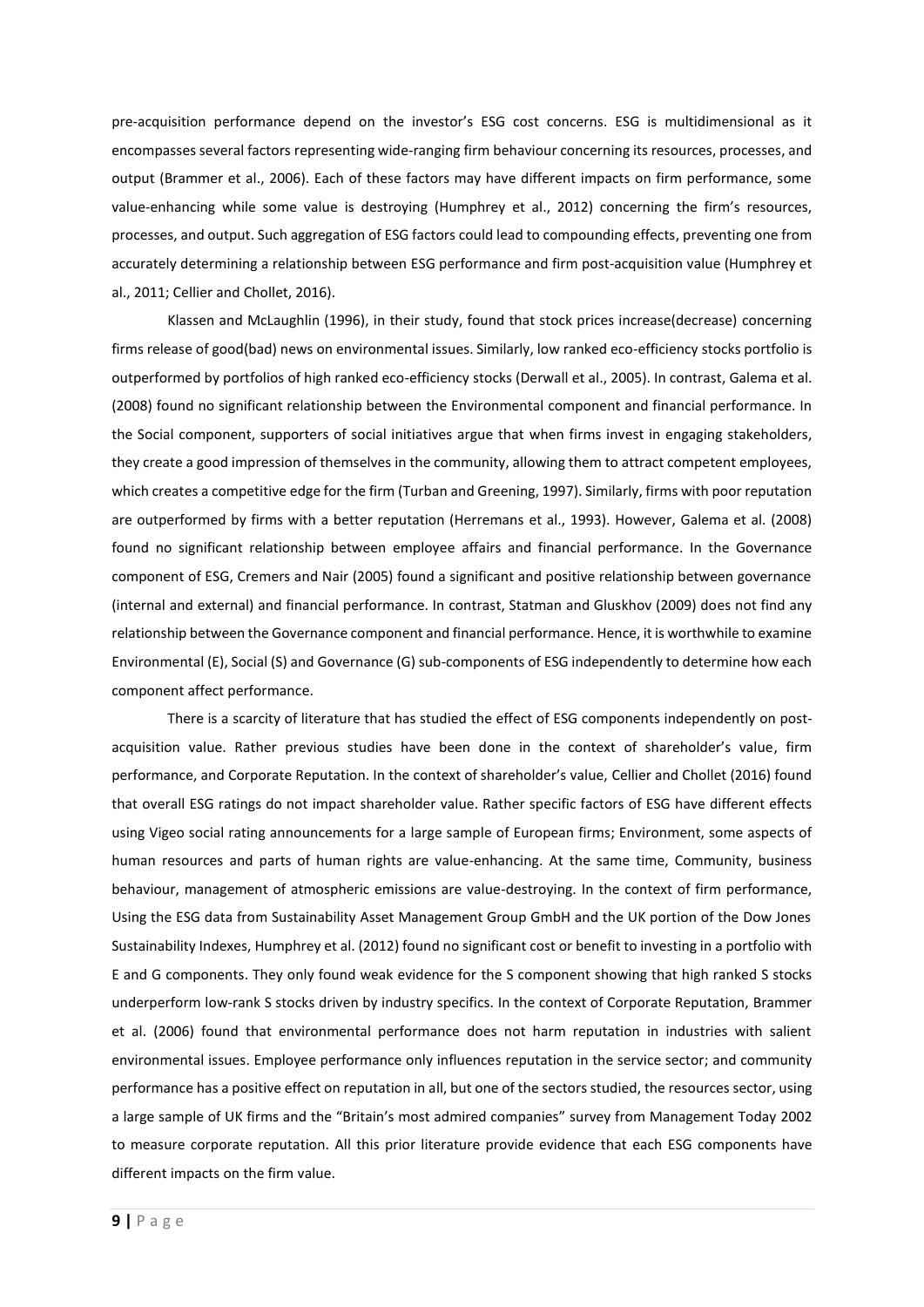Although previous literature provided evidence of the effect of acquiring a CSR oriented firm on the acquiring firm ESG performance post-acquisition (Tampakoudis and Anagnostopoulou, 2020). This effect was measured quantitatively and did not subjectively provide evidence that a firm can "buy CSR". The best way to decide if the acquisition of a CSR oriented firm improves the CSR profile of the acquiring firm is in its long-term impact. Does the target firm keep innovating and connecting with its consumers? Is the acquiring firm in house product development resulting in synergies for both firms, and is the acquisition followed up by other complementary acquisitions? (Mirvis, 2008). Furthermore, is it possible for acquiring firms to expand their knowledge on CSR by acquiring a CSR oriented firm and incorporate its newfound knowledge in its products and processes? Truthfully, it is difficult to "buy CSR" due to several organisational and cultural fit between the parties in a deal. Demonstrated in the recent acquisition of Ben and Jerry by Unilever, Stonyfield Farm by Danone, The Body Shop by L'Oréal, and Tom's of Maine by Colgate-Palmolive. According to Brickson (2005), organization identity orientation of firms can be classified into three; Individualistic, Relational and Collectivistic.

The individualistic identity orientation relates to the shareholder view, which states that the primary purpose of a firm is to maximize profits. Individualistic firms perceive CSR as appropriate when it does not coincide with its profit maximization view (Wickert et al., 2017). Evidence from the CSR practices adopted by Colgate-Palmolive and L'Oréal from their acquired firms show that they are individualistic (Waddock, 2008). Relational Identity orientation relates to the stakeholder view, which emphasises the well-being of the firm stakeholders. The relational firm tends to establish long-lasting relationships with its stakeholders and perceive CSR as meaningful when contributing to its continuous interaction with other stakeholders (Wickert et al., 2017). Stony-Field farm and Tom's of Maine are both characterized as relational firms because they have established different procedures to address their stakeholders needs (Mirvis, 2008). Collectivistic identity orientation relates to altruism which provides a strong motivation to contribute to societal welfare. Collectivistic firms perceive ESG practices as meaningful when it follows a collective agenda (Wickert et al., 2017). Evidence shows that body shop and Ben & Jerry have collectivistic identity.

There is not much evidence that points that the acquisition of Tom's of Maine by Colgate-Palmolive, and the acquisition of The Body Shop by L'Oréal has led the firms to improve their ESG practices by moving their brand and products towards or a new direction or acquired another CSR oriented firm. Colgate-Palmolive, characterized as an individualistic firm, will adopt only the CSR practices that will improve its products and results in profit maximization, as evidenced in its adoption of Tom's of Maine knowledge on CSR only on its natural product segments and other selected products (Wickert et al., 2017) but still uses questionable chemicals in its products including saccharin and parabens (Mirvis, 2008). L'Oréal, characterized as an individualistic firm, is likely not to adopt the majority of The Body Shop ESG practices will be compromising their profit maximization objective as evidenced in L'Oréal continuous use of animals for testing cosmetics even though The Body Shop is advocating against it (Purkayastha and Fernando, 2007) but pitching sustainable development and developing social campaigns which can also be described as greenwashing. For both firms, buying CSR is viewed as a form of business strategy and a one-time deal.

Nevertheless, not all ESG acquisitions is a form of greenwashing or serves as a business strategy. Like in the case of the acquisition of Stonyfield Farm by Danone. Both firms are characterized as relational firms,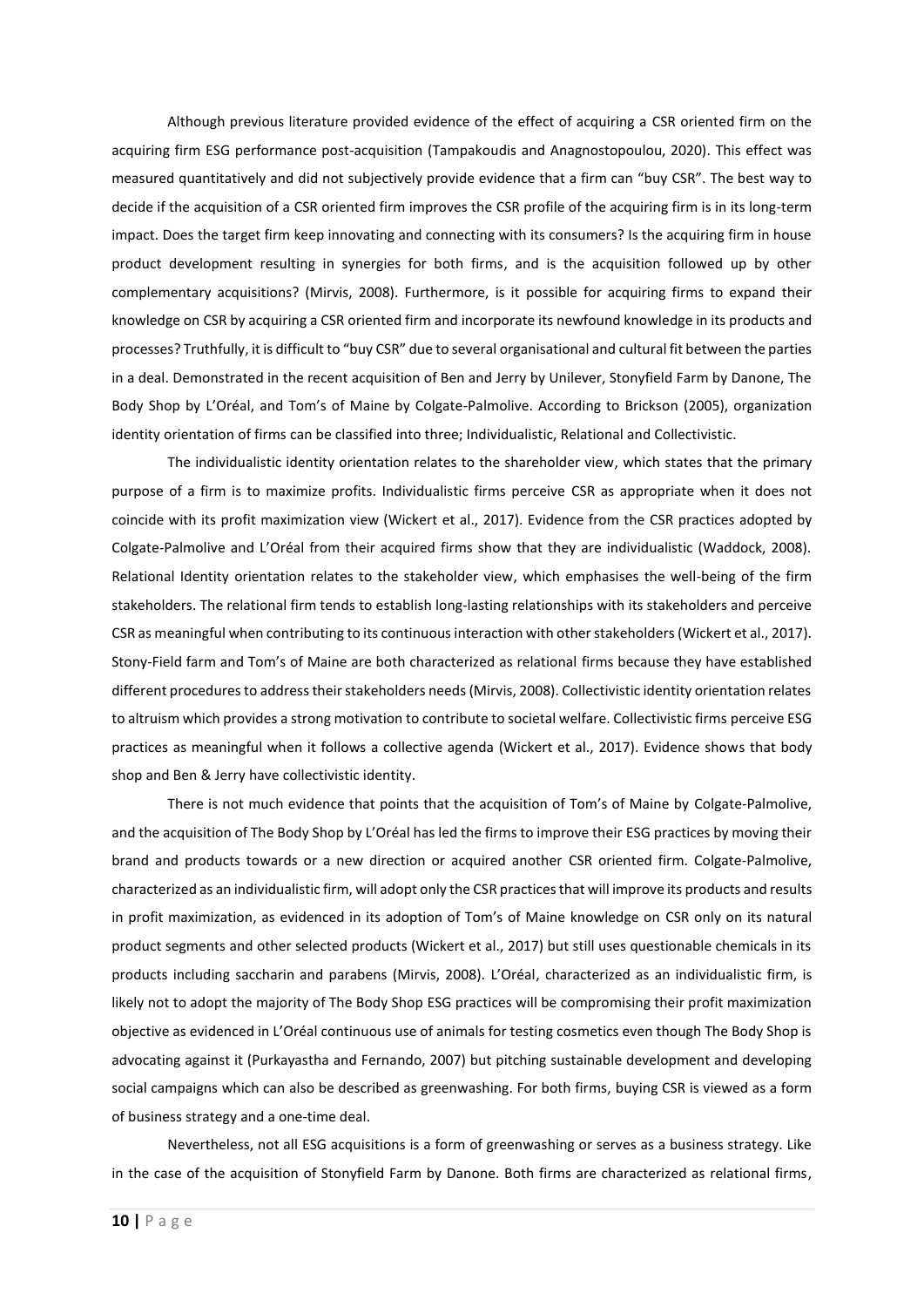resulting in a substantial ESG adoption because both firms will combine the best of their CSR practices due to the high level of cultural alignment between them (Wickert et al., 2017). For instance, Danone adopted Stonyfield farm procedures in managing suppliers and local community relations (Mirvis, 2008) after the pitfall of its current CSR practice was brought to its attention. This combination creates a win-win situation for all the parties involved. While the case of L'Oréal, Colgate-Palmolive and Stonyfield farm is easier to judge, Ben and Jerry's acquisition is a bit more complicated to consider. Because Unilever is a relational firm that can be characterized as CSR oriented (Mirvis, 2008) but still cost minimisation and profit maximisation driven. Therefore, it will only adopt Ben and Jerry's social practices in its operations but not Ben and Jerry's anti-war demonstrations reducing the Ben and Jerry brand to a cost-driven business division (Mirvis, 2008). These recent acquisitions illustrate how differences in ideology impact the adoption of the CSR practices of the acquired firm.

Therefore, ESG performance on acquisition relies on the CSR practices adopted by the acquiring firm from the target firm. Thus, the study posits that the effect of the target's firm ESG performance on the acquirer's ESG and financial performance is significantly determined by the fit between the CSR practices of both firm's pre-acquisition. This study contributes to the available existing literature by providing a unique inquiry into the value effects of the three components of ESG independently on a firm's value in the context of M&A and whether firms can use an acquisition strategy to increase their ESG performance.

# <span id="page-10-0"></span>**2.1 | Hypotheses Development**

The empirical analysis of the study begins by examining the effect of a target's pre-acquisition ESG performance on the acquirer's post-acquisition ESG performance. The strength and direction of the relationship between the target ESG pre-acquisition performance on acquirer's post-acquisition ESG performance may be contingent upon what component of ESG is focused on by both firm's pre-acquisition since CSR practices are part of organizational culture, acquiring firms are likely to choose a target with similar ESG orientation (Bereskin et al., 2018). There are several reasons why an acquiring firm will choose a CSR oriented firm. First, acquiring firm is likely to prefer targets that can cope with CSR issues such as corporate governance. Several empirical evidence supports the claim that CSR oriented firms are less likely to engage in earnings management (Gras-Gil et al., 2016). As a Result, Kim et al. (2014) found evidence that firms with strong CSR practices have a lower risk of stock price crash. Second, acquirers could learn from the CSR experiences and practices of the target, as evidenced in Stonyfield Farm and Danone acquisition deal. Providing support for this claim, Aktas et al. (2011) found evidence to show that acquiring firm who acquire CSR oriented firms are rewarded by the stock market. Third, Increased ESG awareness, knowledge and profile potentially increases the efficiency of a firm (Benlemlih and Bitar, 2018), employee and customer satisfactions, and finally generates a new opportunity for the firm (Fombrun and Shanley, 1990). Therefore, it is expected that a CSR oriented acquiring firm will choose a target that is ESG oriented to minimize risks associated with lack of CSR practices since it is aware of the benefits of CSR activities compared to other firms. Based on this line of argument, I hypothesize that:

*Hypotheses 1: Acquirer ESG performance increases after the acquisition of a target with higher ESG performance than the acquirer in pre-acquisition.*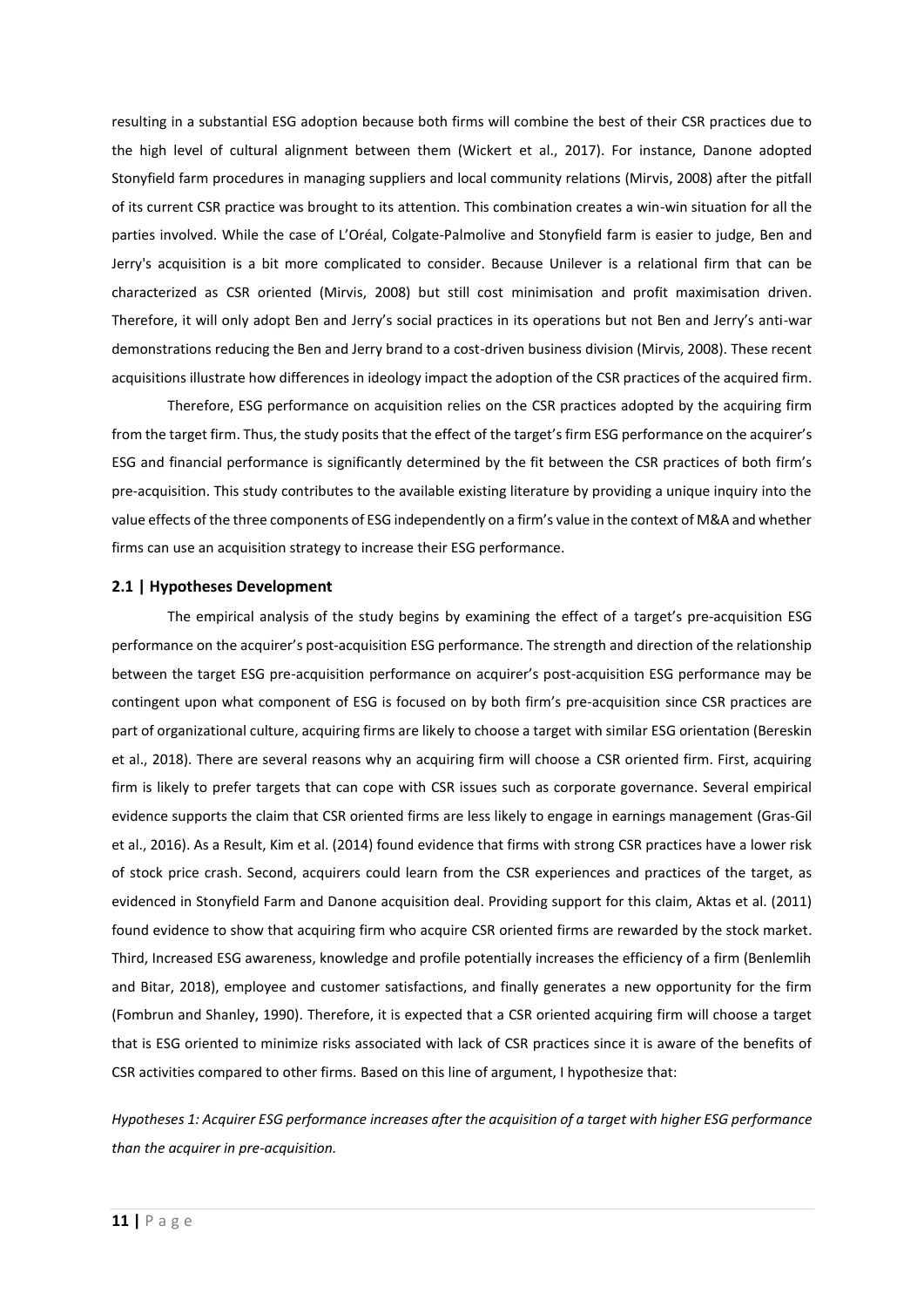Next, the study examines whether there is an association between the CSR practices of the target's preacquisition and the financial performance of the acquirer's post-acquisition. Previous literature has argued in support of the importance of stakeholders wants, understanding these wants are essential, especially when designing the firm's ESG practices (Frooman, 1999) or adopting CSR practices, and that stakeholders are most likely to respond positively when the CSR practices of a firm is similar to their preference (Brammer et al., 2006). Therefore, there is a chance that the overall impact of ESG performance on financial performance depends on the fit between CSR practices of both firms. Previous studies suggest that both short-term and long-term effect of M&A on acquiring firm performance is inconclusive since returns are either negative or insignificant (Ang and Cheng, 2006; Bauer and Matzler, 2014; Kwoka and Pollitt, 2010). While some studies focused on the effect of ESG on acquisitions from the perspective of the acquiring firm. Studies show that firms are willing to pay a higher bid premium for a CSR oriented firm because it is perceived as a value-enhancing strategy (Qiao and Wu, 2019). However, only a few studies have examined the effect of acquiring a CSR oriented firm on financial performance (Tampakoudis and Anagnostopoulou, 2020; Aktas et al., 2011). Previous literature that focused on ESG and financial performance, Kapereit et al. (2015) found evidence to support the claim that ESG is value-enhancing, validating this support is Martinez-Ferrero and Frias-Aceituno (2015) whom in their study show that the relationship between ESG and financial performance is two way and positive. Yet not all studies agree that ESG is value-enhancing, Cellier and Chollet (2016) argue that not all dimensions of ESG are value-enhancing, especially if investors perceive the acquisition of CSR oriented firm as an agency problem (Yen and Andre, 2019). Using ESG performance as a proxy for CSR, I hypothesize that:

*Hypotheses 2: Acquirer financial performance increases after the acquisition of a target with a higher ESG performance than the acquirer in the pre-acquisition.*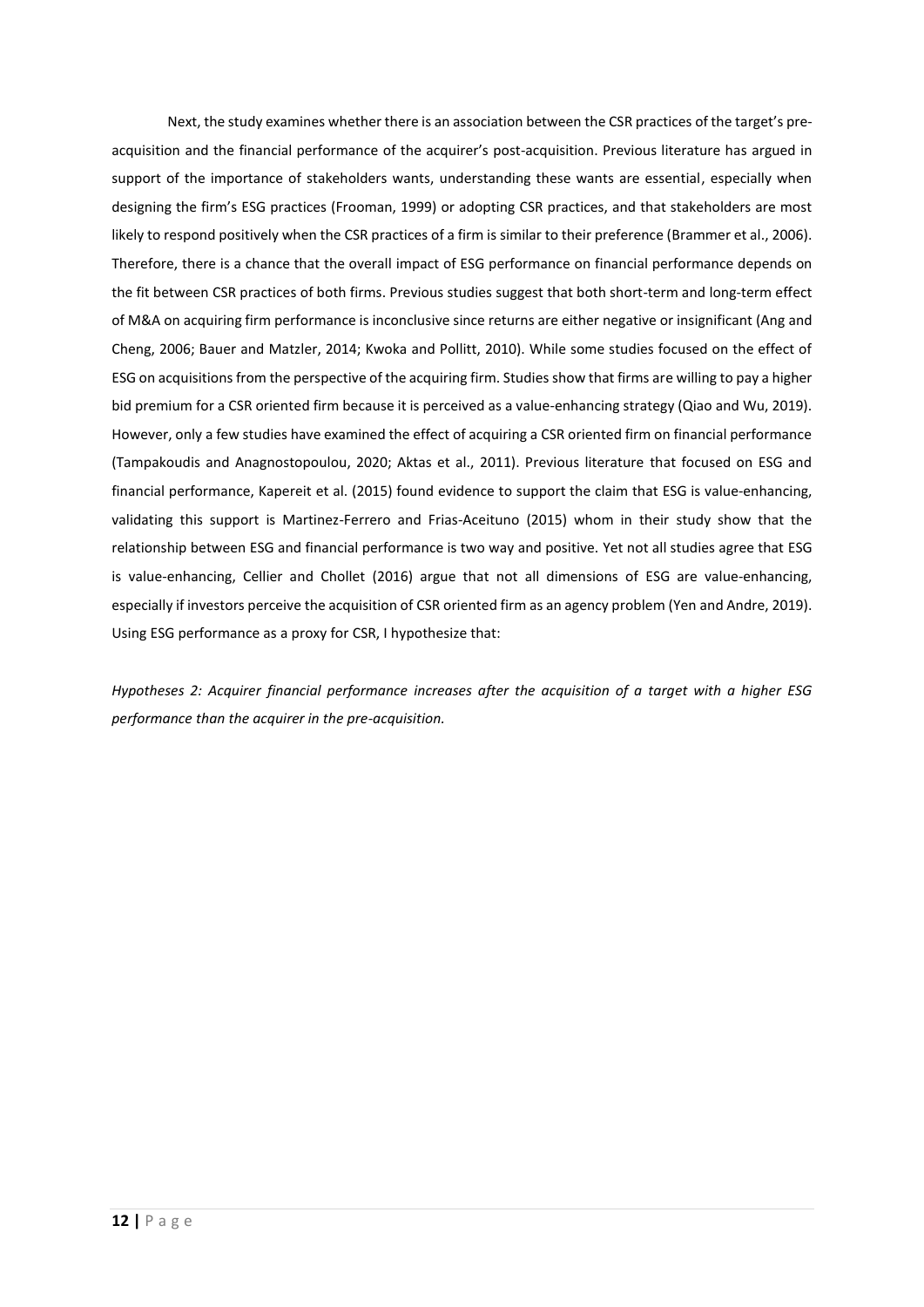# **Chapter 3 | Data and Methodology**

<span id="page-12-0"></span>In this study, I delve into the rationale behind sustainable investment made by a firm within the M&A framework. Specifically, I test whether acquirer ESG performance increases after acquiring a target with higher ESG performance than itself in pre-acquisition(H1). Subsequently, I explore the relationship between target preacquisition ESG performance and the acquirer firm value post-acquisition (H2). In this section, I describe the data used to construct the sample used in this paper, define the variables, and highlight the research methodology used to test the paper's hypotheses. The word ESG and ESG are used interchangeably.

#### <span id="page-12-1"></span>**3.1 | Sample Selection**

The sample for this study consists of European Union (EU) acquisitions between 2004 and 2018. The acquisitions sample was obtained from the Zephyr Bureau van Dijk database. Accounting and financial data were obtained from the Thomson Reuters DataStream database, and ESG data was obtained from the Thomson Reuters ASSET4 database. Specifically, the following criteria were used to select transactions on the Zephyr Bureau van Dijk database:

- Acquirer: publicly listed companies excluding government-owned organizations.
- Type of deal: Mergers and Acquisitions.
- Percentage of acquirer's stake pre-acquisition: Maximum of 49%.
- Percentage of acquirer's final stake post-acquisition: At least 50.1%.
- Deal status: Completed deals.
- Time period: from January  $1<sup>st</sup>$ , 2004, to December 31 $<sup>st</sup>$ , 2018.</sup>
- Geographic zones: Acquirers and target in the European Union, including the United Kingdom.
- Deal Value: At least €1 million.
- Method of payment: Cash or Shares or Mixed.
- Exclusion: Deals in the Financial Industry.

The initial sample consisted of 583 deals. The initial sample was reduced taken account of deals in which the acquirer or target do not have ESG data and deals in which acquirers do not have the necessary accounting and financial data. These filters resulted in a final sample of 83 deals from 2006 to 2018. Panel A of [Table 1](#page-14-0) provides a classification for deals in terms of year and industry organized by acquirer nation. Eleven Industries were sampled, most deals occurred in the Manufacturing, Pharmaceutical, Transportation and Service Industry, all four industries have a whole deal of 59 or 71%. The highest number of deals occurred in 2015 and 2017 (12), followed by 2007 and 2018 (9). Panel B summarizes the geographical composition of the sample. The most significant proportion of deals are initiated in the United Kingdom (31%), followed by France (13%), Netherlands (10%) and Germany (10%).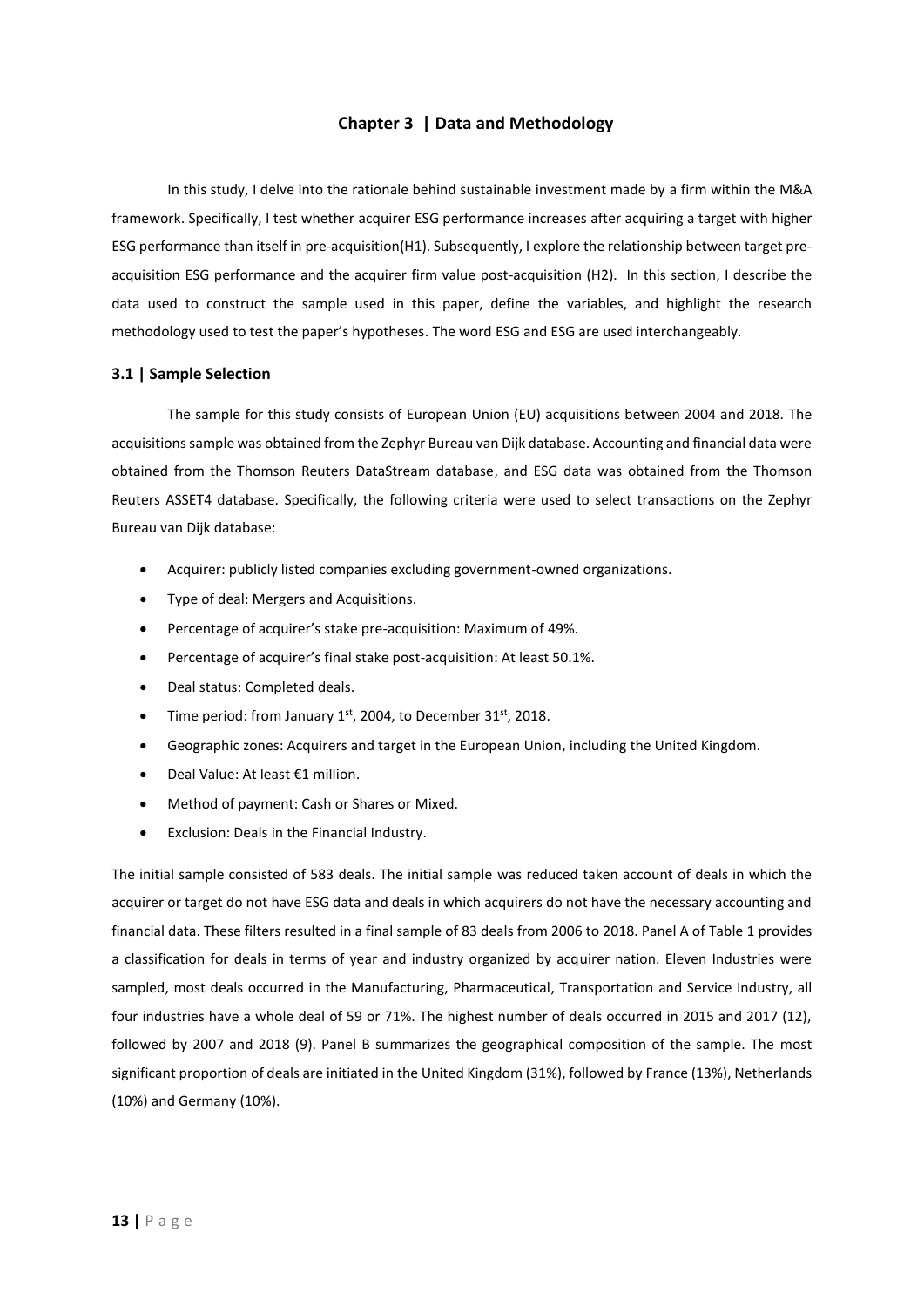### <span id="page-13-0"></span>**3.2 | Dependent Variables**

# <span id="page-13-1"></span>*3.2.1 | ESG Score*

To specify the proxy for ESG in this paper, I rely on ASSET4 ESG Scores. ASSET4 is a company based in Switzerland, and it specializes in gathering ESG data for over 7,000 listed firms globally across 400 company-level ESG evaluation metrics. However, the underlying measures for the company assessment are based on a subset of 178 relevant standards, considering comparability, data availability, and industry relevance (Thomson Reuters, 2018). These 178 measures are grouped into ten categories (Resource Use, Emission, Innovation, Management, Shareholders, ESG strategy, Workforce, human rights, community, and Product Responsibility). The categories are weighted proportionately to the number of measures within each category. Therefore, categories that consist of several measures, such as management with board composition, diversity, independence, and composition will have higher weights than categories such as human rights (Thomson Reuters, 2018). These weighted measures formulate the ESG score reflecting the firm's ESG performance, commitment and effectiveness based on the publicly available information (Thomson Reuters, 2018). The score ranges from 0-100, with 100 as the highest score. This score is calculated using percentile rank scoring methodology based on the number of companies worse than the current company, the number of companies with the identical value, and the number of companies with a value (see [Figure 1\)](#page-13-3).

Several prior studies utilized the ASSET4 ESG database to measure sustainability (Krishnamurti et al., 2019; Duque-Grisales and Caracuel, 2021). To measure the acquirer's post-acquisition ESG performance, ACQESG is used. ACQESG is a dummy variable that takes a value of 1 if the acquiring firm's post-acquisition ESG performance is higher than its pre-acquisition ESG performance and 0 otherwise.

> $score =$ no of companies with a worse value  $+\frac{1000}{2}$  of companies with the same value included in the current one 2 no of companies with <sup>a</sup> value

<span id="page-13-3"></span>Figure 1

*Source: Thomson Reuters, 2018*

#### <span id="page-13-2"></span>*3.2.2 | Return on Asset*

The most popular measurements for post-acquisition performance are market measures and accounting measures. Return on Assets (ROA) is an accounting measure that is used from a mid-long-term perspective. According to Cording et al. (2010), both measures have two different underlying assumptions; (1) market measures make use of few days for event study while accounting measures make use of years (time frame used) and (2) The information used in market measures are publicly available while accounting measures are both privately and publicly available (Nature of available information). The decision regarding which of the measures to use depends on the study's research question (Salvi et al., 2018). Following the same authors, the advantages that accounting measures have over market measures include: (1) the actual realized performance is what is being measured, (2) different aspects of firm financial performance is being measured and (3) potential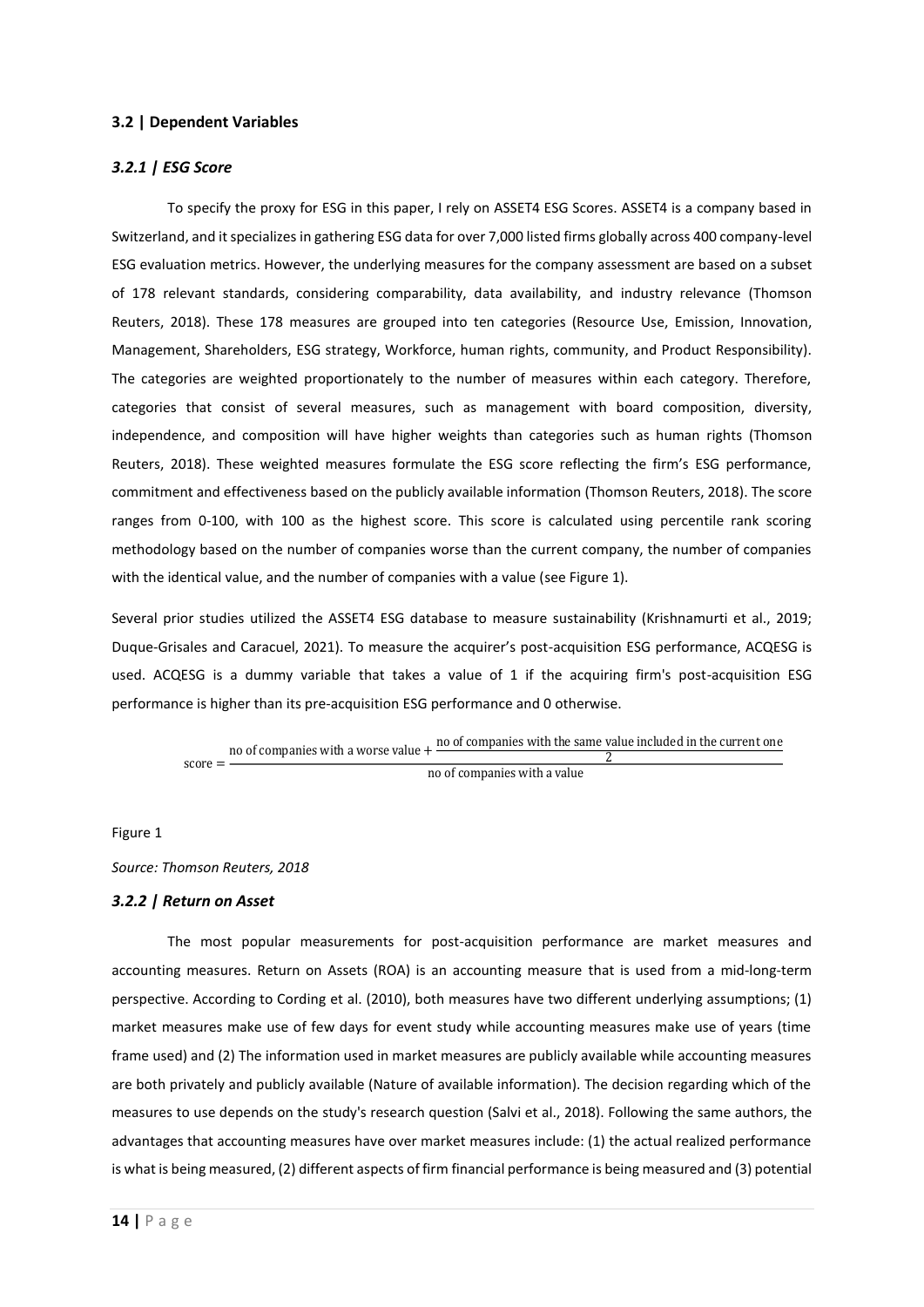synergies in the long-term perspective can be explored. Therefore, ROA is chosen to be the most suitable proxy to measure firm post-acquisition performance because it is able to capture financial performance from a longterm perspective which is required to measure the effect of ESG performance on firm value post-acquisition because it allows post ESG performance to settle in the market and be fully incorporated in the acquirer actual performance post-acquisition. ROA was obtained from the Thomson Reuters database, which is calculated as (Net Income – Bottom Line + ((Interest Expense on Debt-Interest Capitalized) \* (1-Tax Rate))) / Average of Last Year's and Current Year's Total Assets \* 100. As suggested by Zollo and Singh (2004), the change in ROA one year before the deal announcement to a one-year post-deal announcement is used to ensure that the dependent variable captures the gains from the acquisition.

## <span id="page-14-0"></span>**Table 1**

#### *Sample Distribution*

| Panel A: Sample distribution by year and industry |                |       |                                          |    |       |  |  |  |
|---------------------------------------------------|----------------|-------|------------------------------------------|----|-------|--|--|--|
| Year                                              | N              | %     | Industry                                 | N  | %     |  |  |  |
| 2006                                              | 3              | 3.61  | Agricultural, Forestry and Fishing       | 2  | 2.41  |  |  |  |
| 2007                                              | 9              | 10.84 | Construction                             | 4  | 4.82  |  |  |  |
| 2008                                              | 2              | 2.41  | <b>Consumer Goods</b>                    | 3  | 3.61  |  |  |  |
| 2009                                              | 2              | 2.41  | Manufacturing                            | 17 | 20.48 |  |  |  |
| 2010                                              | 7              | 8.43  | Oil and Gas, Metals                      | 12 | 14.46 |  |  |  |
| 2011                                              | 5              | 6.02  | Other Service Industry                   | 18 | 21.17 |  |  |  |
| 2012                                              | 6              | 7.23  | Pharmaceuticals                          | 12 | 14.46 |  |  |  |
| 2013                                              | 5              | 6.02  | <b>Transportation and Communications</b> | 10 | 12.05 |  |  |  |
| 2014                                              | $\overline{7}$ | 8.43  | Wholesale & retail trade                 | 5  | 6.02  |  |  |  |
| 2015                                              | 12             | 14.46 | Total                                    | 83 | 100   |  |  |  |
| 2016                                              | 4              | 4.82  |                                          |    |       |  |  |  |
| 2017                                              | 12             | 14.46 |                                          |    |       |  |  |  |
| 2018                                              | 9              | 10.84 |                                          |    |       |  |  |  |
| Total                                             | 83             | 100   |                                          |    |       |  |  |  |

#### *Panel B: Sample distribution by Acquirer Country*

|                    | No of Acquirer | %     |
|--------------------|----------------|-------|
| Belgium            | 3              | 3.61  |
| France             | 11             | 13.25 |
| Germany            | 8              | 9.64  |
| Ireland            | 5              | 6.02  |
| Japan              | 6              | 7.23  |
| <b>Netherlands</b> | 8              | 9.64  |
| United Kingdom     | 26             | 31.33 |
| <b>Others</b>      | 16             | 19.28 |
| Total              | 83             | 100   |

# <span id="page-14-1"></span>**Table 2**

#### *Variables Description*

| Variable                   | Symbol | <b>Description</b> |  |  |  |  |  |  |
|----------------------------|--------|--------------------|--|--|--|--|--|--|
| <b>Dependent Variables</b> |        |                    |  |  |  |  |  |  |
|                            |        |                    |  |  |  |  |  |  |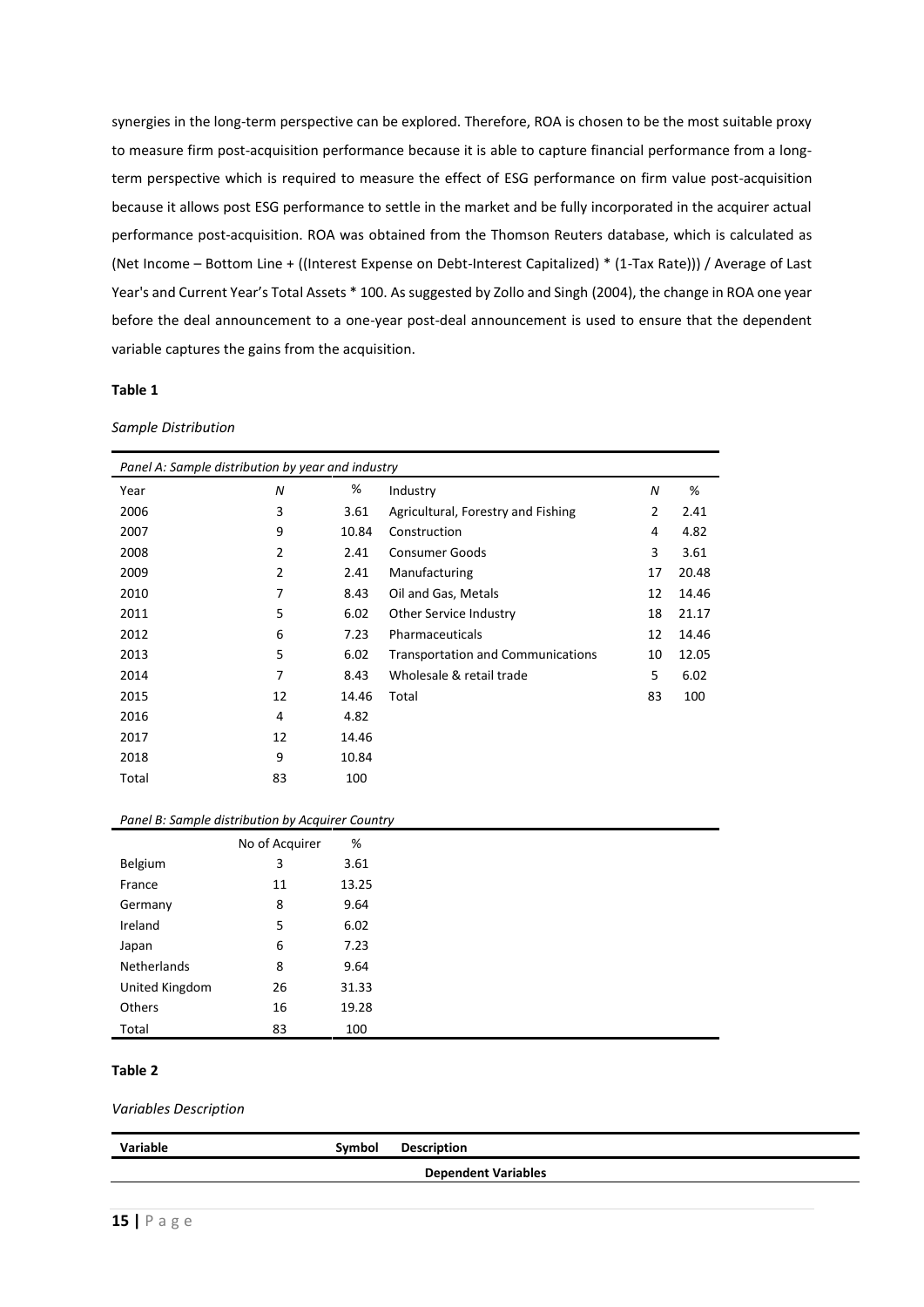| Acquirer ESG performance             | <b>ACQESG</b> | Continuous variable which denotes the percentage of the ESG score assigned<br>to acquirers in the sample one year after the deal announcement.                                                                |
|--------------------------------------|---------------|---------------------------------------------------------------------------------------------------------------------------------------------------------------------------------------------------------------|
| Change in ROA t+1                    | <b>ROA</b>    | Change in ROA for the acquirer one year prior to deal announcement to one<br>year post deal announcement.                                                                                                     |
|                                      |               | <b>Independent Variables</b>                                                                                                                                                                                  |
| Target pre-merger ESG<br>performance | <b>TARESG</b> | Dummy variable equals to 1 if the target firm has a higher ESG performance<br>than the acquiring firm pre-merger and 0 otherwise,                                                                             |
| Target pre-merger ENV<br>performance | <b>TARENV</b> | Dummy variable equals to 1 if the target firm has a higher ENV performance<br>than the acquiring firm pre-merger and 0 otherwise,                                                                             |
| Target pre-merger SOC<br>performance | <b>TARSOC</b> | Dummy variable equals to 1 if the target firm has a higher SOC performance<br>than the acquiring firm pre-merger and 0 otherwise,                                                                             |
| Target pre-merger GOV<br>performance | <b>TARGOV</b> | Dummy variable equals to 1 if the target firm has a higher GOV performance<br>than the acquiring firm pre-merger and 0 otherwise,                                                                             |
|                                      |               | <b>Control Variables</b>                                                                                                                                                                                      |
| Firm Size                            | <b>SIZE</b>   | Measured as natural logarithm of total assets                                                                                                                                                                 |
| Leverage                             | <b>LEV</b>    | Measured as Debt Ratio (total debts divided by total assets)                                                                                                                                                  |
| Tobin's Q                            | <b>TOBIN</b>  | Measured as market value of assets (shareholder's equity) divided by book<br>value of assets.                                                                                                                 |
| Deal Size                            | D_SIZE        | Measured as natural logarithm of deal value                                                                                                                                                                   |
| Cash transactions                    | <b>CASH</b>   | Dummy variable equal to 1 if the acquisition is paid fully by cash and 0<br>otherwise                                                                                                                         |
| Cross-Border deals                   | <b>CB</b>     | Dummy variable which takes the value of 1 if the headquarters of the acquirer<br>is in a different country from the target and 0 if the both the acquirer and<br>target headquarters are in the same country. |

# <span id="page-15-0"></span>**3.3 | Independent Variables**

# <span id="page-15-1"></span>*3.3.1 | Target ESG Score*

One of the research objectives of this paper is to examine whether the ESG and financial performance of acquiring firm increases after acquiring a target with a higher ESG performance. The target ESG score reflects the target's ESG performance based on the publicly available information (Thomson Reuters, 2018). To capture the influence of acquiring a target with high ESG performance on the acquirer ESG performance and firm value post-acquisition, a dummy variable is used, which takes a value of 1 if the target firm has a higher ESG performance than the acquiring firm pre-acquisition and 0 otherwise (TARESG).

# <span id="page-15-2"></span>*3.3.2 | Environmental Score*

The main research objective of this paper is to examine the target individual components of ESG independently to determine how they affects the ESG performance and financial performance of the acquiring firm. This component of ESG reflects the measures taken by a firm concerning its responsibility to the environment. Three of the ASSET4 ESG categories (Resource Use, Emission Reduction, and Innovation) are aggregated to form the environmental score. The Resource Use Score reflects a firm's capacity and performance in improving supply chain management by seeking out eco-friendly solutions. The effectiveness and commitment of a firm in reducing emissions both in the production and operational processes are shown in the Emission Reduction Score. The Innovation Score reflects a company's capacity to create new ecological technologies and eco-designed products to reduce customers environmental costs (Thomson Reuters, 2018).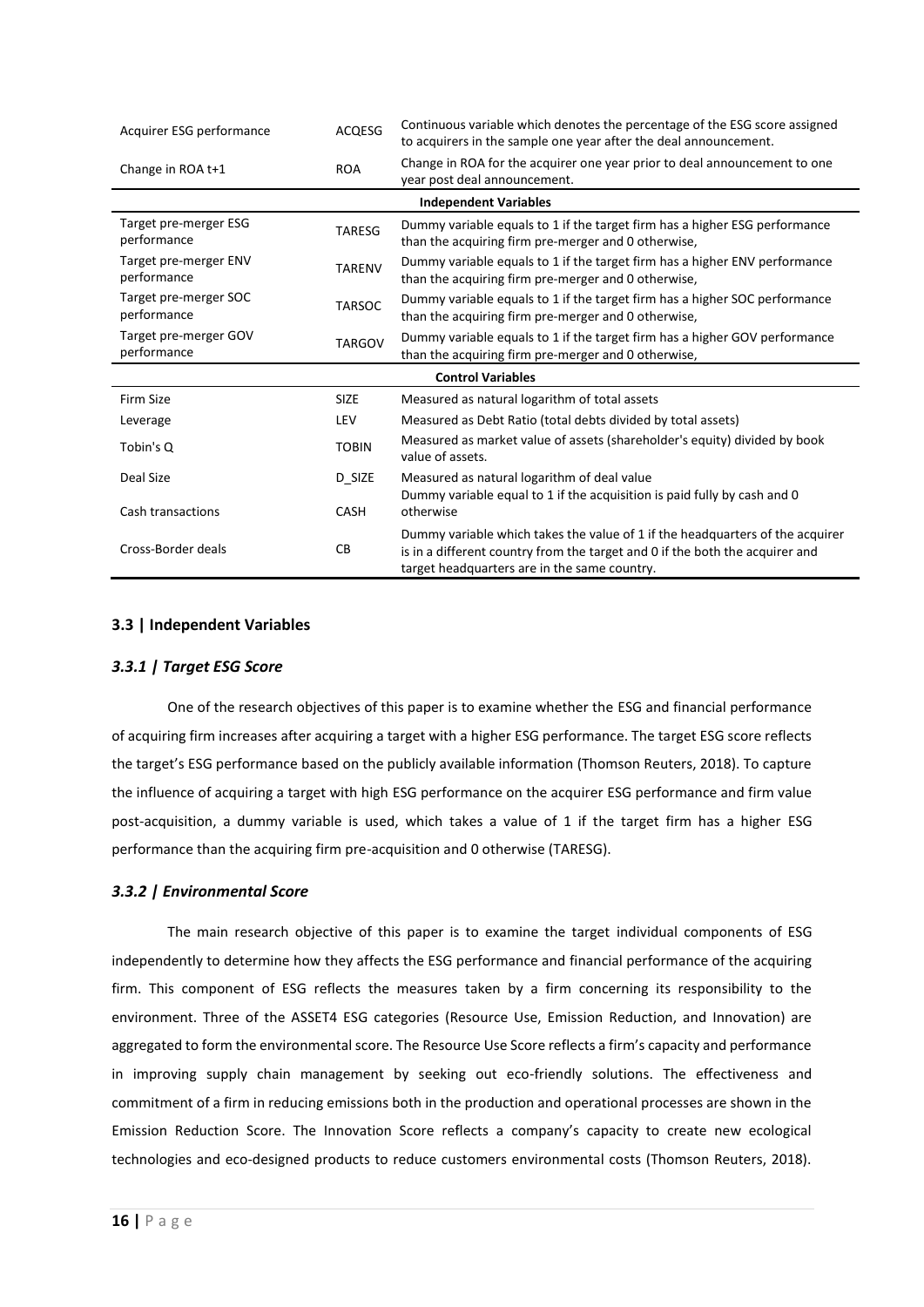The E score was generated from a weighted score of a firm's strengths and weaknesses concerning the three categories (Thomson Reuters, 2018). To capture the influence of acquiring a target with high environmental performance on the acquirer ESG performance and firm financial performance post-acquisition, a dummy variable is used, which takes a value of 1 if the target firm has a higher environmental performance than the acquiring firm pre-acquisition and 0 otherwise (TARENV).

# <span id="page-16-0"></span>*3.3.3 | Social Score*

This component of ESG reflects upon the relationship between the firm and its community. It involves the commitment of the firm to its community and beyond. Four of the ASSET4 ESG categories (Workforce, Human Rights, Community, and Product Responsibility) are aggregated to form the social score. The Workforce Score measures how effective the policies a firm adopt in ensuring its workforce enjoys job satisfaction. These could include maintaining diversity, the provision of a conducive workplace, and ensuring equal opportunities for all. The Human Rights Score as the name implies is concerned with fundamental human rights. It measures the level of a firm's responsiveness in respecting the rights of all stakeholders. The Community Score assesses a firm's commitment in acting as responsible member of the community who ensures in addition to the health of the public being protected, business ethics are upheld. The Product Responsibility Score reflects the ability of a firm to incorporate the integrity, data privacy, health and safety of customers when producing quality goods and services (Thomson Reuters, 2018). The S score was generated from a weighted score of a firm's strengths and weaknesses concerning the four categories (Thomson Reuters, 2018). To capture the influence of acquiring a target with high social performance on the acquirer ESG performance and firm financial performance postacquisition, a dummy variable is used, which takes a value of 1 if the target firm has a higher social performance than the acquiring firm pre-acquisition and 0 otherwise (TARSOC).

# <span id="page-16-1"></span>*3.3.4 | Governance Score*

This component of ESG measures the degree to which the firm's organizational structure ensures that the firm's management acts in the best interest of shareholders. Three of the ASSET4 ESG categories (Managements, Shareholders, and ESG strategy) are aggregated to form the governance score. The Management Score measures how committed a firm is in ensuring that follow the best practices of corporate governance principles, as well as how effective these principles are. The Shareholders Score is concerned with a firm's dedication to unbiased treatment of shareholders as well as the use of anti-takeover mechanisms. The ESG Strategy Score demonstrates how a firm communicates its integration of economic, social, and environmental dimensions into its day-to-day decision-making processes (Thomson Reuters, 2018). The G score was generated from a firm's strengths and ESG Strategies' weighted score concerning the three categories (Thomson Reuters, 2018). To capture the influence of acquiring a target with high governance performance on the acquirer ESG performance and firm financial performance post-acquisition, a dummy variable is used, which takes a value of 1 if the target firm has a higher governance performance than the acquiring firm pre-acquisition and 0 otherwise (TARGOV).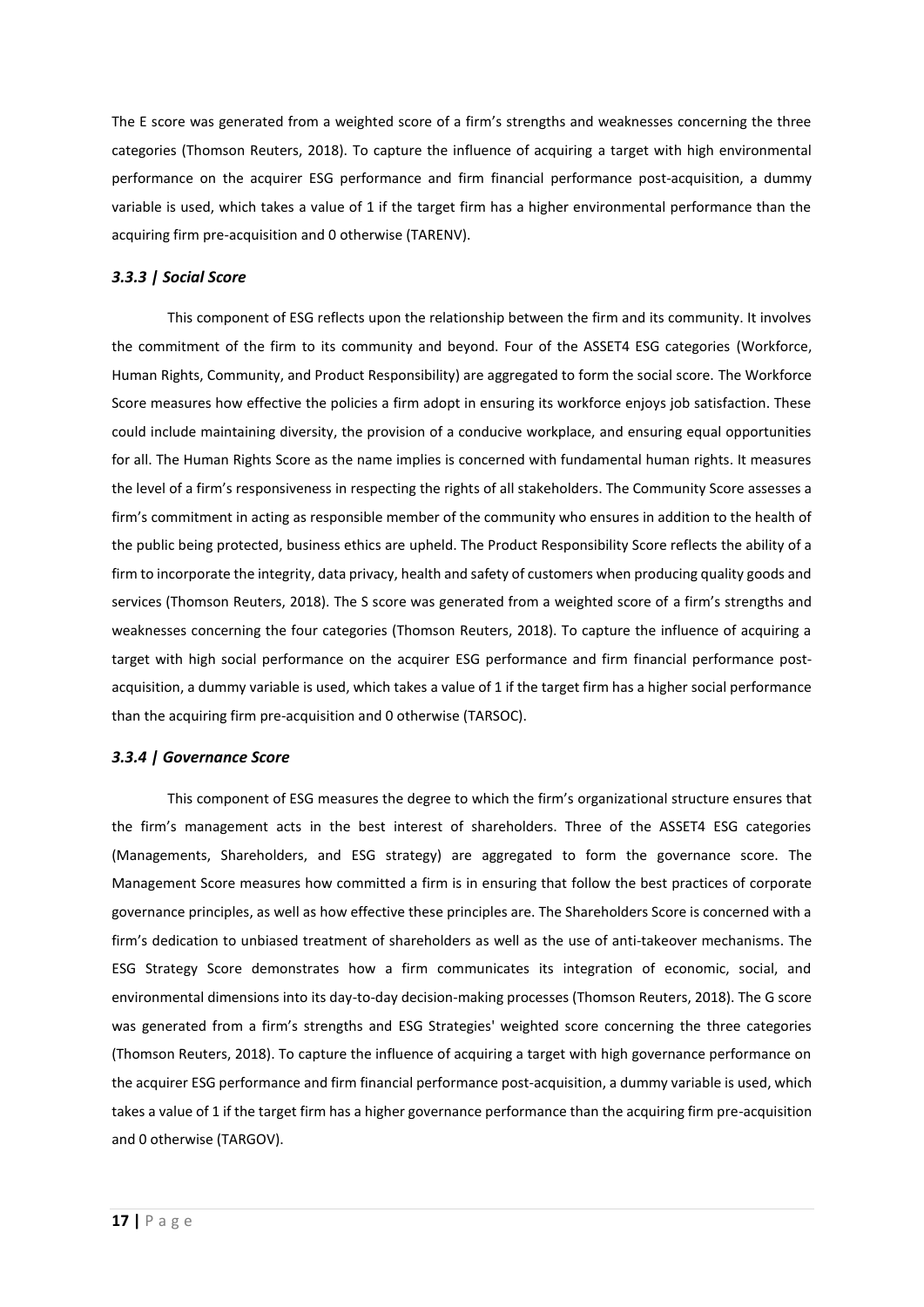#### <span id="page-17-0"></span>**3.4 | Control Variables**

The control variables used in this paper comprises the acquirer's specific financial characteristics and the deal-specific characteristics, which are most often used by researchers (Cording et al., 2010). Following prior literature (Deng et al., 2013; Duque-Grisales and Aguilera-Caracuel, 2021), firm size, firm leverage and Tobin's Q will be used to represent the acquirer's specific financial characteristics. Firm size could be relevant to this study for several reasons, such as the ability of a large firm to invest more in sustainability than a small firm. The natural logarithm of total assets will be used as a measurement for firm size (SIZE) because it is a standard indicator for firm size (Aktas et al., 2011; Brammer and Pavelin, 2008). Leverage of a firm measure the firm's undiversifiable risk, which might be necessary to the study because CSR-oriented firms are generally perceived to be less risky and access debt at a lower cost (Orlitzky and Benjamin, 2001). There are several measurements for leverage; following Krishnamurti et al. (2019), this paper makes use of debt ratio (total debts divided by total assets) to measure leverage (LEV). Tobin's Q (TOBIN) measures the relationship between market value and intrinsic value (Investopedia, 2021). The Q ratio can be relevant to study due to several reasons, such as the ability of firm with high-quality management to invest in sustainability because they have a strong incentive to increase firm value by increasing stakeholder motivation (Deng et al., 2013), therefore controlling for it ensures that the quality of management does not drive the study result. Tobin's Q was measured using the market value of assets divided by the book value of assets.

For the deal-specific characteristics, the size of the deal, the method of payment and the cross-border nature of the deal was included. The deal size is valuable in understanding if the deal's value influences the acquirer's performance post-acquisition. Following Salvi et al. (2018), the natural logarithm of deal value is used as a proxy for deal size (D\_SIZE). Concerning the payment method, firms use cash to fund an acquisition if management believes the firm is undervalued (Myers and Majluf, 1984). Therefore, the market interprets cash offer as good news regarding the true value of the acquiring firm (Travlos, 1987). Cash is a dummy variable that takes the value of 1 if the acquisition is paid entirely by cash and 0 otherwise. Cross border deals usually entail more risk but provide higher returns than domestic deals (Shimizu et al., 2004); thus, it needs to be controlled. Cross border deal is a dummy variable that takes the value of 1 if the headquarters of the acquirer is in a different country from the target and 0 if both the acquirer and target headquarters are in the same country. [Table 2](#page-14-1) summarizes all variables used in the study.

To test the research hypotheses I, this paper applies probit regression due to the nature of the study data. Equation [1](#page-17-1) is used to explain the relationship between target ESG performance pre-acquisition and acquirer post-acquisition ESG performance.

<span id="page-17-1"></span>
$$
ACQESG = \alpha + \beta_1 TARESG + \beta_2 SIZE + \beta_3 LEV + \beta_4 ROA + \beta_5 TOBIN + \beta_6 D_{SIZE} + \beta_7 CASH + \beta_8 CB + \sum_{j=1}^{j=9} \beta_{9j} IND
$$
  
+ 
$$
\sum_{j=1}^{j=4} \beta_{10j} YEAR + \varepsilon_i
$$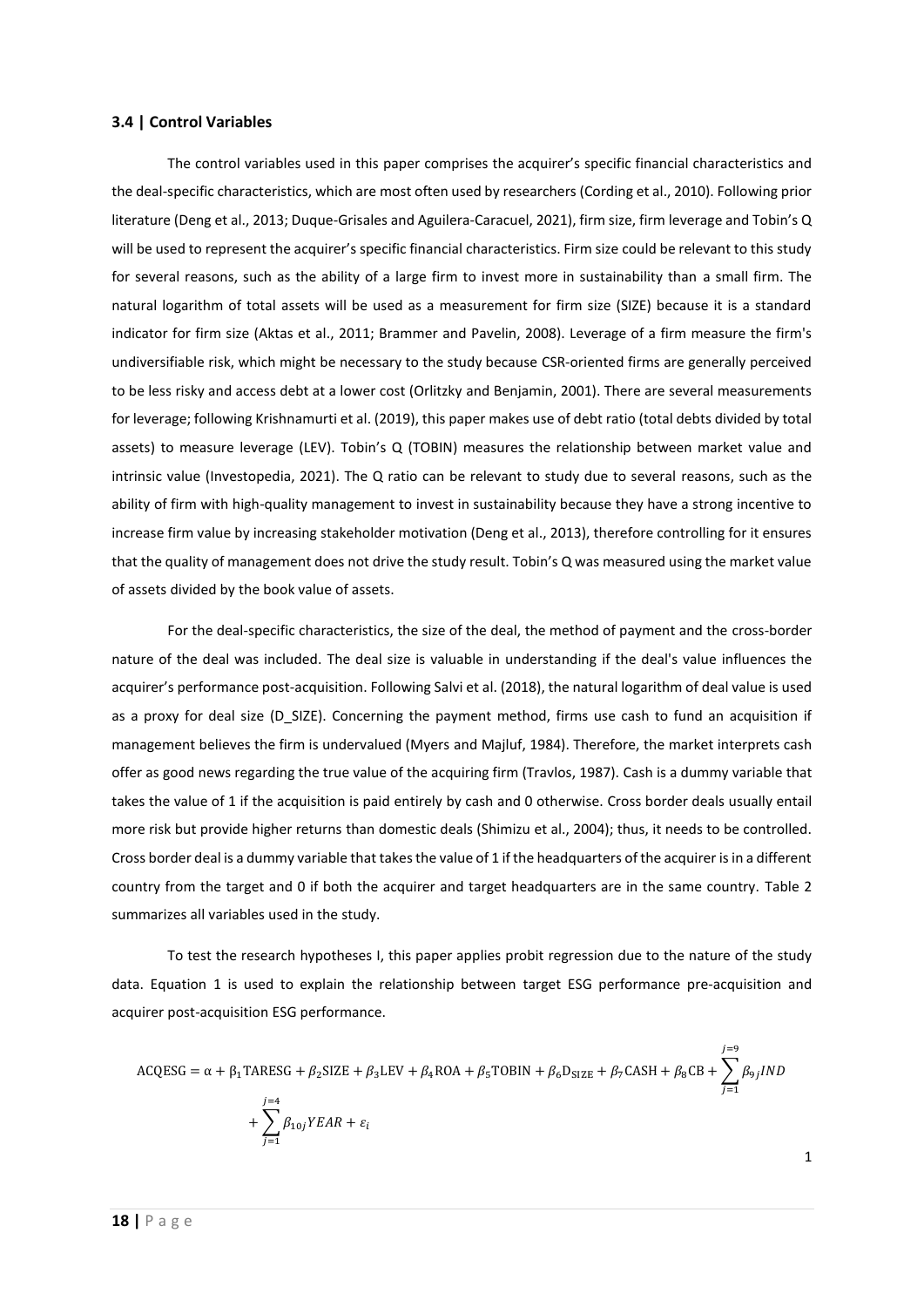To allow for industry effects, the regression model is estimated with industry dummy variables. To allow for year effects, the regression model is estimated by grouping the years into four categories and including dummy variables representing each category. Here, the paper tests whether TARESG, TARENV, TARSOC and TARGOV that captures the target ESG performance pre-acquisition are significant in explaining the acquirer's postacquisition ESG performance. To test the research hypotheses II, this paper applies Pooled Ordinary Least Square (OLS) regression due to the nature of the study data. Equatio[n 2](#page-18-1) is used to explain the relationship between high target ESG performance pre-acquisition and acquirer post-acquisition firm value.

<span id="page-18-1"></span>
$$
ROA_{i,t} = \alpha + \beta_1 \text{TARESG}_{i,t} + \beta_2 \text{SIZE}_{i,t} + \beta_3 \text{LEV}_{i,t} + \beta_4 \text{TOBIN}_{i,t} + \beta_5 \text{DSIZE}_{i,t} + \beta_6 \text{CASH}_{i,t} + \beta_7 \text{CB}_{i,t} + \sum_{j=1}^{j=9} \beta_{8j} IND_{i,t} + \sum_{j=1}^{j=4} \beta_{9j} YEAR_{i,t} + \varepsilon_{i,t}
$$

Here, the paper tests whether TARESG that captures the target combined ESG performance preacquisition in comparisons to acquirer performance pre-acquisition is significant in explaining acquirer's postacquisition ESG performance. Additionally, the study will also test whether TARENV, TARSOC, TARGOV that captures the performance of a target firm on the individual components of ESG in comparisons to acquirer performance pre-acquisition, is significant in explaining acquirer's post-acquisition ESG performance.

Although the paper utilizes an extensive list of control variables described i[n Chapter 3,](#page-12-0) which helps to reduce omitted bias in testing our hypotheses, the results from the regression could still suffer from endogeneity bias caused by unobservable omitted variables. The impact of ESG performance on acquisition could rely upon the acquirer country since different countries have different institutional, legal, and regulatory frameworks that might influence the level of ESG and financial performance (Beck et al., 2018). The study will perform 2SLS regression analysis using country dummies as instrumental variables for the dependent variables to address these endogeneity concerns.

#### <span id="page-18-0"></span>**3.5 | Descriptive Statistics**

[Table 3](#page-19-1) presents a summary of the descriptive statistics of the variables used in the study. The mean percentage of acquiring firms with higher post-acquisition ESG scores than its pre-acquisition performance is 73%, which could be an indication that acquiring a CSR oriented firm could increase the ESG score of acquiring firm post-acquisition. The percentage of target firms with higher ESG scores than acquiring firm pre-acquisition is 35%, which means in the sample, fewer target firms are more CSR-oriented than acquiring firms. The G component of ESG has the highest percentage (42%) of target firms that had a higher score than acquiring firm in pre-acquisition amongst the three components of ESG, followed by the S component (36%) and the least percentage is the E component (33%). The mean and median change in ROA one year after the acquisition for the sample is -0.46 and -0.27, respectively, confirming previous research that acquisitions destroy firm value (Salvi et al., 2018).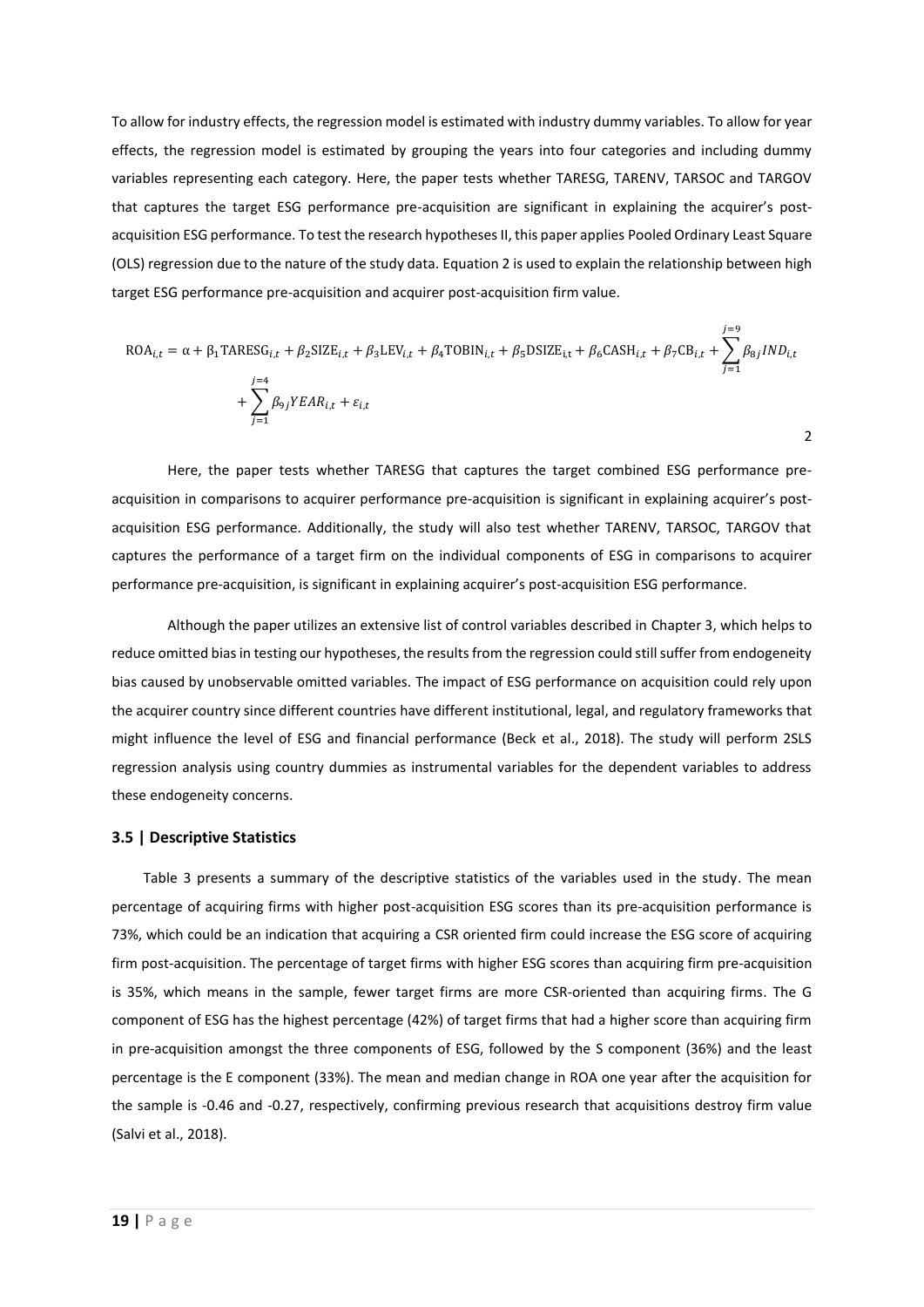When examining the control variables, the average size of the acquiring firm's total asset is between the range 14.60 – 19.53. It has an overall mean of 16.87 and median of 16.93, indicating that the study sample is biased towards large companies. The average Tobin's Q is 0.40 with a median of 0.39. The mean debt ratio of 29% indicates that the acquiring firm's financial position is relatively healthy. The average percentage of acquiring firm that paid for the deal in cash is 50%, and 70% of the deals in the sample are cross border deals. The average size of the deal's total value ranges from 10.04 as its minimum to 17.00 as its maximum with an overall mean of 15.24 and median of 15.22, indicating that the deals studied in this paper are biased towards large deals.

#### <span id="page-19-0"></span>*3.5.1 | Correlation Matrix*

[Table 4](#page-20-0) reports the correlation between variables in the study. Target firms with higher ENV and GOV score compared to acquirer pre-acquisition is positively correlated and significant with acquiring firm with higher ESG score post-acquisition (0.24 and 0.29 respectively). The change in ROA one year after the acquisition is negatively correlated and significant with a higher ESG score for acquiring firm's post-acquisition and cross border deals (-0.23 and -0.20, respectively), lending support to the preposition that ESG is value-destroying. The size of the acquiring firm's total asset is negatively correlated and significant with target firms with higher ENV score compared to acquirer pre-acquisition and Tobin's Q (-0.25 and -0.19, respectively), and positively correlated and significant with the debt ratio (leverage) of acquiring firm and deal size (0.20 and 0.60 respectively) lending support to the preposition that large firm is likely to pay more for a deal. There is also a negative relationship between acquiring firm Tobin's Q and acquiring firm leverage (-0.54), showing that a firm that has high market value uses less debt. Additionally, there is a positive relationship between cross border deals and cash transactions (0.22). While there is a positive correlation between target firms with higher ESG scores than acquirer pre-acquisition and acquiring firm with higher ESG scores post-acquisition, the magnitude of the relationship is low (0.10). Most of the other correlations are similarly low and show no indication of multicollinearity problems.

#### <span id="page-19-1"></span>**Table 3**

*Descriptive Statistics*

|               | Obs | Mean    | Median  | Max.  | Min.    | Std.<br>Dev. | 25<br>percentiles | 75<br>percentiles |
|---------------|-----|---------|---------|-------|---------|--------------|-------------------|-------------------|
| <b>ACQESG</b> | 83  | 0.73    | 1.00    | 1.00  | 0.00    | 0.44         | 1.00              | 1.00              |
| <b>ROA</b>    | 83  | $-0.46$ | $-0.27$ | 3.26  | $-9.17$ | 1.41         | $-0.85$           | 0.00              |
| TARESG        | 83  | 0.35    | 0.00    | 1.00  | 0.00    | 0.48         | 0.00              | 1.00              |
| <b>TARENV</b> | 83  | 0.33    | 0.00    | 1.00  | 0.00    | 0.47         | 0.00              | 1.00              |
| <b>TARSOC</b> | 83  | 0.36    | 0.00    | 1.00  | 0.00    | 0.48         | 0.00              | 1.00              |
| <b>TARGOV</b> | 83  | 0.42    | 0.00    | 1.00  | 0.00    | 0.50         | 0.00              | 1.00              |
| <b>SIZE</b>   | 83  | 16.87   | 16.93   | 19.53 | 14.60   | 1.09         | 15.99             | 17.64             |
| <b>LEV</b>    | 83  | 0.29    | 0.27    | 0.69  | 0.04    | 0.14         | 0.18              | 0.38              |
| <b>TOBIN</b>  | 83  | 0.40    | 0.39    | 0.87  | 0.07    | 0.15         | 0.28              | 0.50              |
| D SIZE        | 83  | 15.24   | 15.22   | 17.00 | 10.04   | 1.35         | 14.59             | 16.27             |
| <b>CASH</b>   | 83  | 0.53    | 1.00    | 1.00  | 0.00    | 0.50         | 1.00              | 1.00              |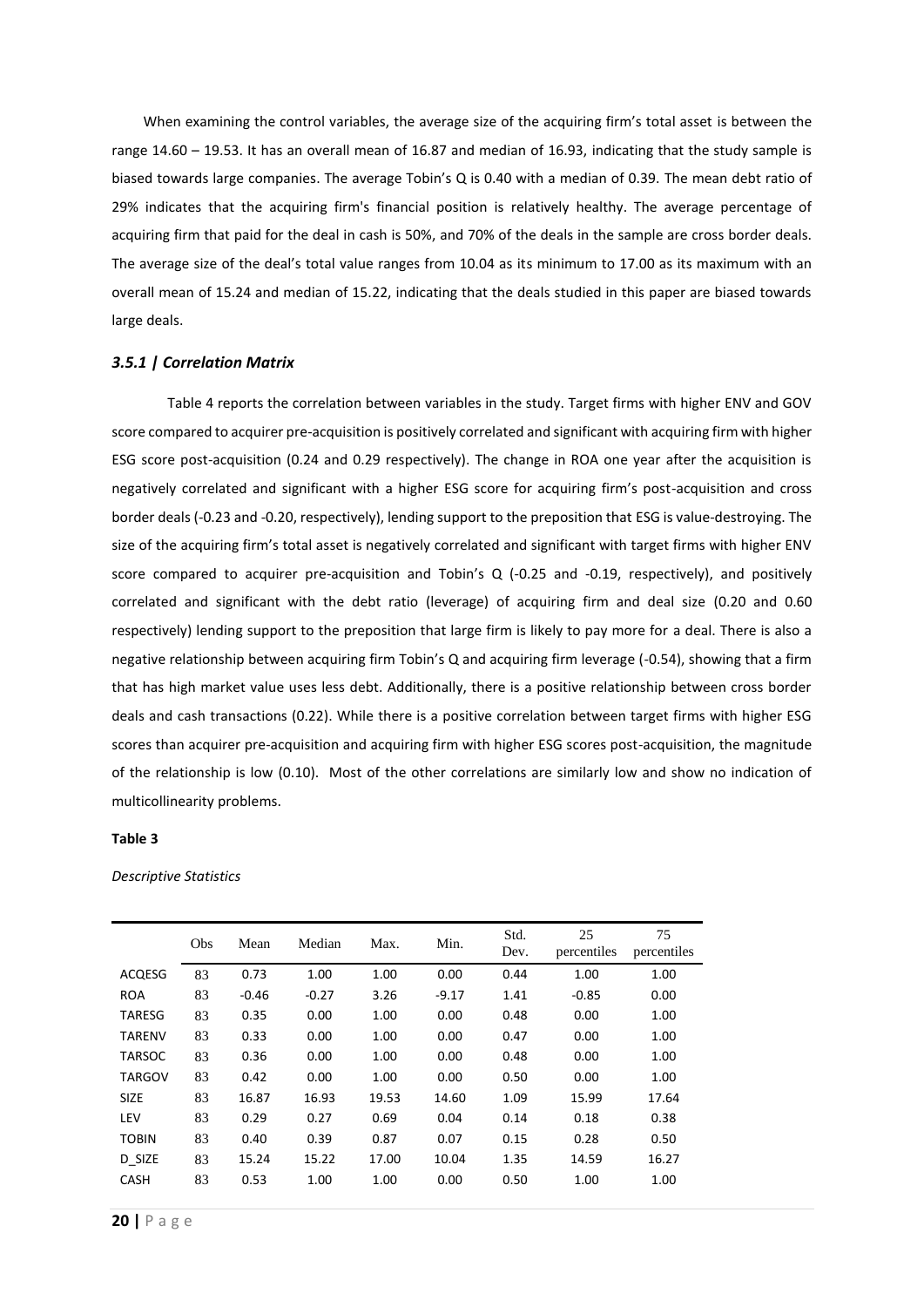|  |  |  |  |  |  |  | CB 83 0.70 1.00 1.00 0.00 0.46 1.00 1.00 |  |
|--|--|--|--|--|--|--|------------------------------------------|--|
|--|--|--|--|--|--|--|------------------------------------------|--|

# <span id="page-20-0"></span>**Table 4**

#### *Correlation Matrix*

|                |               | 1                 | 2        | 3        | 4                 | 5        | 6       | 7                 | 8        | 9       | 10   | 11                | 12   |
|----------------|---------------|-------------------|----------|----------|-------------------|----------|---------|-------------------|----------|---------|------|-------------------|------|
| 1              | ACQESG        | 1.00              |          |          |                   |          |         |                   |          |         |      |                   |      |
| $\overline{2}$ | <b>ROA</b>    | $-0.23b$          | 1.00     |          |                   |          |         |                   |          |         |      |                   |      |
| 3              | <b>TARESG</b> | 0.10              | $-0.12$  | 1.00     |                   |          |         |                   |          |         |      |                   |      |
| 4              | <b>TARENV</b> | 0.24 <sup>b</sup> | $-0.21c$ | 0.62a    | 1.00              |          |         |                   |          |         |      |                   |      |
| 5              | <b>TARSOC</b> | 0.11              | $-0.11$  | 0.82a    | 0.60a             | 1.00     |         |                   |          |         |      |                   |      |
| 6              | <b>TARGOV</b> | 0.29a             | $-0.13$  | 0.40a    | 0.24 <sup>b</sup> | 0.37a    | 1.00    |                   |          |         |      |                   |      |
| 7              | <b>SIZE</b>   | $-0.14$           | 0.14     | $-0.03$  | $-0.25b$          | $-0.03$  | $-0.03$ | 1.00              |          |         |      |                   |      |
| 8              | LEV           | $-0.01$           | 0.04     | 0.06     | $-0.03$           | 0.08     | $-0.08$ | 0.20c             | 1.00     |         |      |                   |      |
| 9              | <b>TOBIN</b>  | 0.18              | $-0.16$  | $-0.03$  | 0.14              | $-0.03$  | 0.15    | $-0.19c$          | $-0.54a$ | 1.00    |      |                   |      |
| 10             | D SIZE        | 0.05              | $-0.02$  | 0.07     | $-0.13$           | 0.08     | 0.09    | 0.60 <sup>a</sup> | 0.06     | $-0.01$ | 1.00 |                   |      |
| 11             | CASH          | 0.09              | 0.12     | $-0.22b$ | $-0.17$           | $-0.20c$ | 0.02    | 0.15              | 0.06     | $-0.13$ | 0.02 | 1.00              |      |
| 12             | CВ            | 0.08              | $-0.20c$ | $-0.18$  | $-0.10$           | $-0.16$  | $-0.08$ | 0.14              | 0.03     | 0.06    | 0.14 | 0.22 <sup>b</sup> | 0.06 |

This table presents the Pearson correlation coefficients between the dependent variables and independent variables. ACQESG is a dummy variable that takes a value of 1 if the acquiring firm's post-acquisition ESG performance is higher than its pre-acquisition ESG performance and 0 otherwise. ROA is the change in ROA for the acquirer one year prior to the deal announcement to a one-year post-deal announcement. TARESG is a dummy variable equals to 1 if the target firm has a higher ESG performance than the acquiring firm pre-acquisition and 0 otherwise. TARENV is a dummy variable equals to 1 if the target firm has a higher ENV performance than the acquiring firm pre-acquisition and 0 otherwise. TARSOC is a dummy variable equals to 1 if the target firm has a higher SOC performance than the acquiring firm pre-acquisition and 0 otherwise. TARGOV is a dummy variable equals to 1 if the target firm has a higher GOV performance than the acquiring firm pre-acquisition and 0 otherwise. SIZE is measured as the natural logarithm of total assets. LEV is measured as Debt Ratio (total debts divided by total assets). TOBIN is measured as the market value of assets (shareholder's equity) divided by the book value of assets. D\_SIZE is measured as the natural logarithm of deal value. CASH is a dummy variable equal to 1 if the acquisition is paid entirely by cash and 0 otherwise. CB is a dummy variable that takes the value of 1 if the headquarters of the acquirer is in a different country from the target and 0 if both the acquirer and target headquarters are in the same country.

a. Correlation is significant at the 1% level.

b. Correlation is significant at the 5% level.

c. Correlation is significant at the 10% level.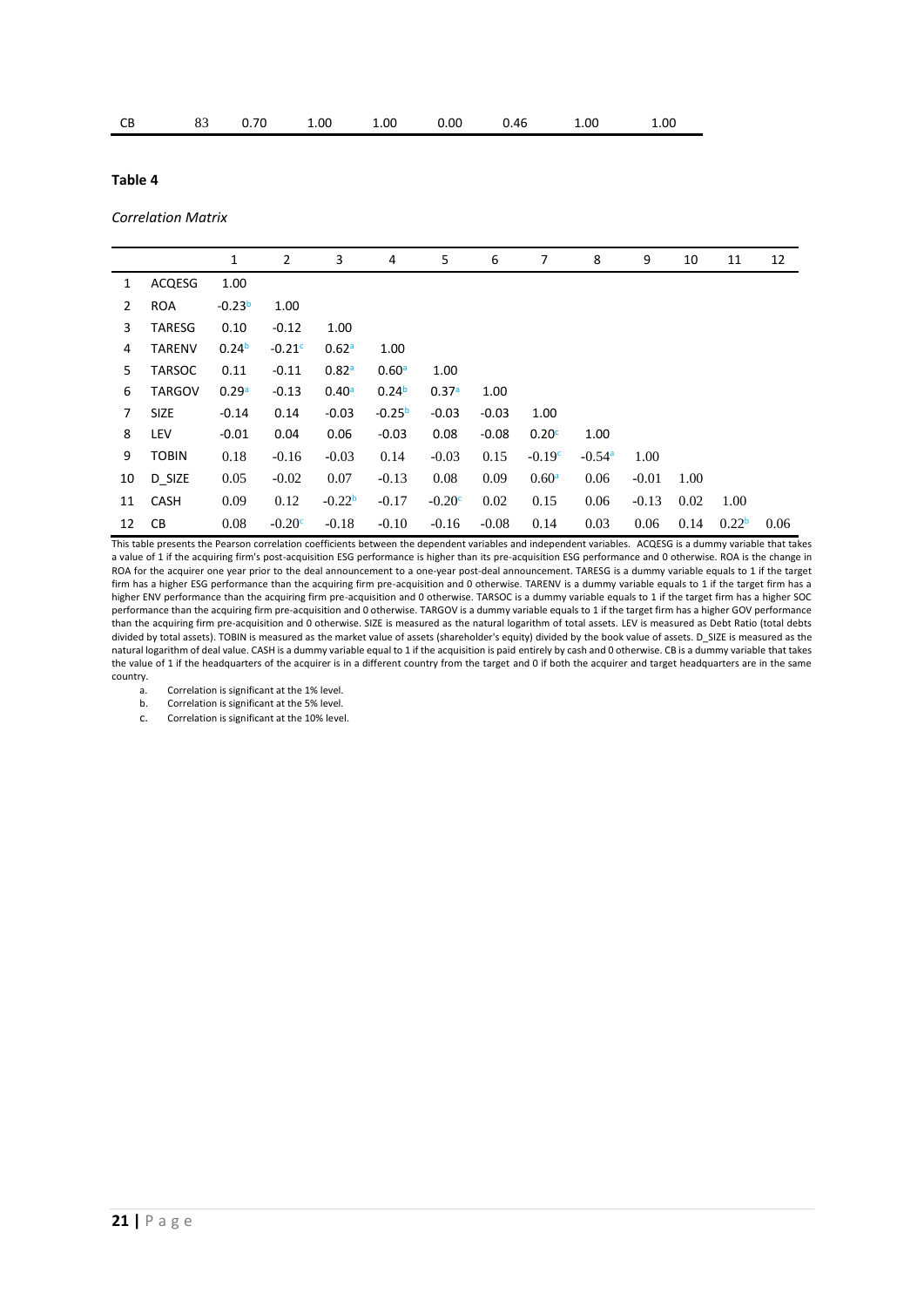# **Chapter 4 | Empirical Results**

#### <span id="page-21-1"></span><span id="page-21-0"></span>**4.1 | Acquirer post-acquisition ESG performance**

This section begins with the results on the effect of acquiring a firm with higher ESG performance than the acquiring firm on the post-acquisition ESG performance of the acquirer. [Table 5](#page-22-0) presents the probit regression; the dependent variable is a dummy variable for acquiring a firm with higher ESG performance post acquisition than its pre-acquisition performance (ACQESG). I used targets with higher ESG performance than the acquiring firm pre-acquisition as a dummy variable and their individual breakdown as the main variables of interest in the probit regression models. Model 2 was estimated after controlling for industry and year effects. Models 3, 4 and 5 were estimated with the main variable of interest being TARENV, TARSOC and TARGOV, respectively. All models report standard errors that are adjusted for heteroscedasticity and clustered at the firm level.

Model 1 of [Table 5](#page-22-0) presents the result for the primary variable of interest without controlling other variables. The model shows that acquiring a target with a higher ESG score than the acquirer (TARESG) positively affects the possibility that the acquirer has a higher ESG performance post-acquisition; however, this is not significant (0.35). The findings remain unchanged even after controlling for the acquirer's specific financial characteristics, the deal-specific characteristics, industry, and year effects in Model 2. The size of the acquiring firm negatively and significantly affects the possibility that the acquirer has a higher ESG performance postacquisition (-2.39). Leverage, Tobin's Q, deal size and Cross border deals are statistically insignificant.

Moreover, turning to each component of ESG individually shows that only TARENV in Model 3 is statistically significant, which means acquiring a target with a higher Environmental score than the acquirer positively and significantly affects the possibility that the acquirer has a higher ESG performance post-acquisition at the 5% level (1.25). Both TARSOC and TARGOV are positive but statistically insignificant. All industries have significantly lower effect than Oil and Gas, metals industry on the possibility that the acquirer has a higher ESG performance post-acquisition.

The findings show no significant relationship between target and acquirer ESG performance. However, zooming into the individual components of ESG, the study shows that acquiring a target with a higher environmental score than the acquiring firm pre-acquisition increases the ESG score of the acquirer postacquisition. Therefore, providing partial evidence to support hypothesis I, which posits that Acquirer ESG performance increases after the acquisition of a target with higher ESG performance than the acquirer in preacquisition. Looking at the acquiring firm-specific characteristics, the report finds that large firms tend not to increase but rather decrease their ESG score after acquiring a target with a higher ESG performance than itself pre-merger. None of the measures has a significant relationship with acquiring firm post-acquisition ESG performance for the deal-specific characteristics. Additionally, the industry a firm belongs to has a significant relationship with the acquiring firm post-acquisition ESG performance with the Oil and Gas, metal industry having the most effect.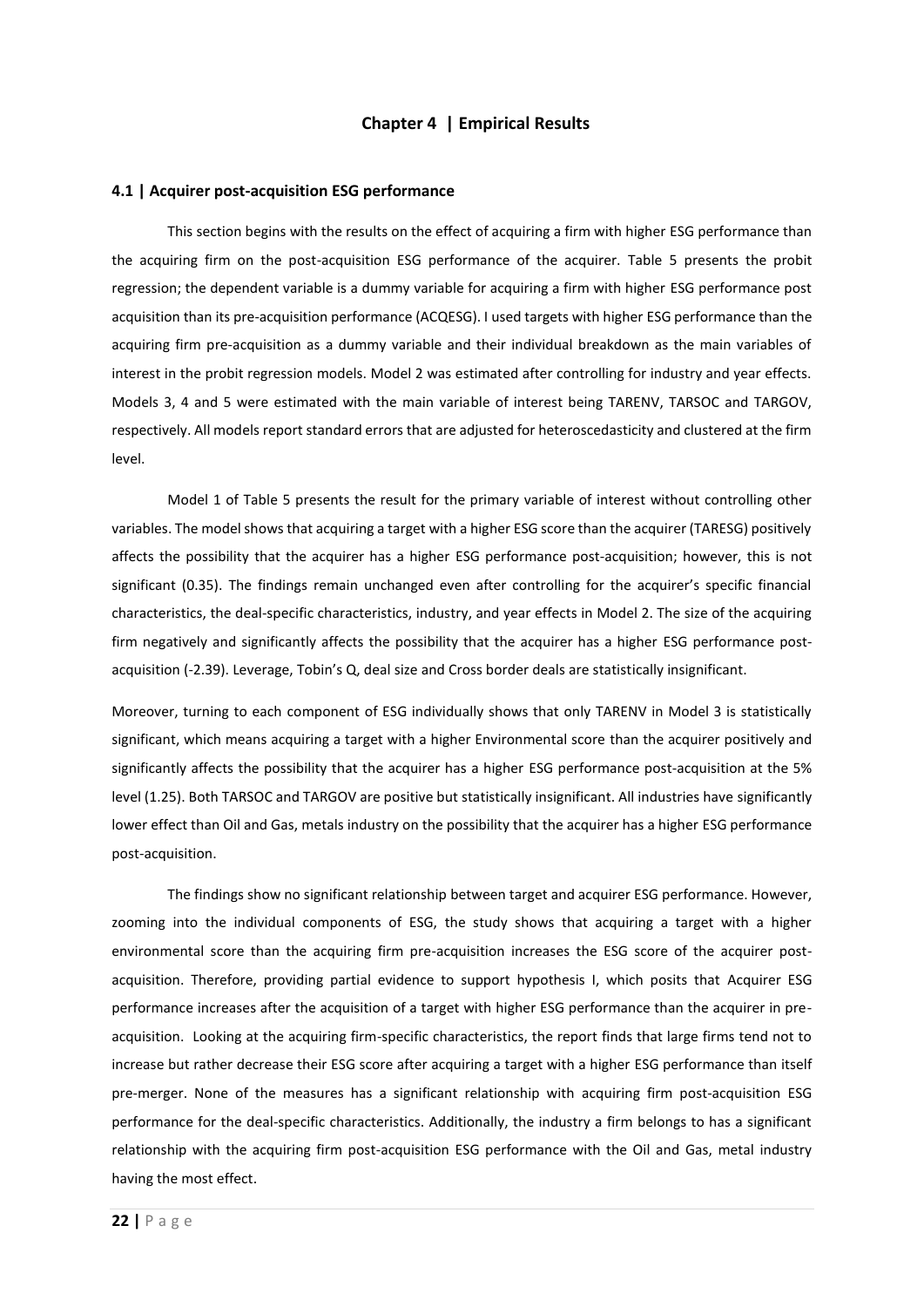# <span id="page-22-0"></span>**Table 5**

| Variables             | Model (1)           | Model (2)           | Model (3)           | Model (4)           |
|-----------------------|---------------------|---------------------|---------------------|---------------------|
| <b>TARESG</b>         | 0.420               |                     |                     |                     |
|                       | (0.91)              |                     |                     |                     |
| <b>TARENV</b>         |                     | 1.251 <sup>b</sup>  |                     |                     |
|                       |                     | (2.30)              |                     |                     |
| <b>TARSOC</b>         |                     |                     | 0.666               |                     |
|                       |                     |                     | (1.42)              |                     |
| <b>TARGOV</b>         |                     |                     |                     | 0.765               |
|                       |                     |                     |                     | (1.40)              |
| SIZE                  | $-0.590b$           | $-0.483c$           | $-0.542b$           | 0.554 <sup>b</sup>  |
|                       | $(-2.37)$           | $(-1.91)$           | $(-2.12)$           | $(-2.35)$           |
| LEV                   | 1.068               | 1.066               | 1.097               | 1.647               |
|                       | (0.54)              | (0.55)              | (0.55)              | (0.82)              |
| <b>ROA</b>            | $-0.077$            | 0.028               | $-0.077$            | $-0.078$            |
|                       | $(-0.55)$           | (0.18)              | $(-0.53)$           | $(-0.53)$           |
| <b>TOBIN</b>          | 0.090               | 0.775               | 0.416               | 0.303               |
|                       | (0.06)              | (0.46)              | (0.25)              | (0.19)              |
| D_SIZE                | 0.246               | 0.197               | 0.214               | 0.290c              |
|                       | (1.28)              | (1.02)              | (1.11)              | (1.61)              |
| CASH                  | 0.161               | 0.194               | 0.163               | 0.040               |
|                       | (0.39)              | (0.47)              | (0.41)              | (0.09)              |
| CB                    | 0.129               | 0.485               | 0.174               | 0.193               |
|                       | (0.26)              | (0.91)              | (0.34)              | (0.39)              |
| <b>INTERCEPT</b>      | 13.346 <sup>a</sup> | 12.010 <sup>a</sup> | 12.883 <sup>a</sup> | 11.387 <sup>a</sup> |
|                       | (3.31)              | (3.19)              | (3.19)              | (2.97)              |
| <b>Industry Dummy</b> | Included            | Included            | Included            | Included            |
| Year Dummy            | Included            | Included            | Included            | Included            |
| N                     | 83                  | 83                  | 83                  | 83                  |
| Pseudo R2             | 0.417               | 0.466               | 0.423               | 0.431               |
| Wald chi2             | 438.92              | 377.60              | 403.50              | 615.75              |
| Prob > chi2           | 0.00                | 0.00                | 0.00                | 0.00                |
| <b>AIC</b>            | 95.923              | 91.265              | 94.863              | 94.605              |
| <b>BIC</b>            | 144.300             | 139.642             | 143.240             | 142.982             |

*Post-acquisition ESG performance of acquiring firm and acquisition of ESG oriented firms.*

This table presents the results of probit regressions. In all regression models, the dependent variable is ACQESG. ACQESG is a dummy variable that takes a value of 1 if the acquiring firm's post-acquisition ESG performance is higher than its pre-acquisition ESG performance and 0 otherwise. TARESG is a dummy variable equals to 1 if the target firm has a higher ESG performance than the acquiring firm pre-acquisition and 0 otherwise. TARENV is a dummy variable equals to 1 if the target firm has a higher ENV performance than the acquiring firm pre-acquisition and 0 otherwise. TARSOC is a dummy variable equals to 1 if the target firm has a higher SOC performance than the acquiring firm pre-acquisition and 0 otherwise. TARGOV is a dummy variable equals to 1 if the target firm has a higher GOV performance than the acquiring firm pre-acquisition and 0 otherwise. All ESG performance is measured using ASSET4. All control variables are defined in [Table 2.](#page-14-1) The reference for industry dummies is Oil and Gas, metals, and the year dummies' reference is the year 2006-2009. The p-values are based on robust standard errors clustered at the firm level. The z-values are in parentheses.

a. Indicate significance at the 1% level.

b. Indicate significance at the 5% level.

c. Indicate significance at the 10% level.

For economic significance, the probability that an acquiring firm has a higher ESG performance postacquisition is 9.15% greater when it acquires a target with a higher Environmental score than itself pre-merger. Therefore, acquiring firm acquiring a target with higher Environmental score than itself helps acquiring firm to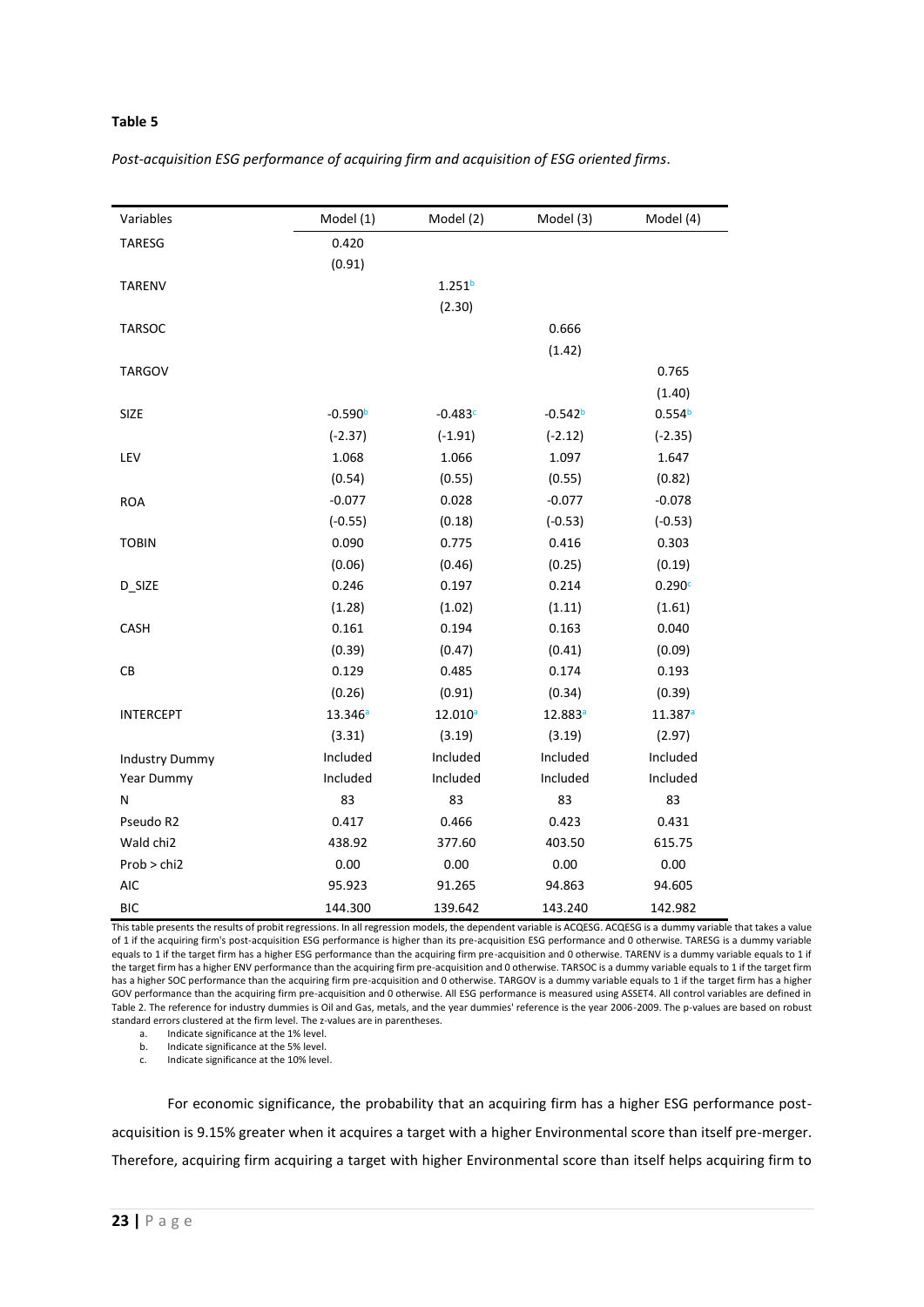increase their ESG performance post-acquisition. This result is in line with Aktas et al. (2011), who show that following the acquisition of SRI-aware targets, acquiring firm's environmental and social performance increases.

#### <span id="page-23-0"></span>**4.2 | Acquirer post acquisition firm performance**

This subsection provides evidence on the effect of ESG performance on acquiring firm financial performance by investigating the impact of the target ESG performance on the acquiring firm's operating performance. The study further analyses the individual impact of each component of target ESG performance on the financial performance of the acquiring firm post acquisition. I used ROA to measure the financial performance of the acquiring firm and estimate OLS regression models after controlling for the acquirer's financial and deal-specific characteristics, industry, and year effects. Firms that made more than one acquisitions in a year were removed, reducing the data sample to 79. The results are presented in [Table 6.](#page-24-0)

Model 1 of [Table 6](#page-24-0) presents the result for TARESG as the main variable of interest. The model shows that the relationship between the change in ROA and Target with a high ESG score is negative but statistically insignificant. Model 2 of [Table 6](#page-24-0) presents the result for ACQESG as the main variable of interest. The model shows that the relationship between the change in the post-acquisition ROA and increase in acquiring firm ESG score post-acquisition is negative but statistically insignificant. However, turning to each component of ESG individually on the change in the acquirer's post acquisition performance in Model 3 to 5. The result shows that none of the components of ESG have a significant relationship with acquiring firm change in ROA postacquisition. Yet, we cannot discard the negative relationship between the acquirer high environmental score post-acquisition and the difference in the acquirer post-acquisition ROA. Although insignificant at 10%, it is still statistically significant at a 15% significance level which makes it relevant. Since we find no significant relationship between TARESG and ACQESG on the firm post-acquisition financial performance. The result allows for the rejection of hypotheses II, which posits that the Acquirer financial performance increases after the acquisition of a target with a higher ESG performance than the acquirer in the pre-acquisition. Instead, the study provides partial evidence that a target with a high environmental score decreases the ROA of the acquiring firm post-acquisition. This finding is in line with previous studies supporting the value destroying ESG model proposed by shareholder theory (Yen and Andre, 2019; Derwall et al., 2005).

Turning to acquiring firm financial and deal-specific characteristics, the only significant variable is the cross-border deal. Cross border deals have a negative and significant relationship with the change in ROA of acquiring firm at a 5% significance level across all models. This can be due to it entailing more risk than domestic deals. For the industry dummy variables, only the warehouse and retail industry is significant, which means the warehouse and retail industry have a lower effect than the oil and gas, metal industry on the change in acquiring firm ROA post-acquisition. Regarding the economic significance of the result, on average, a one standard deviation increase in TARENV (-0.64) is associated with a decrease in ROA of acquiring firm post-acquisition by 21.3% (derived as (-0.6424\*0.4729)/1.4283 based on Model 3. The first and second term is the coefficient and standard deviation of TARENV respectively, the third term is the standard deviation of ROA.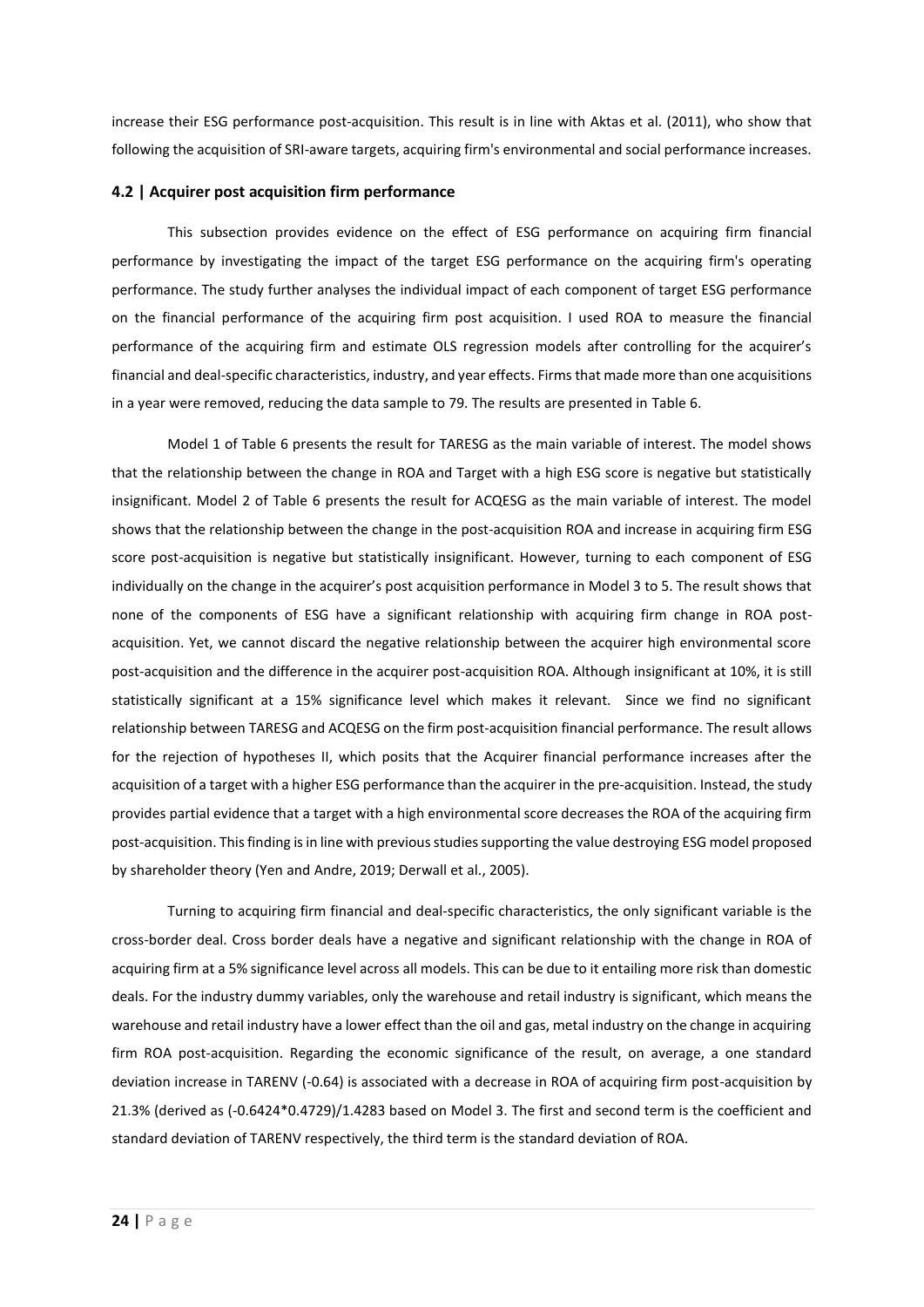# <span id="page-24-0"></span>**Table 6**

*ESG and Firm operating performance.*

| Variables        | Model (1) | Model (2) | Model (3) | Model (4) | Model (5) |
|------------------|-----------|-----------|-----------|-----------|-----------|
| <b>TARESG</b>    | $-0.357$  |           |           |           |           |
|                  | $(-0.88)$ |           |           |           |           |
| ACQESG           |           | $-0.354$  |           |           |           |
|                  |           | $(-0.92)$ |           |           |           |
| <b>TARENV</b>    |           |           | $-0.642$  |           |           |
|                  |           |           | $(-1.45)$ |           |           |
| <b>TARSOC</b>    |           |           |           | $-0.269$  |           |
|                  |           |           |           | $(-0.65)$ |           |
| <b>TARGOV</b>    |           |           |           |           | $-0.201$  |
|                  |           |           |           |           | $(-0.52)$ |
| <b>SIZE</b>      | 0.171     | 0.133     | 0.107     | 0.166     | 0.175     |
|                  | (1.04)    | (0.72)    | (0.57)    | (0.96)    | (1.04)    |
| LEV              | 0.457     | 0.697     | 0.829     | 0.519     | 0.309     |
|                  | (0.20)    | (0.29)    | (0.35)    | (0.22)    | (0.15)    |
| <b>TOBIN</b>     | $-0.631$  | $-0.314$  | $-0.184$  | $-0.583$  | $-0.566$  |
|                  | $(-0.49)$ | $(-0.22)$ | $(-0.14)$ | $(-0.44)$ | $(-0.44)$ |
| D_SIZE           | $-0.003$  | 0.007     | $-0.018$  | $-0.002$  | $-0.014$  |
|                  | $(-0.03)$ | (0.06)    | $(-0.20)$ | $(-0.02)$ | $(-0.15)$ |
| CASH             | 0.270     | 0.355     | 0.252     | 0.299     | 0.350     |
|                  | (0.90)    | (1.11)    | (0.85)    | (1.00)    | (1.12)    |
| ${\sf CB}$       | $-0.882b$ | $-0.799b$ | $-0.906b$ | $-0.870b$ | $-0.872b$ |
|                  | $(-2.53)$ | $(-2.50)$ | $(-2.62)$ | $(-2.51)$ | $(-2.35)$ |
| <b>INTERCEPT</b> | $-2.696$  | $-2.209$  | $-1.693$  | $-2.757$  | $-2.668$  |
|                  | $(-1.16)$ | $(-0.98)$ | $(-0.71)$ | $(-1.18)$ | $(-1.15)$ |
| Industry Dummy   | Included  | Included  | Included  | Included  | Included  |
| Year Dummy       | Included  | Included  | Included  | Included  | Included  |
| N                | 79        | 79        | 79        | 79        | 79        |
| R-squared        | 0.289     | 0.284     | 0.314     | 0.284     | 0.280     |
| F value          | 2.18      | 2.17      | 2.49      | 2.13      | 2.06      |
| $Prob$ > F       | 0.013     | 0.013     | 0.004     | 0.015     | 0.019     |
| <b>AIC</b>       | 290.546   | 291.113   | 287.693   | 291.155   | 291.549   |
| <b>BIC</b>       | 335.566   | 336.133   | 332.712   | 336.174   | 336.569   |

This table presents the results of pooled OLS regressions. In all regression models, the dependent variable is ROA measures the change in ROA for the acquirer one year prior to the deal announcement to a one-year post-deal announcement. TARESG is a dummy variable equals to 1 if the target firm has a higher ESG performance than the acquiring firm pre-acquisition and 0 otherwise. TARENV is a dummy variable equals to 1 if the target firm has a higher ENV performance than the acquiring firm pre-acquisition and 0 otherwise. TARSOC is a dummy variable equals to 1 if the target firm has a higher SOC performance than the acquiring firm pre-acquisition and 0 otherwise. TARGOV is a dummy variable equals to 1 if the target firm has a higher GOV performance than the acquiring firm pre-acquisition and 0 otherwise. ACQESG is a dummy variable that takes a value of 1 if the acquiring firm's post-acquisition ESG performance is higher than its pre-acquisition ESG performance and 0 otherwise. All ESG performance is measured using ASSET4. All control variables are define[d Table 2](#page-14-1) in the reference for industry dummies is Oil and Gas, Metals, and the year dummies' reference is the year 2006-2009. The p-values are based on robust standard errors. The t-values are in parentheses.

a. Indicate significance at the 1% level.<br>b. Indicate significance at the 5% level.

b. Indicate significance at the 5% level.

c. Indicate significance at the 10% level.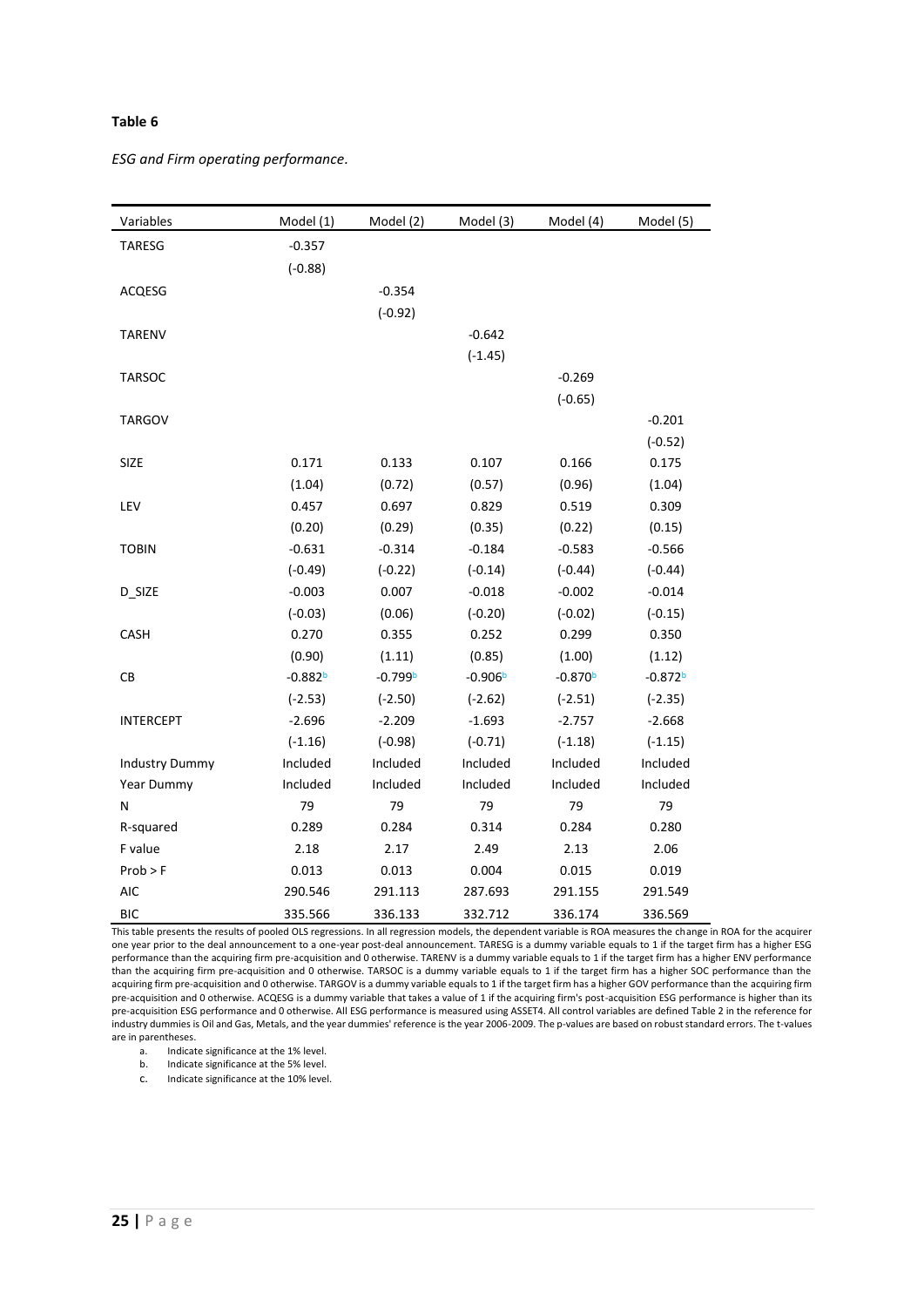#### <span id="page-25-0"></span>**4.3 | Robustness Test**

#### <span id="page-25-1"></span>*4.3.1 | Two-stage instrumental regression*

One concern when examining the relationship between ESG and firm post-acquisition performance is the issue of endogeneity bias. This issue occurs when the independent variables are endogenous and correlated with the error term (Wooldridge, 2012). In the instance where the independent variables are endogenous, the estimators will be biased, and the effect of ESG performance on a firm's post-acquisition performance cannot be inferred. The result shows a partial significant negative relationship between the target with a higher environmental score than the acquiring firm and the acquirer's ROA post-acquisition, which can be driven by endogeneity due to reverse causality. For example, it could result from acquiring firm-specific factors such as the country firms are headquartered driving the relation. The first step to overcome a potential endogeneity bias is to check for endogenous independent variables. By performing a Wu-Hausman specification test, the endogenous independent variable can be identified. If the independent variables are endogenous, the two-stage least square technique will estimate consistent estimators. For this technique, an instrument is needed to correlate with the independent variable while it does not affect the dependent variable.

This study uses country dummy as instrumental variables, and the main independent variables (ACQESG, TARESG, TARENV, TARSOC and TARGOV) are used as endogenous variables. Results for the two-stage regression is presented in [Appendix A.](#page-37-1) The instrumental variable (country dummies) for ACQESG and TARGOV are insignificant in the first stage regression, so they are weak instruments for both variables. For TARESG, TARSOC and TARENV, the instrumental variables in the first stage regression are significant. The 2SLS provides similar results to the baseline results of this study. The Wu-Hausman test indicates that all the main independent variables are exogenous and Sargman's over-identification test of all instruments does not reject the null hypotheses, suggesting that the instrument variables are uncorrelated with the error term, supporting the validity of the instruments used in 2SLS regression. The result of this study is still robust to endogeneity.

#### <span id="page-25-2"></span>**4.4 | Experimental evidence for the motive of sustainable acquisitions**

Previous sections investigated the effect of combined target ESG performance and the three components of ESG (Environmental, Social and Governance) separately on the acquirer performance in terms of ESG profile and firm financial performance post-acquisition. By examining the effect of acquiring a firm with a higher ESG performance on acquirers ESG performance after the acquisition and exploring the post-acquisition firm value effect of acquiring a target with higher ESG performance and acquiring firm having a higher ESG performance post-acquisition. The results provide inconclusive evidence neither supporting the shareholder view of ESG nor the stakeholder view of ESG. This section focuses on the motive for sustainable acquisition; it provides experimental evidence to refute the ideology that a firm can "buy CSR". The section begins with the description of the experimental survey design, followed by the definition of variables, and finally, the results are presented.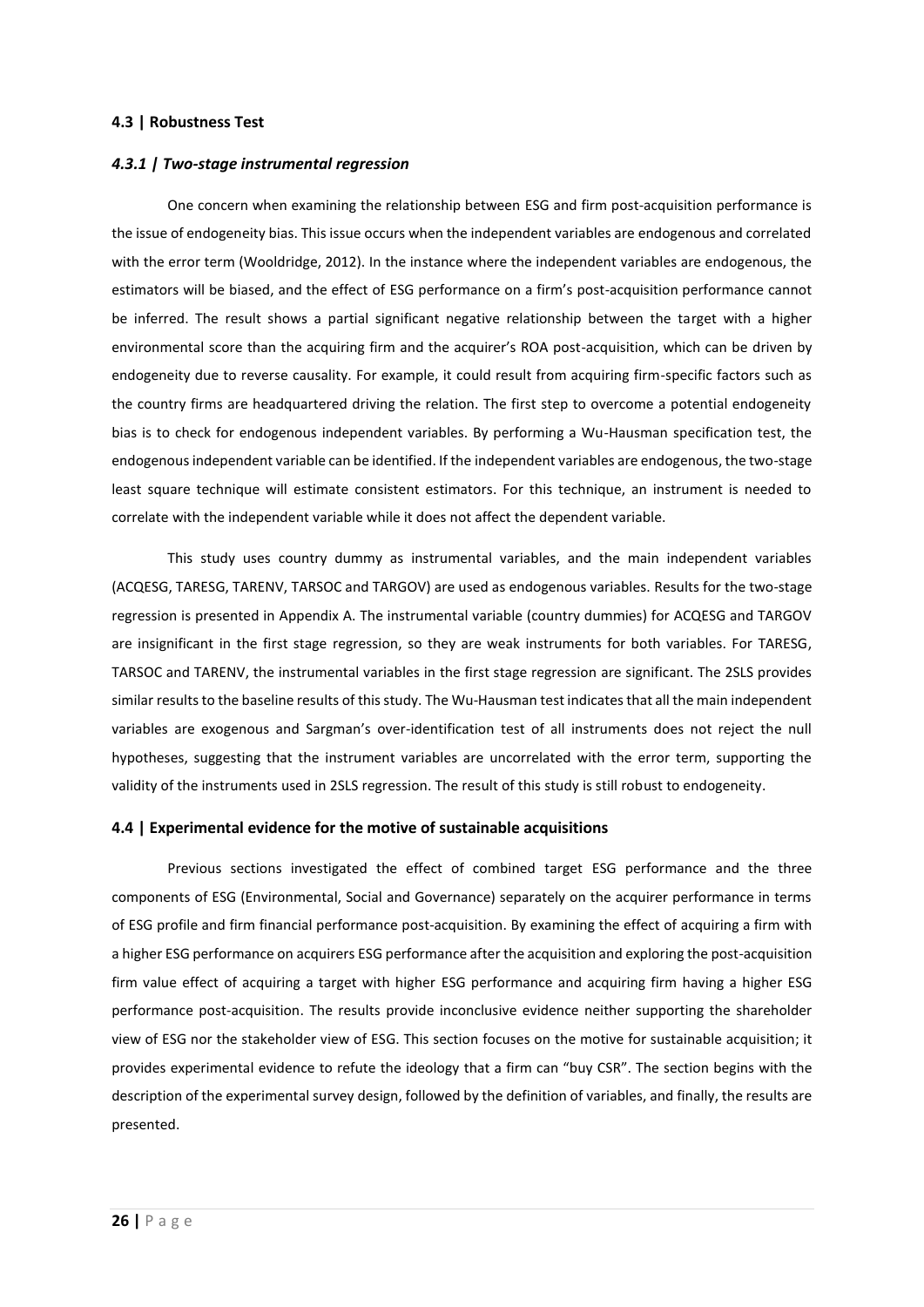#### <span id="page-26-0"></span>*4.4.1 | Experimental Survey Design*

The study uses a 2 (CSR motive; between-subjects)  $\times$  2 (ESG performance; within-subjects) mixed experimental design to conduct the survey experiment. The use of a between-subject design for analyzing the results from the survey allows participants to be subjected to either a control or treatment environment, thereby ensuring decisions made by participants in the treatment environment is caused by the treatment and not some other external factors such as social conformity. While for CSR profile, the within-subject design was used because it allows for the efficient testing of the effect of ESG performance on the participants.

Participants were asked to indicate how much they are willing to offer to each of the three companies presented in the survey; the maximum each participant could spend on each company is €5 billion. The three target companies presented in the survey are Bob Ltd, Jonas Ltd, and Gary Ltd. Participants were randomly assigned to either a control group or a treatment group. For the CSR motive, the control group was provided with the ESG score of each target company to be acquired. The treatment group was manipulated to include an expected increase in profit margin for the acquiring firm post-acquisition to test offer price distribution across the three target companies between both groups. Testing for differences in distribution allows for determining what motive drives ESG (Profit-maximization, strategic CSR, and altruism). Every other information remains the same in both groups. Based on the shareholder view (sustained greenwashing), it is expected that participants in the treatment group will offer less for CSR oriented firms than participants in the control group because of the profit motive of a firm (Friedman, 2007). Based on an altruistic view (social responsibility), it is expected that participants in both groups will offer comparable prices because the goal is to make a large contribution to social welfare (Wickert et al., 2017). Following the same authors, based on the stakeholder view (business strategy), the offer price will balance CSR and profit maximization such that CSR does not coincide with profit maximization.

ESG performance was manipulated at two levels: high ESG performance and low ESG performance. In high ESG performance environments, the assigned ESG score was 70, and participants had to decide based on this ESG score and how much they are willing to offer to purchase each target company. For participants in the control group of ESG motive, Bob Ltd, Jonas Ltd and Gary Ltd have an ESG score of 60, 80 and 70, respectively. In addition to these ESG scores, the profit margin assigned to Bob Ltd, Jonas Ltd and Gary Ltd were 6%, 11% and 16%, respectively. For the low ESG performance environments, the assigned ESG score was 55. For participants in the control group of ESG motive, Bob Ltd, Jonas Ltd and Gary Ltd had an ESG score of 45, 65 and 55, respectively. In addition to these ESG scores, the profit margin assigned to Bob Ltd, Jonas Ltd and Gary Ltd were 4%, 9% and 14%, respectively. In both environments, the risk premium and difference in ESG scores remained the same. It is expected that participants would offer less for firms with higher ESG scores when they have a high ESG score than when they have a low ESG score (Gomes and Marsat, 2018). [Table 7](#page-27-2) provides a detailed summary of all the three target firms offered to respondents in the survey.

The participants were presented with three target companies and a budget of €5 billion for each company in both the low and high ESG performance environment; the amount offered to each target firm will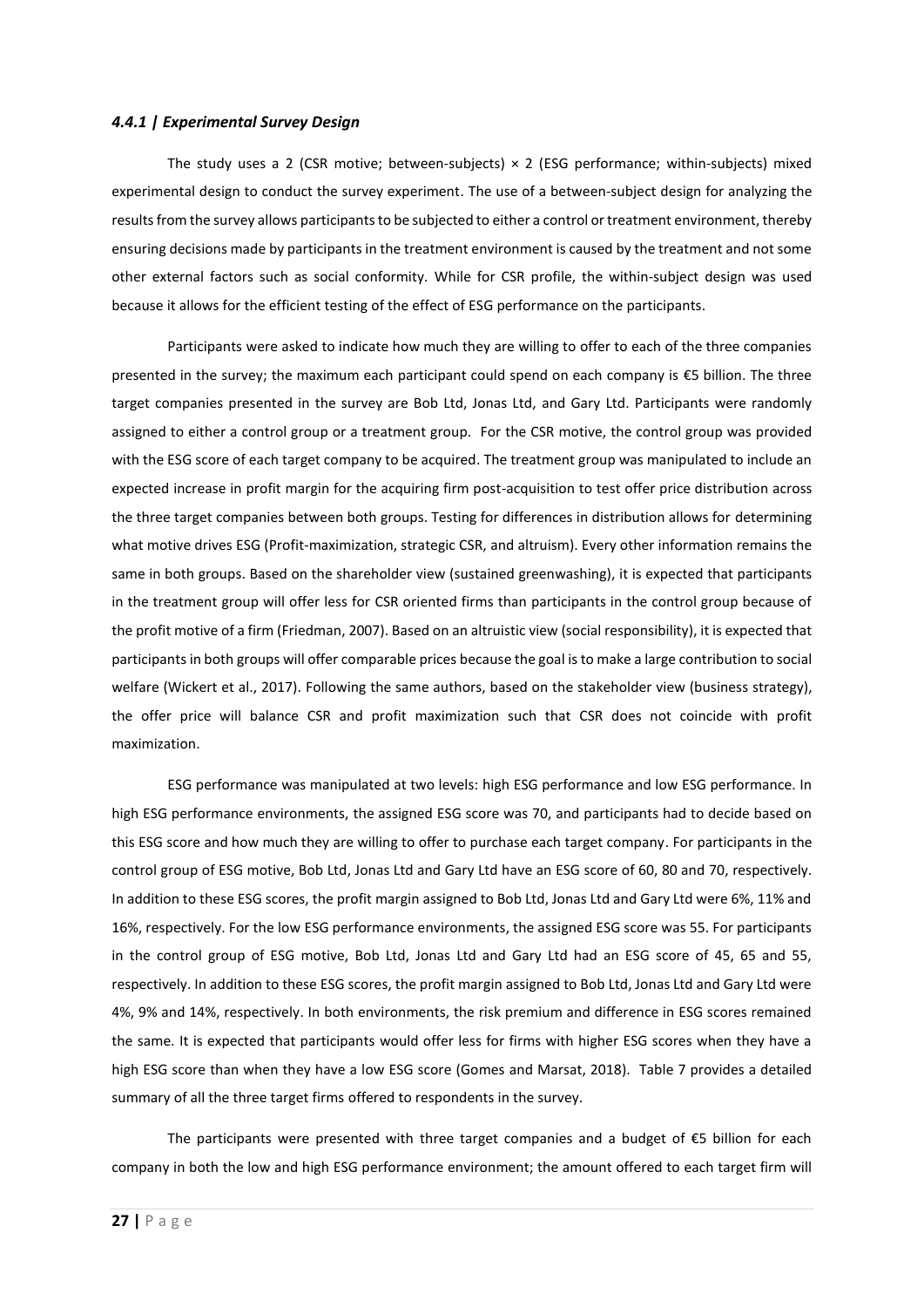be taken as the dependent variable. The ESG performance and the CSR motive are taken as the independent variable.

#### <span id="page-27-2"></span>**Table 7**

*Snapshot of Survey Information*

|                      |                        | Bob Ltd | Jonas Ltd | Gary Ltd |
|----------------------|------------------------|---------|-----------|----------|
| Low ESG Performance  |                        |         |           |          |
| Environment (55)     | <b>ESG Score</b>       | 45      | 65        | 55       |
|                      | Profit margin increase | 4%      | 9%        | 14%      |
| High ESG Performance |                        |         |           |          |
| Environment (70)     | <b>ESG Score</b>       | 60      | 80        | 70       |
|                      | Profit margin increase | 6%      | 11%       | 16%      |

# <span id="page-27-0"></span>*4.4.2 | Procedure*

Experimental evidence was collected using a survey. This method is selected because of the high level of control it provides. It allows for each variable to be controlled independently or in combination with other variables, resulting in the ability to give an accurate result. The survey was created using Qualtrics. The survey link was sent to Finance professionals in the Netherlands on LinkedIn and sent to Economics student at Radboud University on WhatsApp and Email, inviting them to participate. Both Finance professionals and Economics student are a good representative of the general population because finance professionals work with the firms that engage in M&A activities, therefore, have a good understanding of how investment in ESG oriented firms are perceived in the corporate world. Students are the future employees of these firms, their perception of how these firms view CSR activities are essential for this study. Sixty-eight people volunteered, consisting of approximately forty-six students. The questionnaire sent to both student and professionals only differ in the general and demographic questions.

The link to the survey directed participants to the Qualtrics application, and participants completed some question capturing their general information after the task. After completing the survey, the application thanked participants for their time.

#### <span id="page-27-1"></span>*4.4.3 | Task*

Participants were introduced to the task via instructions delivered on the screen of the Qualtrics application and an unambiguous definition of ESG. For each question relating to acquisition decisions, instruction was also provided regarding what they were expected to do. The instructions informed the participants of the firm's characteristics and the type of firm it is looking to acquire; they were also informed about the number of firms being considered for acquisition, the ESG score of the firm they represent, and the allocated budget for the acquisition. Each participant had a maximum fixed budget of €5 billion to offer to the three target firms in consideration each.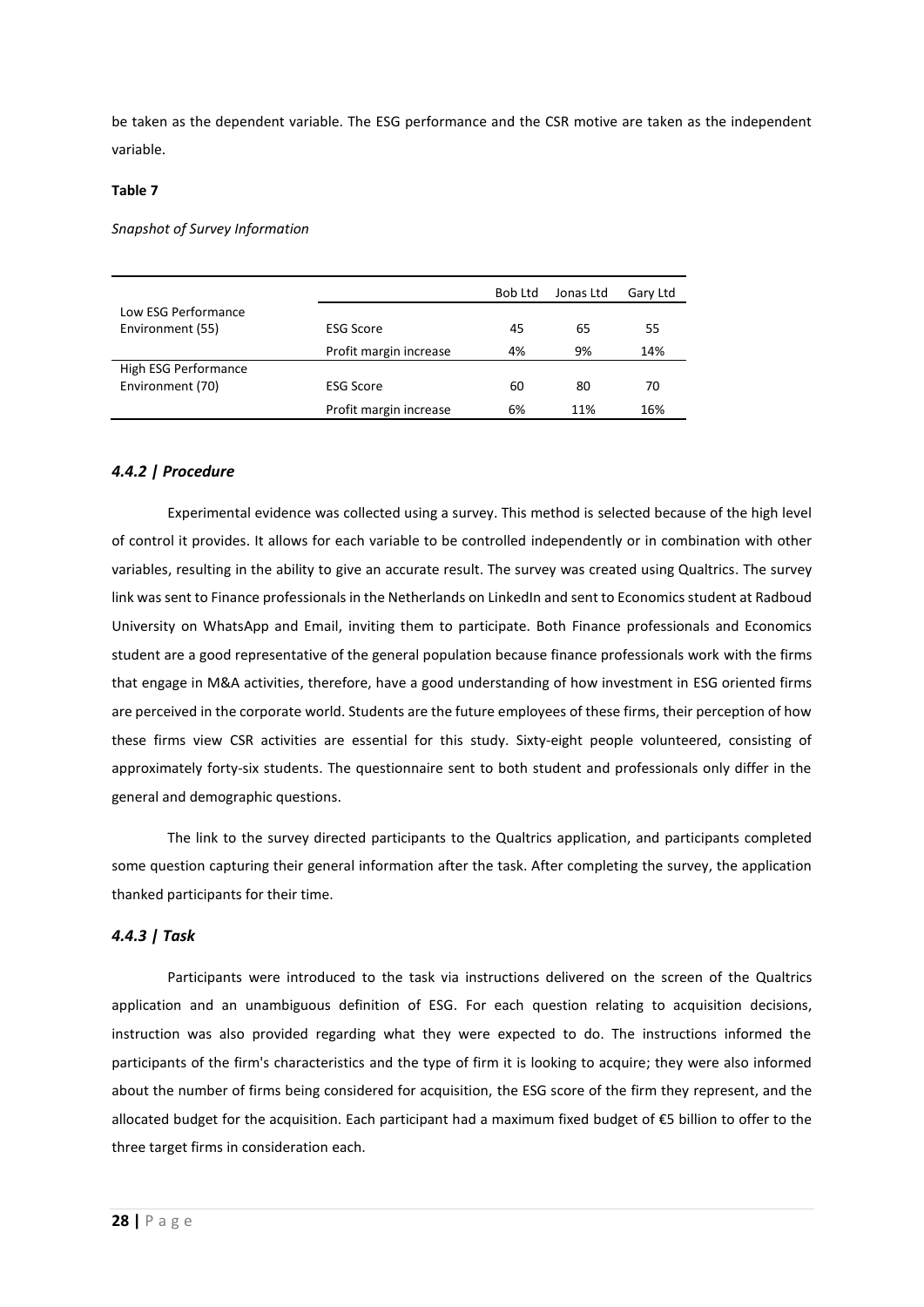The questions displayed the ESG scores and expected profit margin of each target firms in the case of the treatment group and only ESG scores for the control group. At the end of each question, participants indicated how much they are willing to offer to each target firms. It was ensured that the total allocation for each target firm could not exceed €5 billion. Regardless of the ESG performance environment, the application still required participants to offer new prices for each of the firms, meaning both ESG performance environments are independent. The survey questionnaire can be found in the [Appendix C.](#page-39-0)

# <span id="page-28-0"></span>*4.4.4 | Sample Description*

[Table 8](#page-28-1) presents a summary statistic of the student respondents in the sample. Thirty-two (32) of the students' respondent have a background in M&A with nineteen (19) of them in the control group while fourteen (14) have no background in M&A with four (4) of them in the control group. Panel A of [Table 8](#page-28-1) shows the response distribution for the reason behind CSR. In the control group, two most popular responses for the motive behind CSR are best business practices and reputational building. This is the same for the treatment group as well.

For the professional sample, majority of the respondents in both the treatment and control group work in either Finance or Insurance sector. Detailed information can be found in [Appendix B.](#page-38-0) [Table 9](#page-29-1) shows the response distribution for the reason behind CSR. In the control group, two most agreeable responses for the motive behind ESG are best business practices and reputational building as identified in the student's sample. While in the treatment group, three most agreeable responses for the motive behind ESG are sustained greenwashing, best business practices and reputational building. Based on both samples, firms are believed to generally invest in ESG to build their reputations and integrate it as part of their business practices.

The result of the ESG ratings given by the professionals to their firms before their recent acquisition and after their recent acquisition can be found in the [Appendix B;](#page-38-0) they also provided a subjective rating for the firm they recently acquired. Generally, in both control and treatment group, it is seen that the average ratings given to the acquired firm are lower than the rating provided to their firm, which could be a result of firm bias. Also, they indicated an increase in their ESG performance after the acquisition, which would suggest a learning effect between both firms. The differences between the rating provided by both groups were tested. The T-test is insignificant, which means their means are different from each other. Detailed information can be found in the [Appendix B.](#page-38-0)

#### <span id="page-28-1"></span>**Table 8**

*Student Sample distribution of ESG motive and M&A background by Group*

| Panel A: ESG Motive          |           |         |       |  |  |  |
|------------------------------|-----------|---------|-------|--|--|--|
|                              | Treatment |         |       |  |  |  |
|                              | Treatment | Control | Total |  |  |  |
| <b>Reputational Building</b> | 9         |         | 16    |  |  |  |
| <b>Risk Management</b>       | 4         |         | 6     |  |  |  |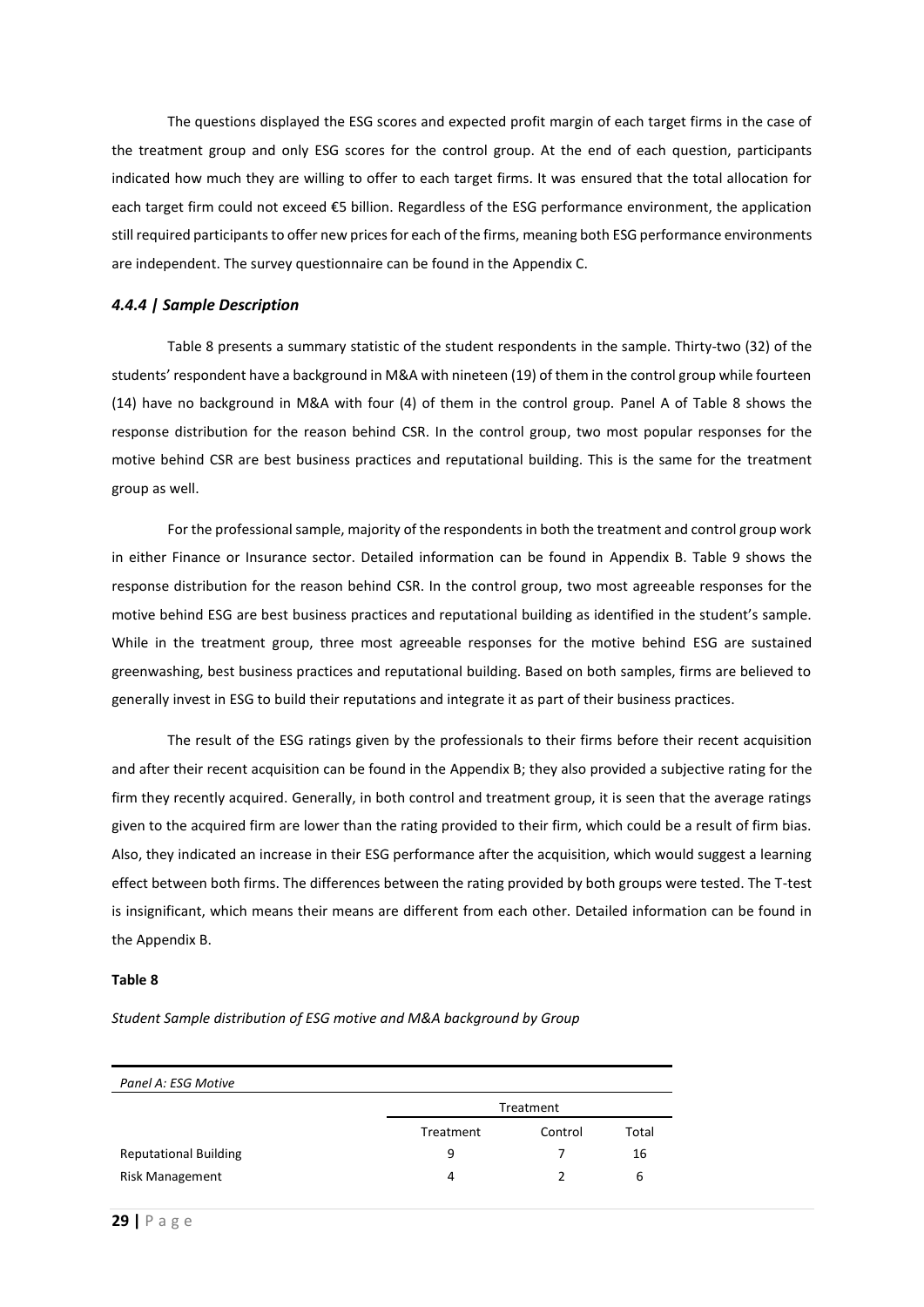| <b>Best Business Practices</b> | 7         | 12             | 19    |
|--------------------------------|-----------|----------------|-------|
| <b>Market Capitalization</b>   | 3         | $\overline{2}$ | 5     |
| Total                          | 23        | 23             | 46    |
| Panel B: M&A Background        |           |                |       |
|                                |           |                |       |
|                                | Treatment | Control        | Total |
| Yes                            | 13        | 19             | 32    |
| No                             | 10        | 4              | 14    |

#### <span id="page-29-1"></span>**Table 9**

#### *Professionals Sample distribution for ESG motive*

| Panel A: Sample distribution of ESG motive for Treatment group               |               |                   |                 |
|------------------------------------------------------------------------------|---------------|-------------------|-----------------|
|                                                                              | Agree         | Somewhat<br>agree | <b>Disagree</b> |
| Investment in sustainability helps my company build it reputation            | 6             | 3                 | 2               |
| Sustainability is integrated into my company's business practices            | 5             | 6                 | 0               |
| My company actively seeks opportunity to invest in sustainability            | 3             | 6                 | $\mathfrak{p}$  |
| Investment in sustainable activities assists my company in managing<br>risks | 6             | 3                 | 1               |
| My company seeks external views with regards to it sustainable<br>activities | 7             | 2                 | 2               |
| Panel A: Sample distribution of ESG motive for Control group                 |               |                   |                 |
|                                                                              | Agree         | Somewhat<br>agree | <b>Disagree</b> |
| Investment in sustainability helps my company build it reputation            | 6             | 4                 | 1               |
| Sustainability is integrated into my company's business practices            | 7             | 3                 | 1               |
| My company actively seeks opportunity to invest in sustainability            | 4             | 4                 | 3               |
| Investment in sustainable activities assists my company in managing<br>risks | 5             | 3                 | 3               |
| My company seeks external views with regards to it sustainable<br>activities | $\mathcal{P}$ | 8                 | 1               |

# <span id="page-29-0"></span>*4.4.5 | Results*

[Table 10](#page-31-0) presents the result from the OLS regression. The table shows that the main effects, treatments, and ESG performance environments are significant which means they both influence how much individuals/firms are willing to offer to acquire a CSR oriented firm. However, their interaction is insignificant which means the amount invested in the target firms in any ESG performance environment does not depend on the respondent's group. [Table 11](#page-31-1) shows the effect of treatment in each ESG performance environments. There is no statistical difference between the high ESG performance environment and low ESG performance environment in the treatment group.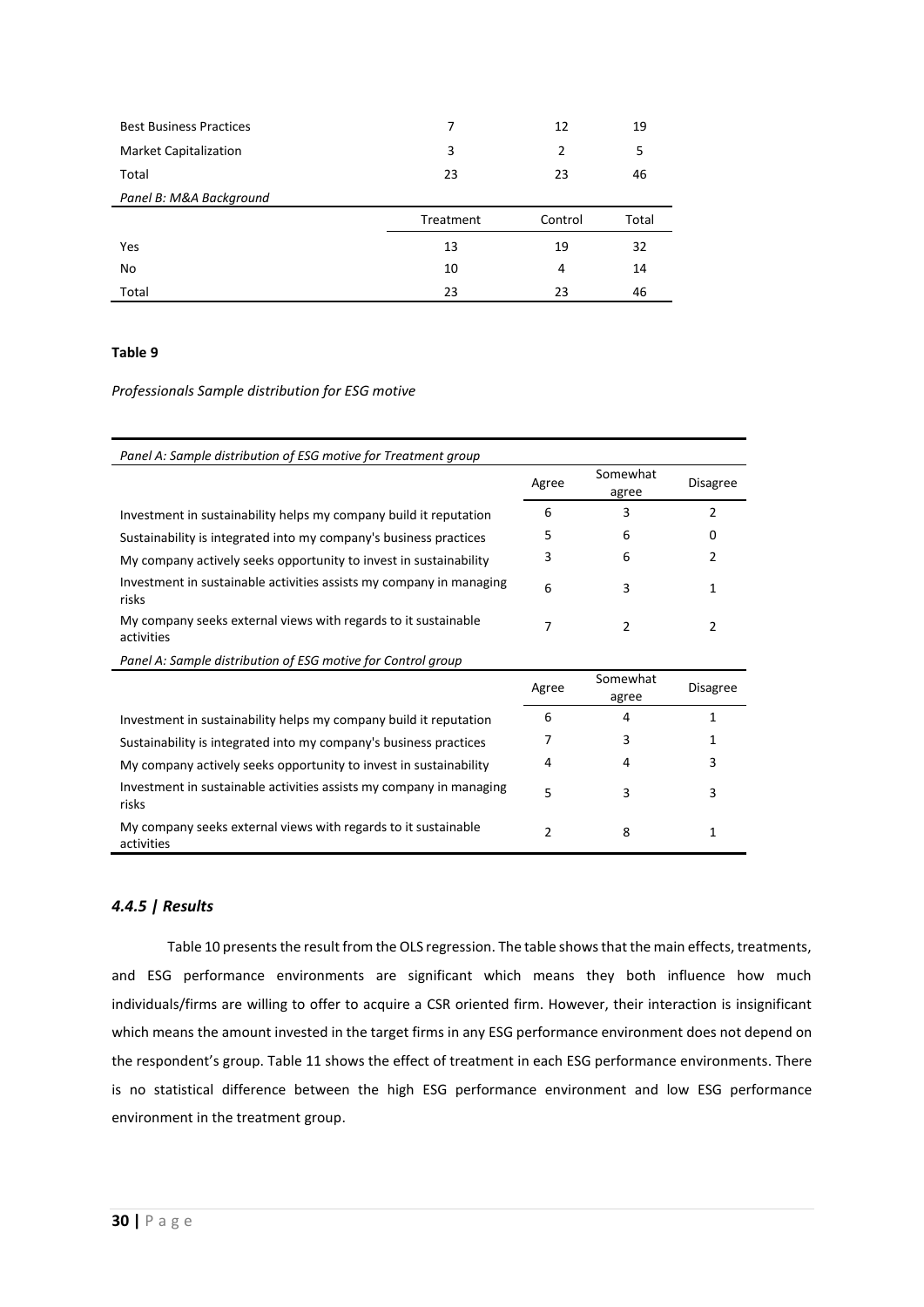Moreover, since the survey allowed the amount that could be spent on acquisition to vary within the ESG performance environments, the study also looks at the difference in the amount offered between the target firms within the ESG performance environment. In the low ESG performance environment, there is a significant positive difference between the amount invested in Jonas Ltd and Bob Ltd (€971,000,000) and a significant positive difference between Gary Ltd and Bob Ltd (€1,210,000,000). However, there is no significant difference between the amount invested in Jonas Ltd and Gary Ltd.

In the high ESG performance environment, the result is similar to the low ESG performance environment; there is a significant positive difference between the amount invested in Jonas Ltd and Bob Ltd (€1,140,000,000) and a significant positive difference between Gary Ltd and Bob Ltd for (€1,080,000,000). However, there is no significant difference between the amount invested in Jonas Ltd and Gary Ltd. Indicating that regardless of a firm's ESG score, firms are likely to offer more to a firm with a similar or higher ESG score than theirs, and it makes no difference to them if the ESG score is the same as theirs or higher. Additionally, the difference between Jonas Ltd and Bob Ltd is higher, and the difference between Gary Ltd and Bob Ltd is lower in the high ESG performance environment indicating that firms with high ESG score are willing to offer more for firms with higher ESG scores which is a similar finding with Ojao and Wu (2019) that found that ESG oriented firm pay a higher bid premium.

For the control group, there is a significant positive difference between the amount respondents are willing to offer to acquire Bob Ltd in the high ESG environment compared to the low ESG environment (€485,000,000). Within the ESG performance environments, in the low ESG performance environment, there is a significant positive difference between the amount invested in Jonas Ltd and Bob Ltd (€1,510,000,000) and a significant positive difference between Gary Ltd and Bob Ltd (€879,000,000). However, there is a significant negative difference between the amount invested in Jonas Ltd and Gary Ltd (€626,000,000). In the high ESG performance environment, the result is similar to the low ESG performance environment; there is a significant positive difference between the amount invested in Jonas Ltd and Bob Ltd (€1,010,000,000) and a significant positive difference between Gary Ltd and Bob Ltd (€665,000,000). However, there is no significant difference between the amount invested in Jonas Ltd and Gary Ltd. There is no significant difference between the amount invested in Jonas Ltd and Gary Ltd. This indicates that firms with a low ESG score are willing to offer more to acquire a firm with high ESG scores, but this phenomenon is not found in the high ESG performance environment.

Looking at the results from the sample individually, Model 3 of [Table 10](#page-31-0) provides the result for the professional sample. Similar to the full sample, Model 3 shows that the interaction between CSR motive and ESG performance is insignificant, which means the amount invested in the target firms in any ESG performance environment does not depend on the respondent's group. Model 3 of Table provides the result for the student sample. Model 5 shows that the interaction between CSR motive and ESG performance is insignificant, which means the amount invested in the target firms in any ESG performance environment does not depend on the CSR motive similar to both the full and professional sample.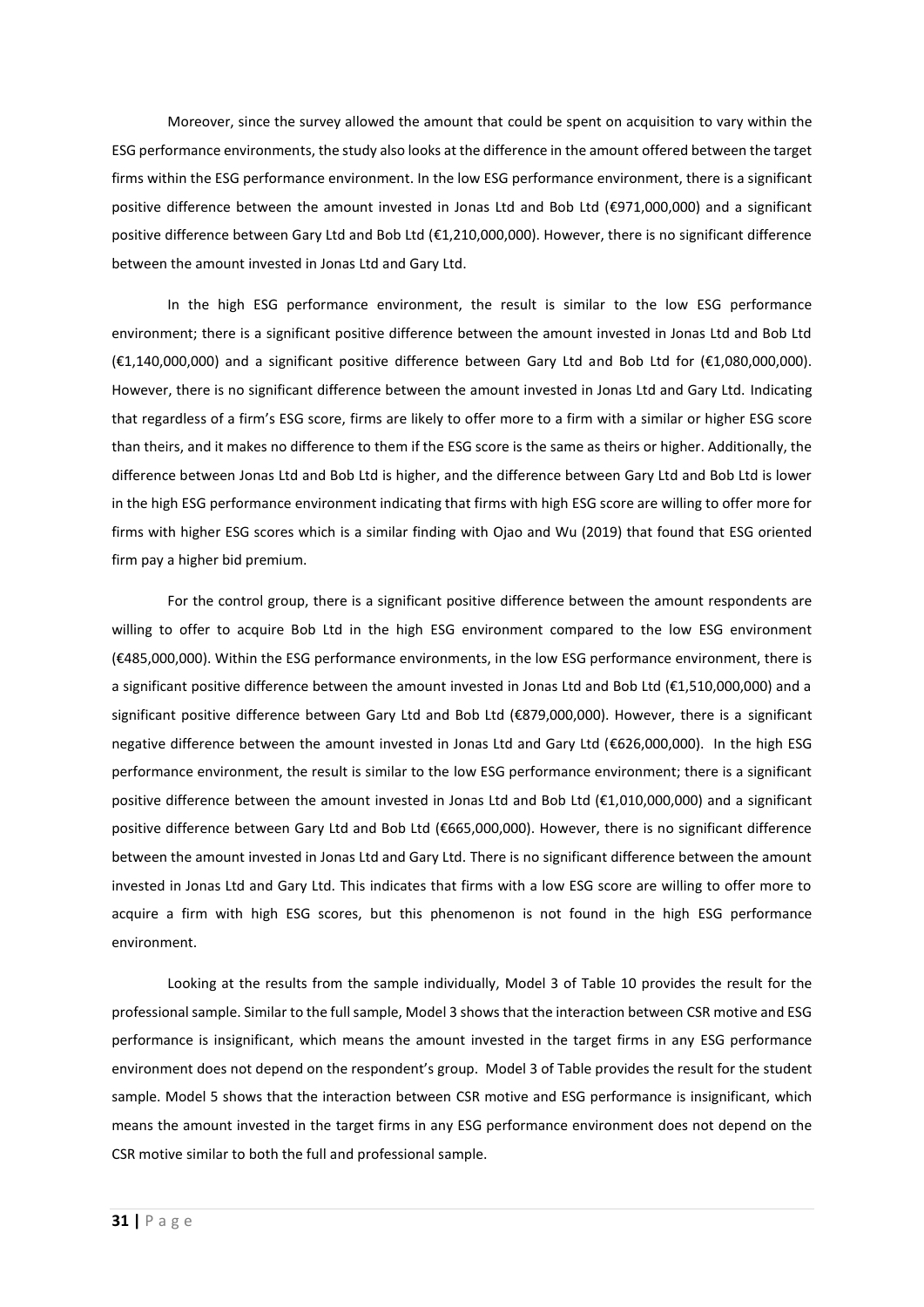The result analyzed from this survey indicates that individuals and firms view ESG as a business strategy, a practice they are willing to invest in as far as it does not impede on their profit maximization objective as seen in the difference in acquisition decisions made by respondents in both the control group and treatment group. In the control group, it is seen that firm and individuals were willing to invest more in a target firm with high ESG score, especially if the acquiring firm has a low ESG score; however, in the treatment group, firms with low ESG score are indifferent about how much they are willing to pay for target firms if the target ESG score is lower than its own. Hence, the demand for ESG is extrinsic, and it can be concluded that firms are unable to use an acquisition strategy to increase their ESG performance.

# <span id="page-31-0"></span>**Table 10**

| Variables              | Model (1)                          | Model (2)                         | Model (3)              |
|------------------------|------------------------------------|-----------------------------------|------------------------|
| <b>ESG Motive</b>      | 60790000000000000000               | 1464000000000000000               | 14700000000000000000   |
|                        | (3.32)                             | (0.89)                            | (7.64)                 |
| <b>ESG Performance</b> | 106000000000000000000 <sup>a</sup> | 25590000000000000000 <sup>b</sup> | 820500000000000000000  |
|                        | (11.57)                            | (3.10)                            | (8.53)                 |
| <b>ESG Motive*ESG</b>  |                                    |                                   |                        |
| Performance            | 9743000000000000000                | 8680000000000000000               | 6368000000000000000    |
|                        | (1.06)                             | (1.05)                            | (0.66)                 |
| Intercept              | 121800000000000000000 <sup>a</sup> | 35730000000000000000              | 1031000000000000000000 |
|                        | (6.04)                             | (1.97)                            | (4.87)                 |
| N                      | 408                                | 132                               | 276                    |
| Adj R-squared          | 0.1200                             | 0.0751                            | 0.1342                 |

*Main and Interaction Effect*

This table presents the results of the OLS regression. Model 1 represents the full sample; Model 2 represents the professional sample and Model 3 represents the student sample. The dependent variable is the amount offered to each target firm by respondents in the survey. The independent variables are ESG performance with represents the within variable element of the regression and ESG motive which is a dummy variable that takes the value of 1 if the respondent is in the treatment group and value of 0 if the respondent is in the control group, representing the between variable element of the regression. The t-values are in parentheses.

a. Indicate significance at the 1% level.

b. Indicate significance at the 5% level.

c. Indicate significance at the 10% level.

#### <span id="page-31-1"></span>**Table 11**

*Pairwise Comparisms Between ESG Motive and ESG Performance*

| Panel A: Treatment Group |                       |                             |                 |
|--------------------------|-----------------------|-----------------------------|-----------------|
|                          | ESG Performance (I)   | <b>ESG Performance (II)</b> | Contrast (I-II) |
|                          | High ESG Performance: | Low ESG Performance:        |                 |
|                          | Jonas Ltd             | Jonas Ltd                   | 147000000       |
|                          |                       |                             | (0.45)          |
|                          | <b>Bob Ltd</b>        | Bob Ltd                     | -17600000       |
|                          |                       |                             | $(-0.05)$       |
|                          | Gary Ltd              | Gary Ltd                    | -153000000      |
|                          |                       |                             | (-0.47)         |
|                          | Low ESG Performance:  |                             |                 |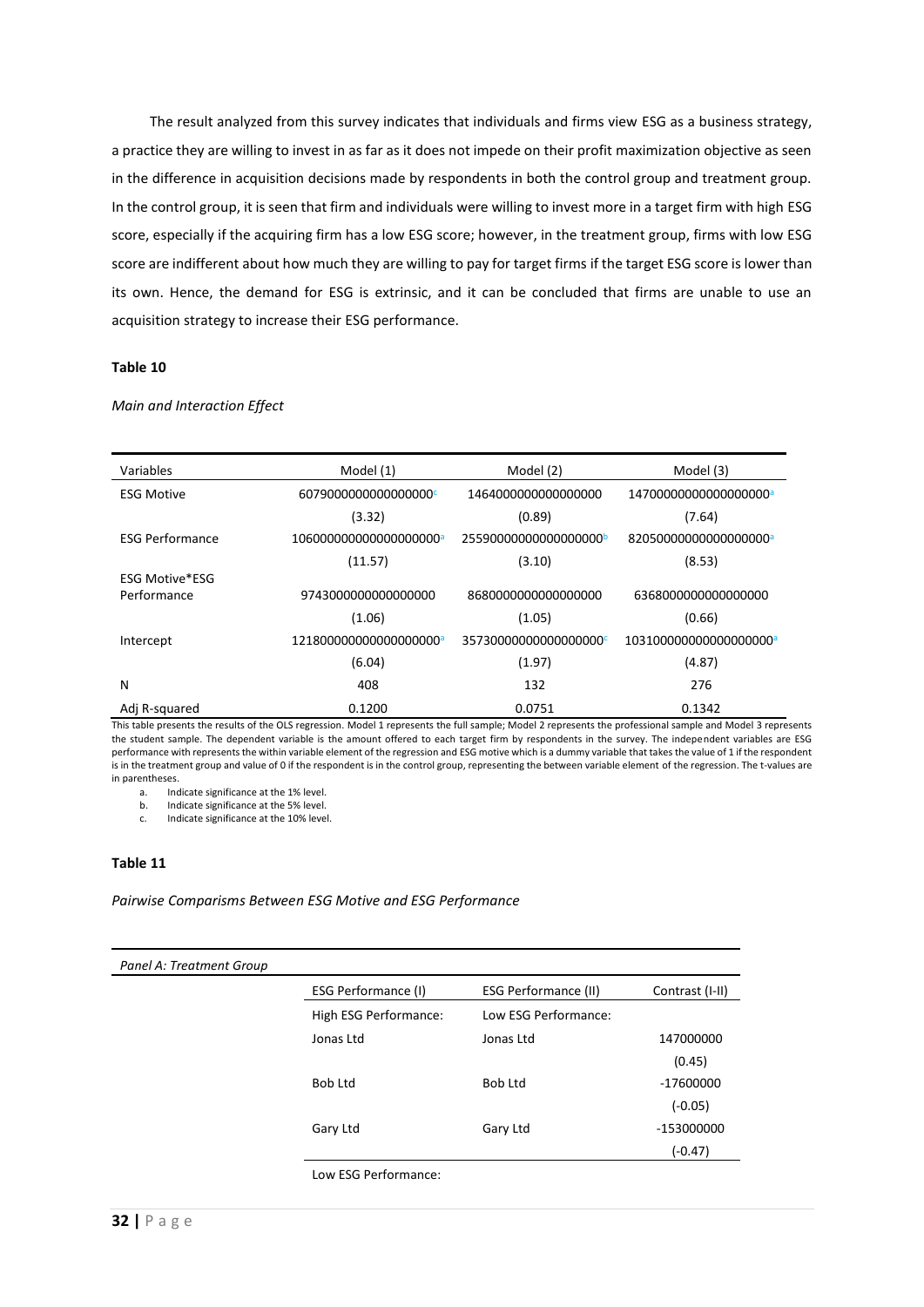|                        | Jonas Ltd             | <b>Bob Ltd</b>       | 971000000 <sup>a</sup>  |
|------------------------|-----------------------|----------------------|-------------------------|
|                        |                       |                      | (2.96)                  |
|                        | Gary Ltd              | Jonas Ltd            | 244000000               |
|                        |                       |                      | (0.74)                  |
|                        | Gary Ltd              | Bob Ltd              | 1210000000a             |
|                        |                       |                      | (3.70)                  |
|                        | High ESG Performance: |                      |                         |
|                        | Jonas Ltd             | Bob Ltd              | 1140000000a             |
|                        |                       |                      | (3.46)                  |
|                        | Gary Ltd              | Jonas Ltd            | -55900000               |
|                        |                       |                      | $(-0.17)$               |
|                        | Gary Ltd              | Bob Ltd              | 1080000000a             |
|                        |                       |                      | (3.29)                  |
| Panel B: Control Group |                       |                      |                         |
|                        | High ESG Performance: | Low ESG Performance: |                         |
|                        | Jonas Ltd             | Jonas Ltd            | $-14700000$             |
|                        |                       |                      | $(-0.04)$               |
|                        | Bob Ltd               | Bob Ltd              | 485000000               |
|                        |                       |                      | (1.48)                  |
|                        | Gary Ltd              | Gary Ltd             | 271000000               |
|                        |                       |                      | (0.82)                  |
|                        | Low ESG Performance:  |                      |                         |
|                        | Jonas Ltd             | Bob Ltd              | 1510000000 <sup>a</sup> |
|                        |                       |                      | (4.59)                  |
|                        | Gary Ltd              | Jonas Ltd            | $-626000000c$           |
|                        |                       |                      | $(-1.91)$               |
|                        | Gary Ltd              | Bob Ltd              | 879000000 <sup>a</sup>  |
|                        |                       |                      | (2.68)                  |
|                        | High ESG Performance: |                      |                         |
|                        | Jonas Ltd             | <b>Bob Ltd</b>       | 1010000000a             |
|                        |                       |                      | (3.06)                  |
|                        | Gary Ltd              | Jonas Ltd            | -341000000              |
|                        |                       |                      | $(-1.04)$               |
|                        |                       | Bob Ltd              | 665000000 <sup>b</sup>  |
|                        | Gary Ltd              |                      |                         |
|                        |                       |                      | (2.02)                  |

This table reports the pairwise comparisms of the within variables. Panel A reports the result for the treatment group and Panel B reports the result for the control group. The t-values are in parentheses.

a. Indicate significance at the 1% level.

b. Indicate significance at the 5% level.

c. Indicate significance at the 10% level.

# <span id="page-32-0"></span>**4.5 | Discussions and Implications**

The study focused on examining the effect of acquiring a firm with a higher ESG performance on acquiring firm ESG performance and financial performance after the acquisition. Additionally, provides causal evidence using a survey regarding the motive for sustainable investment.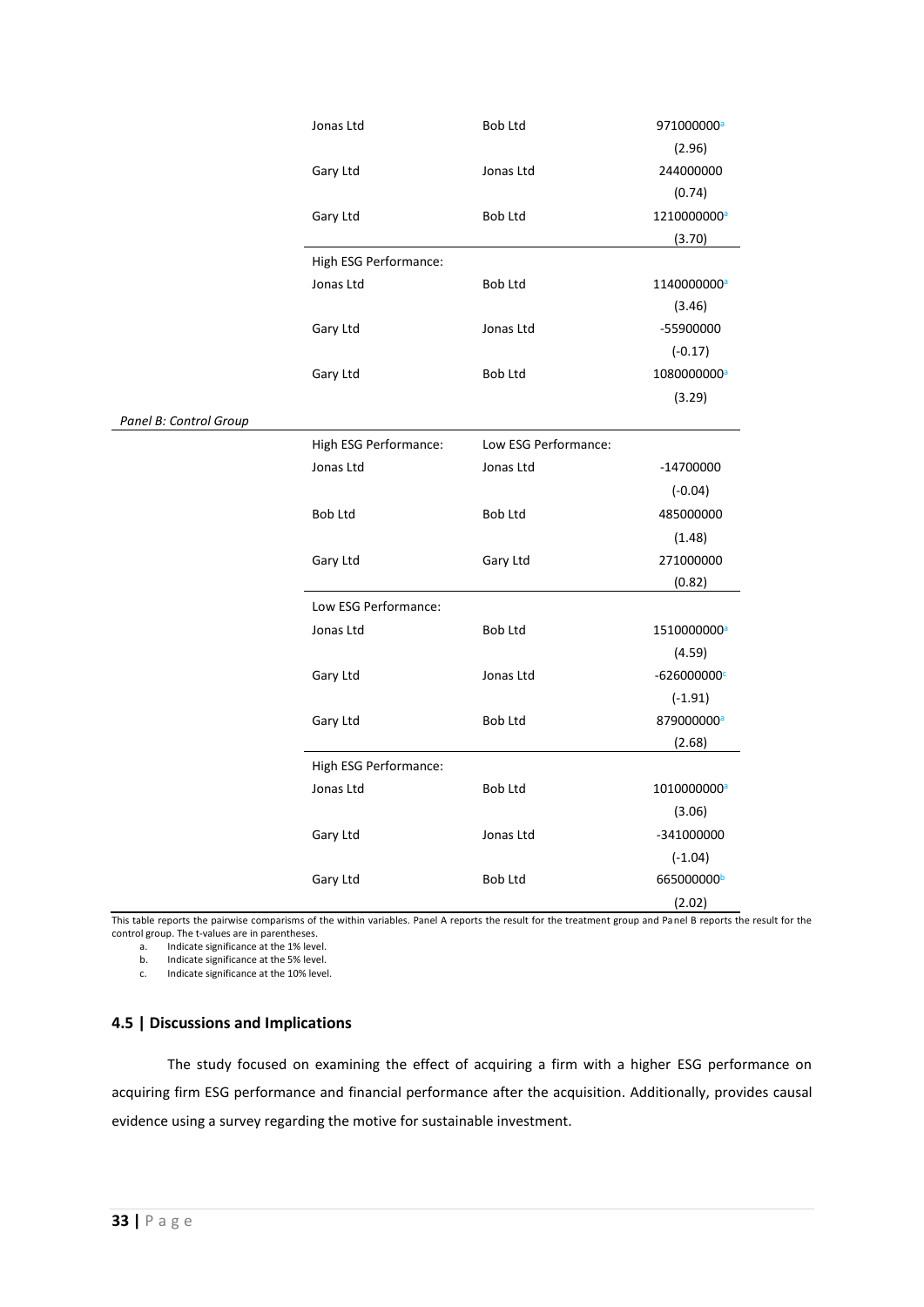Many prior studies disclosed both positive and negative financial performance effect of CSR acquisition (Deng et al., 2013; Krishnamurti et al., 2019). Previous research demonstrated better CSR-oriented firms' financial performance (Kapereit et al., 2015; Martinez-Ferrero and Frias-Aceituno, 2015). Similarly, Krishnamurti et al. (2019) reveal that a CSR-oriented firm is more likely to acquire a high CSR oriented target. In contrast, Yen and Andre (2019) When a CSR-oriented firm conducts acquisition, shareholders are persecuted by investors because of agency problems, thereby losing the firm's value post-acquisition and reduction in shareholder wealth. They show that investors assign a negative market value if investment in CSR is perceived as an agency problem.

This study investigates the differential effects on firms that undertook an acquisition between 2006 to 2018 based on their ESG performance and financial performance improvement compared with their previous performances using probit regression, and OLS pooled regression analysis respectively after controlling for year, firm, and industry-specific effects. Additionally, the study strived to identify the most significant components of the ESG contributing to the increase in ESG performance and financial performance of acquiring firm. It is observed in the study, no significant relationship between the high ESG performance of the acquiring firm postacquisition and high target ESG performance pre-acquisition. The Environmental factor was identified as the most significant factor influencing acquirer high ESG performance post-acquisition. The results demonstrate the importance of environmental performance to all stakeholders due to various reasons such as expected future benefits of being environmentally friendly received from regulations and it is also a good marketing campaign for the firm. The research contributed to the literature in this field by presenting aggregately no improvement in ESG performance by acquiring a target with high ESG performance. However, disaggregate proved an improvement in ESG performance by acquiring a firm with high environmental performance.

The insignificant relationship between the high ESG performance of the acquiring firm post-acquisition and high target ESG performance pre-acquisition also resulted in an insignificant relationship between acquirer high ESG performance post-acquisition and the change in ROA following the acquisition. This remains insignificant even with a high target firm ESG performance pre-acquisition. It was also ascertained that partial evidence identifies environmental factor as the most significant factor affecting financial performance. This insignificant relation shows that investment in a CSR oriented firm does not necessarily lead to profit, except the CSR oriented firm focuses its business practices on its environmental impacts. Investors associate a negative value to it. Cheng et al. (2013) document a decline in ESG when the stock ownership of managers increases in a firm, in their analysis using the 2003 dividend tax cut in the USA. This indicates that there is a principal to agent problem, and the selfish motivation of managers might lead to high investments in CSR without necessarily leading to a profit increase in the firm. Selfish motivation, such as reputational building, as found in the survey carried out in this study, might be one of the reasons' firms invest in CSR to the detriment of all stakeholders in the firm. Therefore, there is no profit/loss associated with improvement in ESG performance. However, it will be interesting to study if the negative effect of green acquisition is lower than dirty/normal acquisitions. Moreover, because of the loss associated with acquiring a firm with high environmental performance, in the short term, firms might not desire efforts towards ecological protection to make the paradigm shift from socially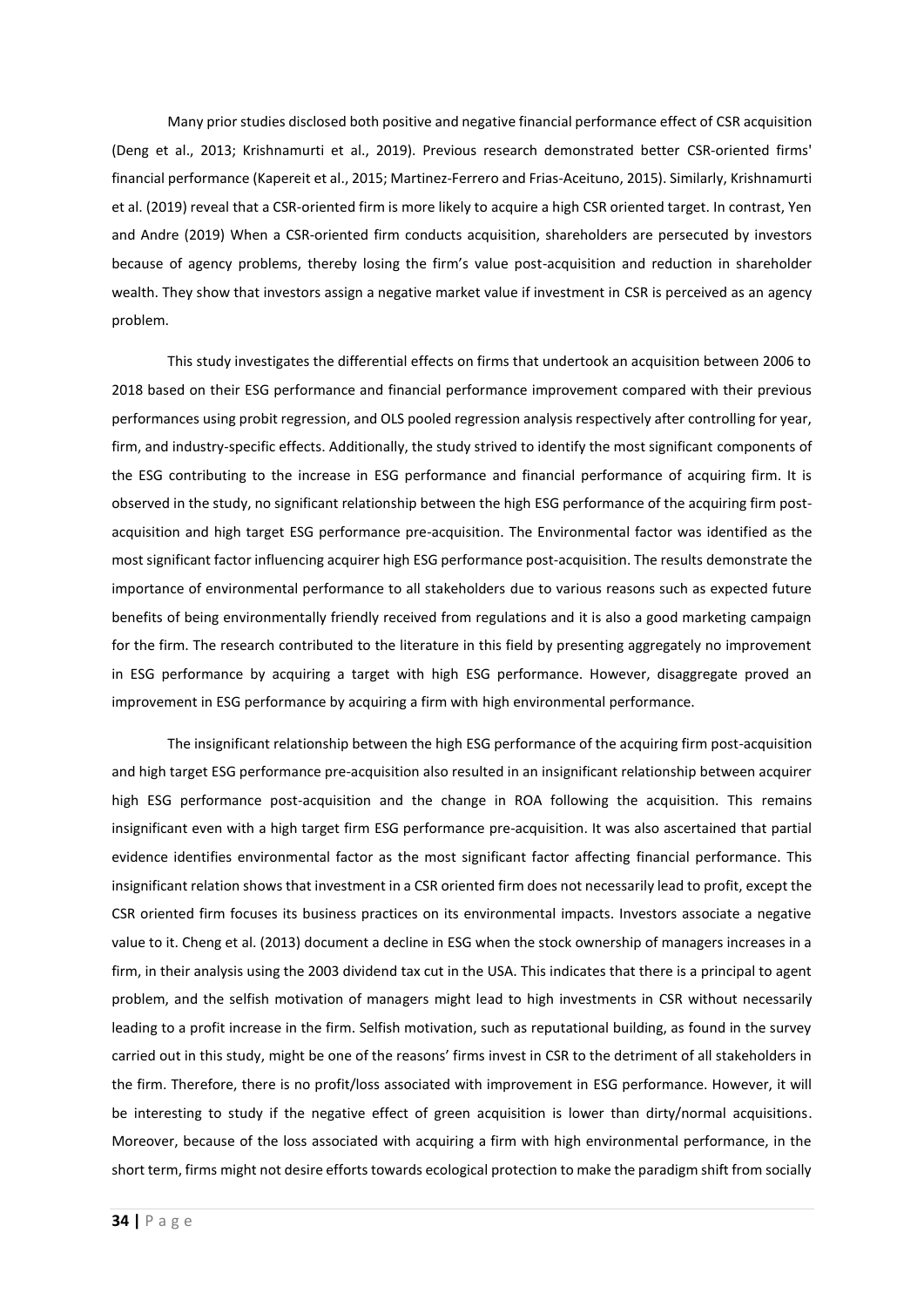responsible investment to sustainable investment. However, continued efforts towards environmental protection will be the best strategy for a firm (Yadav et al., 2016).

Although it is found that there is no significant relation, sometimes negative relation between ESG performance and financial performance, firms continue to invest in CSR. This study surveyed sixty-eight respondents, finance professionals and economics student, to find a causal effect for CSR motive by instructing the volunteers to make acquisition decisions. It is observed in the survey analysis that the strongest motive for CSR is not to "buy CSR" but use it as a business strategy. Firms can use CSR as an optimal business strategy to attract consumers, employees, and investors. If consumers, employees, and investors are interested in the firm's social and environmental performance, they might be willing to trade monetary profits or incur losses to further social goals (Baron, 2008; Brekke et al., 2010; Kitzmueller and Shimshack, 2012).

[Table 4](#page-20-0) shows that deal-specific characteristics, such as cross-border deals, are negatively correlated with operating performance, which may infer that cross-border CSR deals are less equipped to improve CSR practices because of its information opaqueness riskiness than domestic deals, where there is less information asymmetry.

#### <span id="page-34-0"></span>**4.6 | Limitations of study**

The limitations of this study and propose recommendations for future research are discussed in this section. First, the samples used in this study were relatively small. ASSET4 ESG database, the object of ESG data, includes ESG data from firms who report ESG data; therefore, there was a lack of data available for most of the acquirers and targets in the initial sample. Future research could broaden this sample using ESG data from a firm with more robust data on companies. The analysis of the correlation between target ESG and acquiring firm ESG and financial performance can be generalized.

Second, the samples employed in this study comprise of publicly listed firms relatively large in size. Therefore, firms not listed in the stock exchange are excluded in this study. Future study should widen the sample to these firms to further explore the relationship between ESG and financial performance. Third, the number of professionals who responded to the survey was relatively small. This is due to time constraint and lack of incentives; therefore, limited responses from professionals in the acquisition field could not provide the study with enough data to explore a causal effect for the motive behind ESG acquisition. Future research should interview professionals in the field so that the causal effect between the ESG performance of a target firm and the ESG performance of an acquiring firm could be explored further.

Fourth, this study indicates that the components of ESG, except the Environmental component, does not affect either the ESG performance or financial performance of the acquiring firm post-acquisition, at least in the short term. Thus, acquiring a firm with higher ESG performance neither reduces nor decreases ESG performance or financial performance. However, if the time duration under analysis is broadened, the results will be different. Considering the growing importance of sustainability, more studies are required to elucidate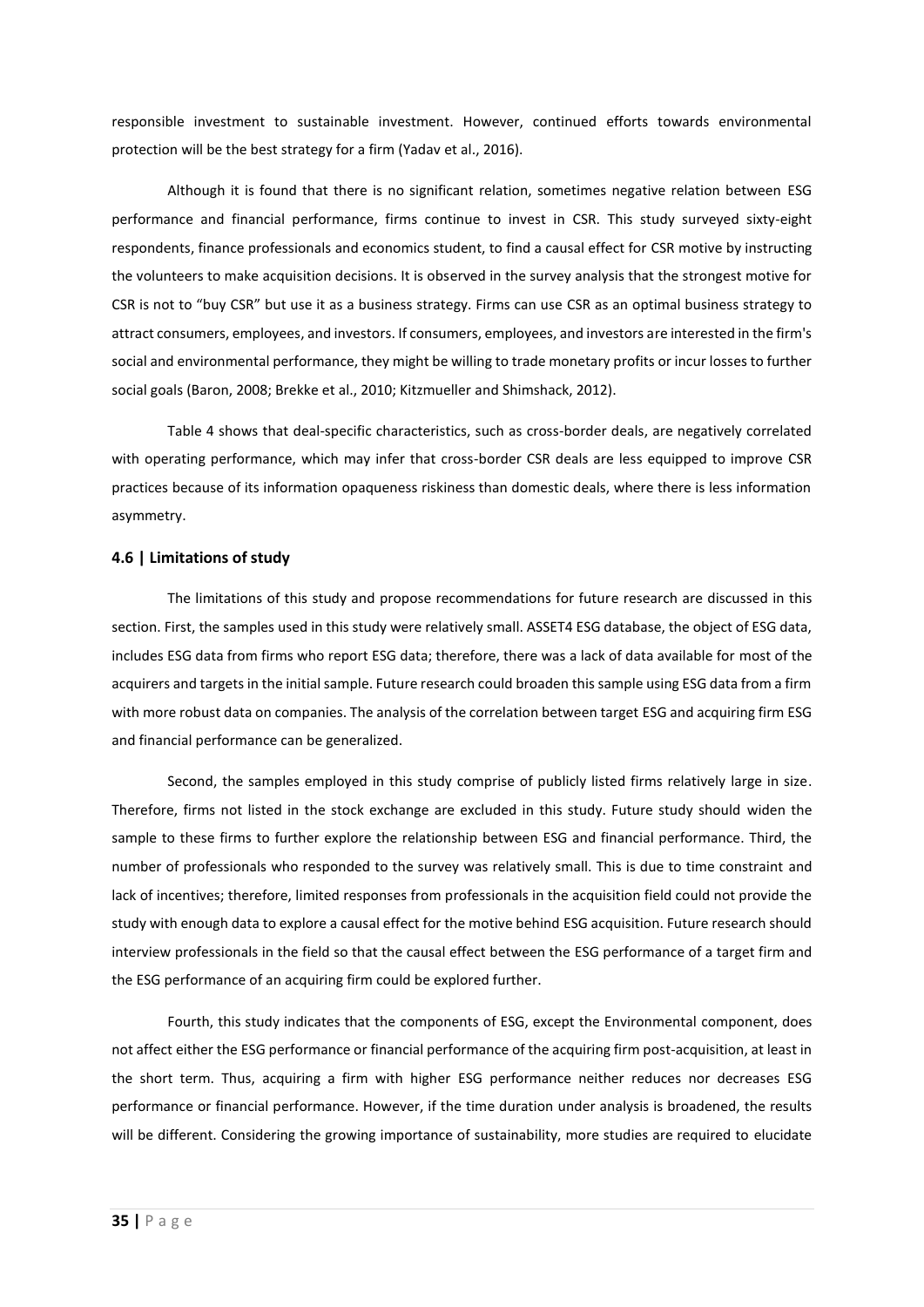on which of these ESG components affect a firm's sustainability and financial performance in both medium and long term.

Finally, this study is also subject to several limitations regarding it empirical setup. The predictor might be biased due to a potential endogeneity issue. Possible treatments include performing additional robustness tests using instrumental variables shown in [Chapter 4](#page-21-0) or setting up a dynamic model. Second, using a different proxy for control variables such as firm size from the current one used in the study might improve test results and ensure robustness. Conclusively, to increase understanding and achieve better results, a better model should be designed; one that incorporates additional variables and excludes possible confounding factors. These aspects are left for future study.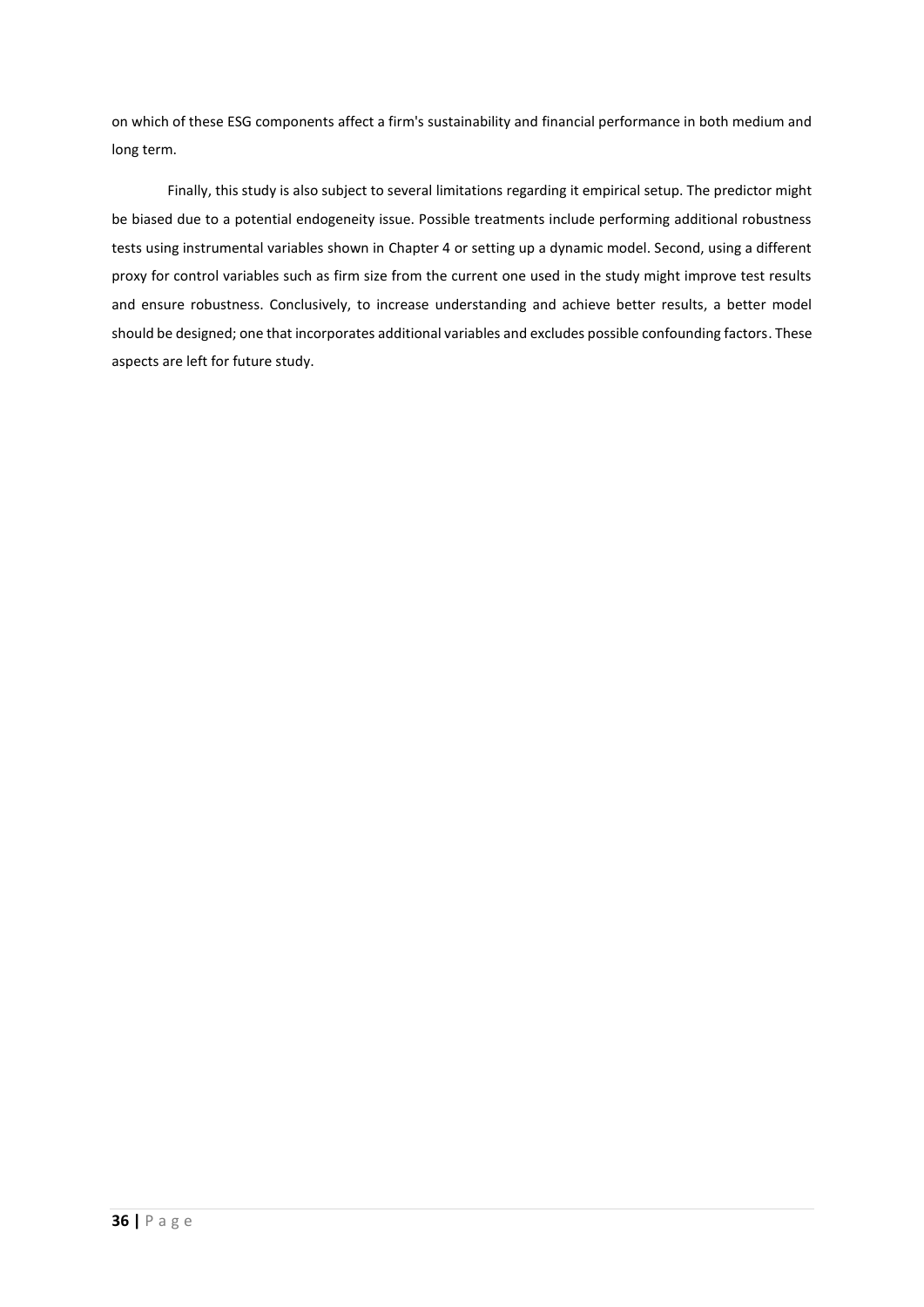# **Chapter 5 | Conclusion**

<span id="page-36-0"></span>Investment in CSR acquisitions continues to increase over the years even though research has provided inconsistent evidence on the benefit of such acquisitions on the ESG performance and financial performance of acquiring firm. This study extended the literature in two directions by investigating the effect of combined target ESG performance and the three components of ESG (Environmental, Social and Governance) separately on the acquirer performance in terms of ESG and financial performance post-acquisition and providing causal evidence on the motive of sustainable acquisitions. The analysis is based on the stakeholder view of ESG and that ESG enhances firm value in both the short term and long term.

The study uses both secondary and primary data. The secondary data for both acquirer and target were retrieved from zephyr and ASSET4 ESG data for 2004 and 2018. The sample consists of 83 acquisition deals for firms in European Union (EU), including the United Kingdom, for which ESG scores are available for both acquirers and targets. The ESG scores used were the combined ESG scores, Environmental Scores, Social Scores, and Governance Scores as ESG variables. ROA was chosen as proxy variables for financial performance to measure financial performance. For the primary data, a survey was conducted using Economics students at Radboud University and Finance professionals in the Netherlands, which had a total of Sixty-eight respondents.

In the effect of target ESG performance and acquiring firm ESG performance post-acquisition, only the environmental score had a positive relationship at a significant level below 5%. While target aggregated ESG score, social and governance score have a positive relationship, they are not statistically significant at a significance level of 10% or below. Examining the effect of ESG performance and financial performance, target aggregated ESG score, environmental, social, governance pre-acquisition, and acquiring firm aggregated ESG score post-acquisition have a negative relationship with ROA. They are not statistically significant at a significance level of 10% or below.

The hypothesis that the acquirer ESG performance increases after the acquisition of a target with higher ESG performance than the acquirer in pre-acquisition is partially supported. In contrast, the hypotheses that acquirer financial performance increases after the acquisition of a target with a higher ESG performance than the acquirer in the pre-acquisition was not supported. These results indicate that while target ESG activities positively influence acquiring firm ESG activities, not all ESG activities exert a statistically significant effect on acquiring firm ESG activities. While there is a positive influence on acquiring firm ESG activities, neither it nor the target ESG activities itself influence acquiring firm financial performance. Hence, firms should focus their effort on ESG factors that demonstrates significant result.

In the motive for sustainable acquisitions, the survey results indicate that individuals and firms view ESG as a business strategy, a practice they are willing to invest in as far as it does not impede on their profit maximization objective.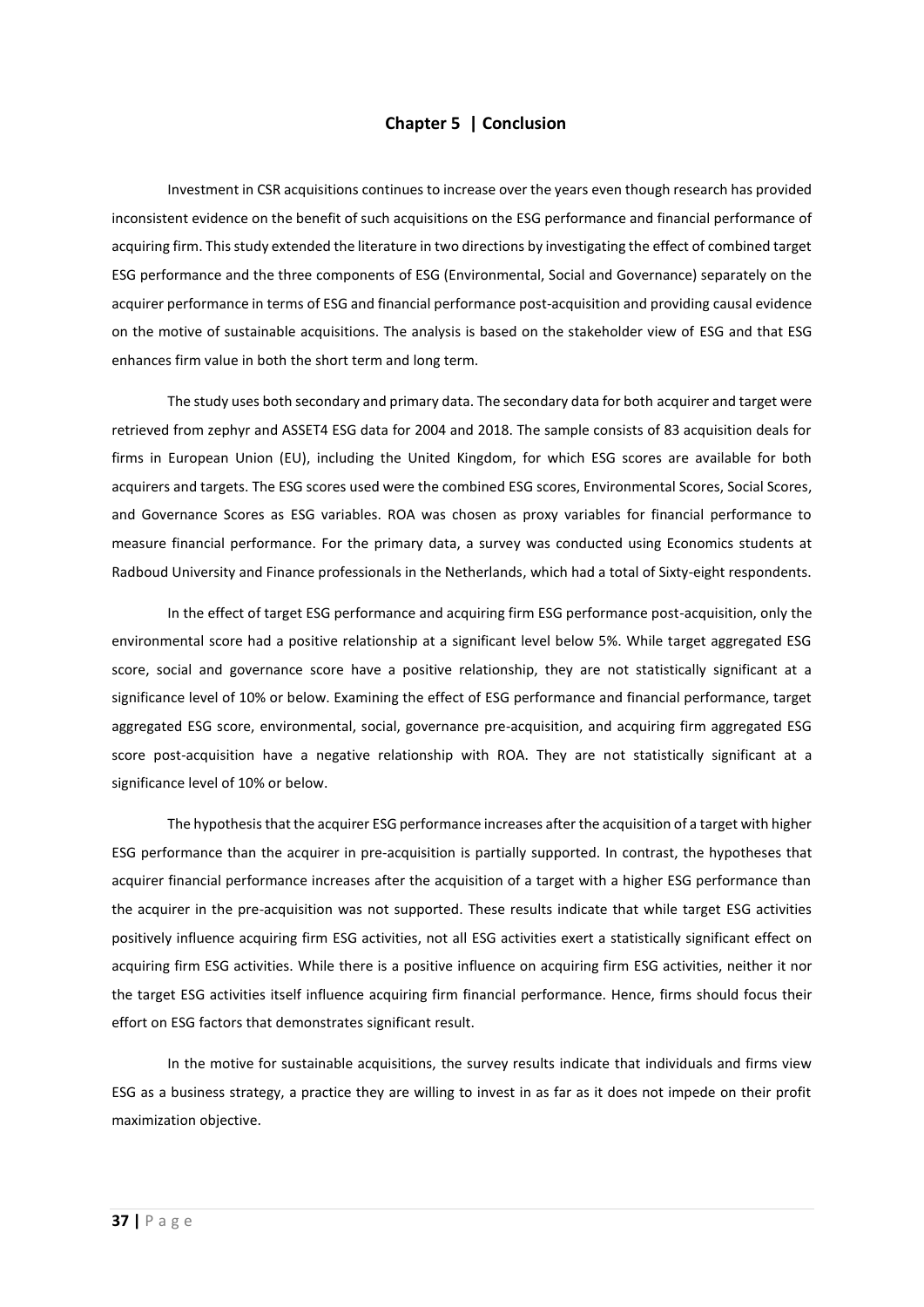# **Appendices**

# <span id="page-37-1"></span><span id="page-37-0"></span>**Appendix A| Robustness Test**

# *Two stage instrumental regressions*

| Variables             | First<br>stage | Second<br>stage    | First<br>stage          | Second<br>stage    | First<br>stage     | Second<br>stage    | First<br>stage     | Second<br>stage    | First<br>stage     | Second<br>stage    |
|-----------------------|----------------|--------------------|-------------------------|--------------------|--------------------|--------------------|--------------------|--------------------|--------------------|--------------------|
|                       | 1              | $\overline{2}$     | $\overline{\mathbf{3}}$ | 4                  | 5                  | $\boldsymbol{6}$   | $\overline{7}$     | 8                  | 9                  | $10\,$             |
|                       | $DV =$         | $DV =$             | $DV =$                  | $DV =$             | $DV =$             | $DV =$             | $DV =$             | $DV =$             | $DV =$             | $DV =$             |
|                       | TARESG         | <b>ROA</b>         | ACQESG                  | <b>ROA</b>         | <b>TARENV</b>      | <b>ROA</b>         | <b>TARSOC</b>      | <b>ROA</b>         | <b>TARGOV</b>      | <b>ROA</b>         |
|                       | Probit         | OLS                | Probit                  | OLS                | Probit             | OLS                | Probit             | OLS                | Probit             | OLS                |
| <b>TARESG</b>         |                | 0.174              |                         |                    |                    |                    |                    |                    |                    |                    |
|                       |                | (0.41)             |                         |                    |                    |                    |                    |                    |                    |                    |
| ACQESG                |                |                    |                         | 0.814              |                    |                    |                    |                    |                    |                    |
|                       |                |                    |                         | (0.83)             |                    |                    |                    |                    |                    |                    |
| TARENV                |                |                    |                         |                    |                    | 0.010              |                    |                    |                    |                    |
|                       |                |                    |                         |                    |                    | (0.02)             |                    |                    |                    |                    |
| TARSOC                |                |                    |                         |                    |                    |                    |                    | 0.563              |                    |                    |
|                       |                |                    |                         |                    |                    |                    |                    | (1.28)             |                    |                    |
| <b>TARGOV</b>         |                |                    |                         |                    |                    |                    |                    |                    |                    | 0.666              |
|                       |                |                    |                         |                    |                    |                    |                    |                    |                    | (0.92)             |
| SIZE                  | $-0.025$       | 0.196              | $-0.167b$               | 0.314              | $-1.101$           | 0.189              | $-0.067$           | 0.233              | $-0.044$           | 0.229              |
|                       | $(-0.24)$      | (1.38)             | $(-2.43)$               | (1.39)             | $(-1.15)$          | (1.09)             | $(-0.67)$          | (1.57)             | $(-0.44)$          | (1.46)             |
| LEV                   | $-0.278$       | 0.588              | 0.434                   | 0.198              | 0.323              | 0.541              | $-0.222$           | 0.600              | $-1.243c$          | 1.328              |
|                       | $(-0.32)$      | (0.29)             | (0.63)                  | (0.09)             | (0.48)             | (0.25)             | $(-0.29)$          | (0.28)             | $(-1.85)$          | (0.56)             |
| <b>TOBIN</b>          | $-0.387$       | $-0.305$           | 0.259                   | $-0.635$           | 0.346              | $-0.415$           | $-0.561$           | $-0.053$           | $-0.597$           | 0.101              |
|                       | $(-0.51)$      | $(-0.24)$          | (0.39)                  | $(-0.47)$          | (0.48)             | $(-0.32)$          | $(-0.76)$          | $(-0.04)$          | $(-0.93)$          | (0.07)             |
| D_SIZE                | $-0.006$       | $-0.017$           | 0.055                   | $-0.056$           | $-0.046$           | $-0.012$           | $-0.015$           | $-0.035$           | $-0.041$           | $-0.008$           |
|                       | $(-0.07)$      | $(-0.19)$          | (1.08)                  | $(-0.51)$          | $(-0.69)$          | $(-0.15)$          | $(-0.19)$          | $(-0.35)$          | $(-0.56)$          | $(-0.09)$          |
| <b>TELCOM</b>         | 0.101          | 0.689              | $-0.549b$               | 1.109c             | 0.012              | 0.693c             | 0.005              | 0.753c             | $-0.389$           | 0.964 <sup>b</sup> |
|                       | (0.38)         | (1.60)             | $(-2.30)$               | (1.67)             | (0.05)             | (1.65)             | (0.02)             | (1.74)             | $(-1,62)$          | (2.07)             |
| WAREHOUSE             | $-0.259$       | 1.642 <sup>b</sup> | $-0.552b$               | 2.063 <sup>b</sup> | 0.104              | 1.591 <sup>b</sup> | $-0.192$           | 1.735 <sup>b</sup> | $-0.885a$          | 2.138 <sup>b</sup> |
|                       | $(-0.78)$      | (2.27)             | $(-2.00)$               | (2.21)             | (0.26)             | (2.08)             | $(-0.59)$          | (2.36)             | $(-2.80)$          | (2.21)             |
| <b>FRANCE</b>         | $-1.179a$      |                    | 0.169                   |                    | $-1.163a$          |                    | $-0.990a$          |                    | $-0.525$           |                    |
|                       | $(-5.43)$      |                    | (0.34)                  |                    | $(-4.39)$          |                    | $(-4.05)$          |                    | $(-0.95)$          |                    |
| <b>GERMANY</b>        | $-1.017a$      |                    | 0.345                   |                    | $-0.788a$          |                    | $-0.624b$          |                    | $-0.098$           |                    |
|                       | $(-4.37)$      |                    | (0.70)                  |                    | $(-2.66)$          |                    | $(-2.40)$          |                    | $(-0.18)$          |                    |
| <b>IRELAND</b>        | $-0.985b$      |                    | 0.079                   |                    | $-0.959a$          |                    | $-0.487$           |                    | $-0.350$           |                    |
|                       | $(-2.49)$      |                    | (0.15)                  |                    | $(-2.99)$          |                    | $(-1.37)$          |                    | $(-0.59)$          |                    |
| <b>JAPAN</b>          | $-0.706b$      |                    | 0.081                   |                    | $-1.059a$          |                    | $-0.317$           |                    | $-0.152$           |                    |
|                       | $(-2.15)$      |                    | (0.16)                  |                    | $(-3.34)$          |                    | $(-0.97)$          |                    | $(-0.24)$          |                    |
| NETHERLANDS           | $-1.087a$      |                    | $-0.120$                |                    | $-1.343a$          |                    | $-0.968a$          |                    | $-0.029$           |                    |
|                       | $(-4.12)$      |                    | $(-0.23)$               |                    | $(-4.71)$          |                    | $(-3.23)$          |                    | $(-0.05)$          |                    |
| <b>UNITED KINGDOM</b> | $-1.075a$      |                    | 0.184                   |                    | $-0.933a$          |                    | $-0.868a$          |                    | $-0.408$           |                    |
|                       | $(-6.09)$      |                    | (0.37)                  |                    | $(-4.22)$          |                    | $(-4.41)$          |                    | $(-0.74)$          |                    |
| <b>OTHERS</b>         | $-0.942a$      |                    | 0.170                   |                    | $-1.075a$          |                    | $-0.692a$          |                    | $-0.290$           |                    |
|                       |                |                    |                         |                    |                    |                    |                    |                    |                    |                    |
|                       | $(-3.87)$      |                    | (0.36)                  | $-5.378c$          | $(-4.59)$          |                    | $(-2.78)$          |                    | $(-0.54)$          |                    |
| <b>INTERCEPT</b>      | 2.386c         | $-3.400c$          | 2.735 <sup>b</sup>      |                    | 3.511 <sup>b</sup> | $-3.192$           | 2.915 <sup>b</sup> | $-4.031b$          | 3.045 <sup>b</sup> | $-4.830c$          |
|                       | (1.68)         | $(-1.83)$          | (2.09)                  | $(-1.67)$          | (2.50)             | $(-1.54)$          | (2.15)             | $(-2.13)$          | (2.14)             | $(-1.86)$          |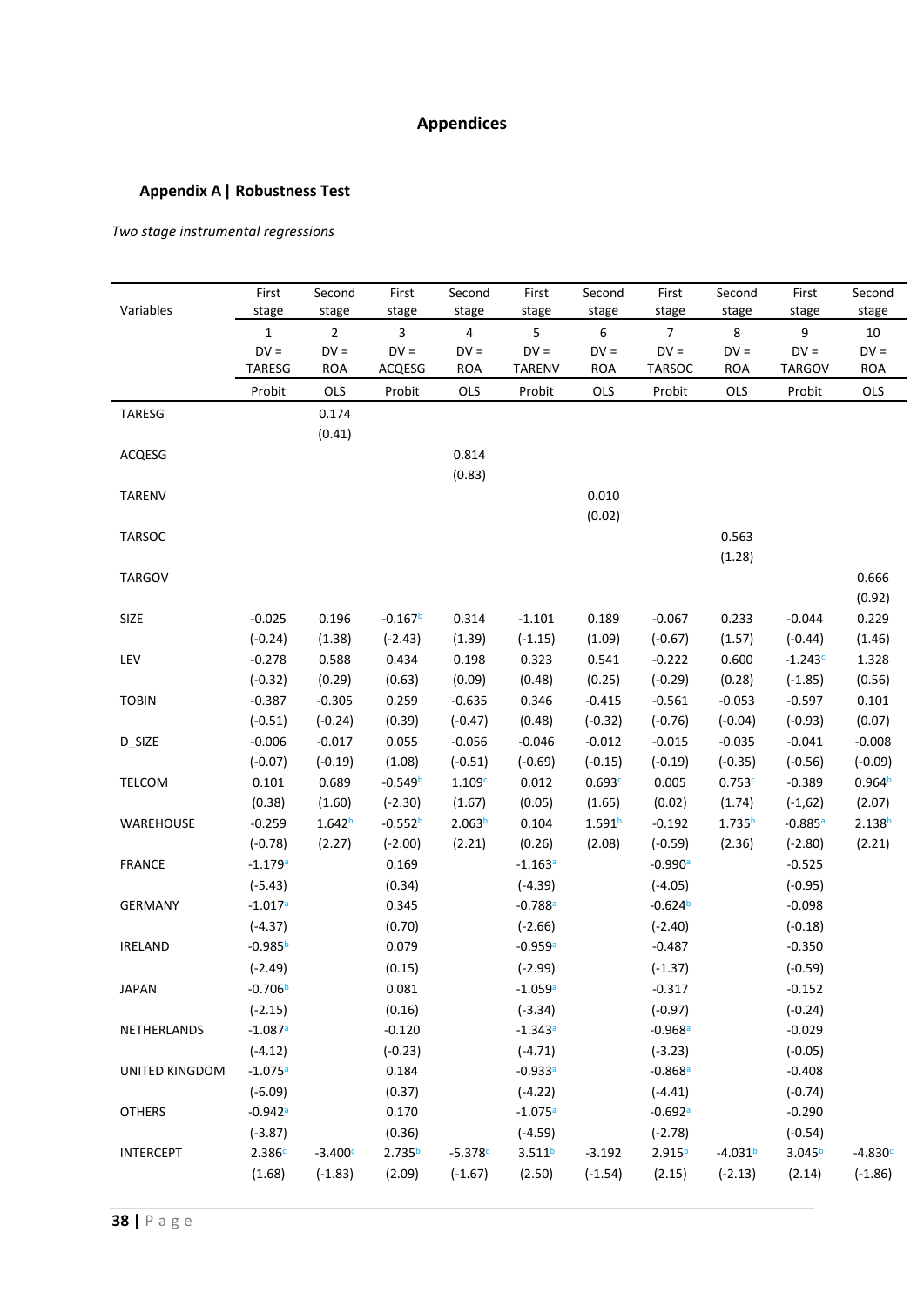| Year dummy                                        | Included | Included | Included | Included | Included | Included | Included | Included | Included | Included |
|---------------------------------------------------|----------|----------|----------|----------|----------|----------|----------|----------|----------|----------|
| N                                                 | 79       | 79       | 79       | 79       | 79       | 79       | 79       | 79       | 79       | 79       |
| Adj/R-Squared                                     | $-0.077$ | 0.262    | 0.204    | 0.205    | 0.012    | 0.276    | 0.023    | 0.218    | 0.118    | 0.218    |
| F Statistics/Wald<br>chi <sub>2</sub>             | 5.93     | 55.37    | 3.82     | 54.39    | 2.64     | 62.48    | 9.04     | 44.58    | 5.56     | 45.81    |
| Probability                                       | 0.000    | 0.000    | 0.000    | 0.000    | 0.002    | 0.000    | 0.000    | 0.001    | 0.000    | 0.000    |
| <b>Endogeneity test</b><br>(Wu-Hausman)           |          | 0.192    |          | 0.302    |          | 0.359    |          | 0.661    |          | 0.339    |
| <b>Endogeneity test</b><br>(Robust<br>regression) |          | 0.754    |          | 1.744    |          | 2.229    |          | 1.632    |          | 0.969    |
| Sargan statistic<br>(Overidentification<br>test)  |          | 4.910    |          | 4.274    |          | 5.050    |          | 4.082    |          | 4.241    |
| p-value                                           |          | 0.555    |          | 0.640    |          | 0.537    |          | 0.666    |          | 0.644    |

This table presents the results of the 2SLS regression. The dependent variable for model 1 is TARESG; a dummy variable equals 1 if the target firm has a higher ESG performance than the acquiring firm pre-acquisition and 0 otherwise. The dependent variable for model 3 is ACQESG. This dummy variable takes a value of 1 if the acquiring firm's post-acquisition ESG performance is higher than its pre-acquisition ESG performance and 0 otherwise. The dependent variable for model 5 is TARENV; a dummy variable equals 1 if the target firm has a higher ENV performance than the acquiring firm pre-acquisition and 0 otherwise. The dependent variable for model 7 is TARSOC; a dummy variable equals 1 if the target firm has a higher SOC performance than the acquiring firm pre-acquisition and 0 otherwise. The dependent variable for model 9 is TARGOV; a dummy variable equals 1 if the target firm has a higher GOV performance than the acquiring firm pre-acquisition and 0 otherwise. The dependent variable for the second stage regression is ROA which measures the change in ROA for the acquirer one year prior to the deal announcement to one-year post-deal announcement. The instrumental variable is countries. Country is where the acquiring firm is headquartered and is measured as a dichotomous variable representing the eight countries presented in this study. All ESG performance is measured using ASSET4. All control variables are defined in [Table 2.](#page-14-1) For all models, the reference for country dummies is Belgium, and the reference for the year dummies is 2006-2009. The z/t-values are in parentheses and are based on standard errors adjusted for heteroskedasticity and clustered by acquiring firm.

a. Indicate significance at the 1% level.

b. Indicate significance at the 5% level.<br>c. Indicate significance at the 10% leve

Indicate significance at the 10% level.

# <span id="page-38-0"></span>**Appendix B | Summary statistics of professionals**

*Sample distribution by respondent's industry and firm size*

| Panel A: Treatment Group           |                |          |                |                |
|------------------------------------|----------------|----------|----------------|----------------|
|                                    | Small          | Medium   | Large          | Total          |
| Agricultural, Forestry and Fishing | 0              | $\Omega$ | 0              | 0              |
| <b>Real Estate</b>                 | $\Omega$       | 0        | 1              | $\mathbf{1}$   |
| <b>Professional Services</b>       | $\overline{2}$ | $\Omega$ | $\Omega$       | $\overline{2}$ |
| <b>Utilities</b>                   | 0              | 0        | 0              | $\Omega$       |
| Manufacturing                      | $\Omega$       | 0        | 1              | $\mathbf{1}$   |
| <b>Arts and Entertainment</b>      | 0              | 0        | 0              | 0              |
| Other services                     | 0              | 0        | 0              | 0              |
| Finance or Insurance               | 1              | 4        | 1              | 6              |
| Others                             | 0              | 0        | 1              | $\mathbf{1}$   |
| Total                              | 3              | 4        | 4              | 11             |
| Panel B: Control Group             |                |          |                |                |
|                                    | Small          | Medium   | Large          | Total          |
| Agricultural, Forestry and Fishing | $\mathbf{1}$   | $\Omega$ | $\Omega$       | $\mathbf{1}$   |
| <b>Real Estate</b>                 | 0              | 0        | 0              | 0              |
| <b>Professional Services</b>       | 1              | $\Omega$ | $\Omega$       | 1              |
| <b>Utilities</b>                   | <sup>0</sup>   | 1        | 0              | 1              |
| Manufacturing                      | 0              | 0        | $\mathfrak{p}$ | $\mathcal{P}$  |
| Arts and Entertainment             | 0              | 0        | 1              | $\mathbf{1}$   |
| Other services                     | 0              | 1        | 0              | 1              |
|                                    |                |          |                |                |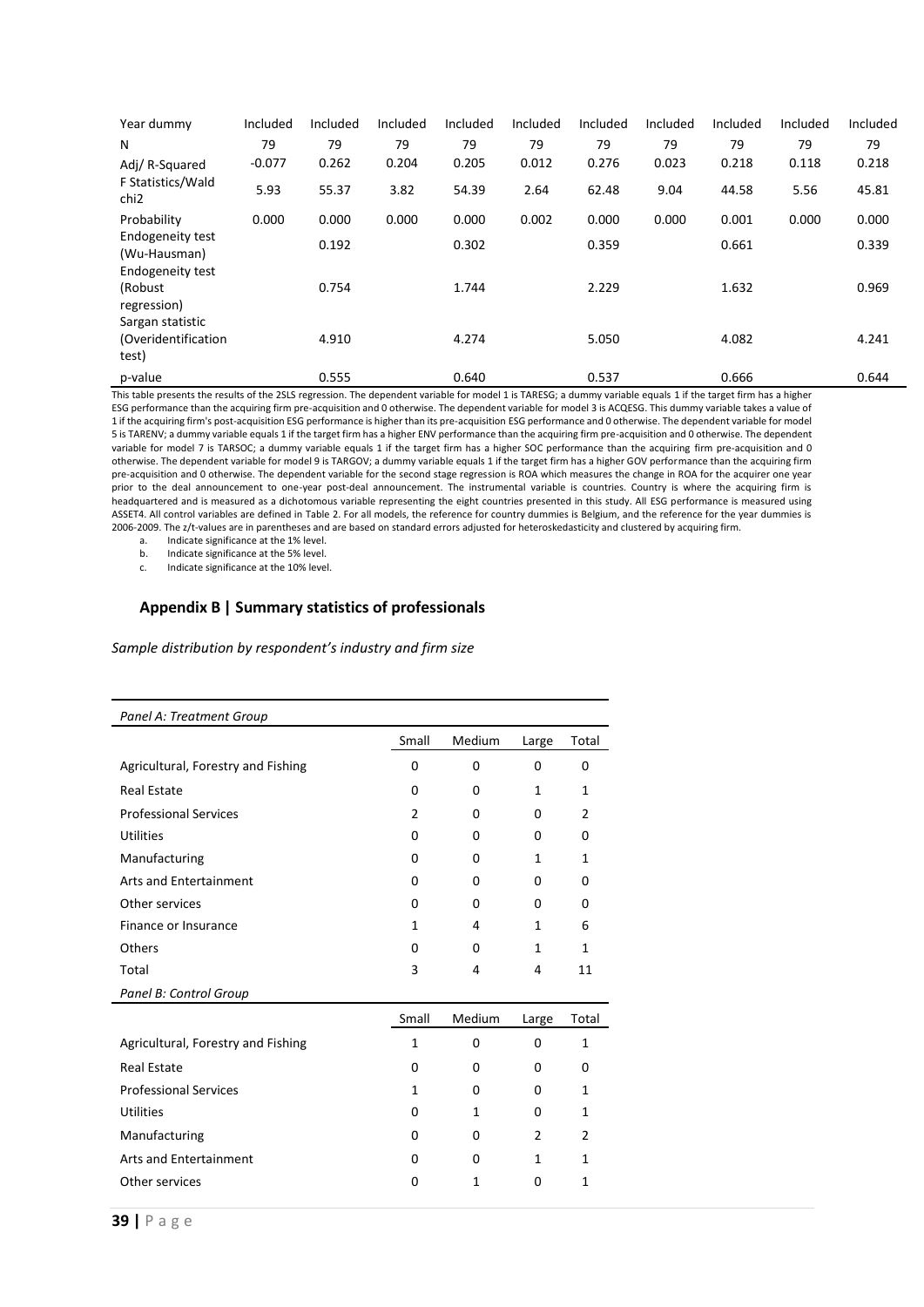| Finance or Insurance |  |  |
|----------------------|--|--|
| <b>Others</b>        |  |  |
| Total                |  |  |

*Sustainable Ratings by Group*

| Panel A: Treatment           |     |      |        |             |     |     |                  |                   |
|------------------------------|-----|------|--------|-------------|-----|-----|------------------|-------------------|
|                              | Obs | Mean | Median | Std.<br>Dev | Min | Max | 5<br>percentiles | 95<br>percentiles |
| <b>Target Rating</b>         | 11  | 58   | 63     | 34          | 0   | 99  | 0                | 99                |
| Firm pre-acquisition rating  | 11  | 68   | 70     | 14          | 40  | 88  | 40               | 88                |
| Firm post-acquisition rating | 11  | 77   | 78     | 14          | 50  | 95  | 50               | 95                |
| Panel B: Control             |     |      |        |             |     |     |                  |                   |
|                              | Obs | Mean | Median | Std.<br>Dev | Min | Max | 5<br>percentiles | 95<br>percentiles |
| <b>Target Rating</b>         | 11  | 70   | 71     | 17          | 30  | 90  | 30               | 90                |
| Firm pre-acquisition rating  | 11  | 72   | 70     | 9           | 60  | 84  | 60               | 84                |
| Firm post-acquisition rating | 11  | 73   | 70     | 14          | 49  | 95  | 49               | 95                |

# *Test of Difference*

|                              | Control Mean<br>Score (I) | <b>Treatment Mean</b><br>Score (II) | Mean<br>difference (I -<br>$\parallel$ | т-<br>test |
|------------------------------|---------------------------|-------------------------------------|----------------------------------------|------------|
| <b>Target Rating</b>         | 70                        | 58                                  | 11.727                                 | 1.032      |
| Firm pre-acquisition rating  | 72                        | 68                                  | 4.091                                  | 0.823      |
| Firm post-acquisition rating | 73                        | 77                                  | -4.364                                 | ۰<br>0.731 |

# <span id="page-39-0"></span>**Appendix C | Survey Questionnaire**

Hello, thank you for participating in my survey. These are questions for my master's thesis at Radboud University. This survey has only 12 questions and should take you 7 minutes. There are no right or wrong answers.

In this survey you will be asked to make some acquisition decisions in a specific economic setting.

Note: All responses are anonymous and treated with confidentiality.

# **Control Group**

**Q1** Lawrence Ltd is a high-end manufacturer of luxury bags. Lawrence is considering buying a company that sources and processes ecofriendly vegan leather. After careful due diligence by the M&A team, three companies have been shortlisted for acquisition.

Lawrence Ltd has a current ESG score of 55 and a budget of 5 billion euros for the acquisition.

As the M&A manager, how much are you willing to bid for each shortlisted companies?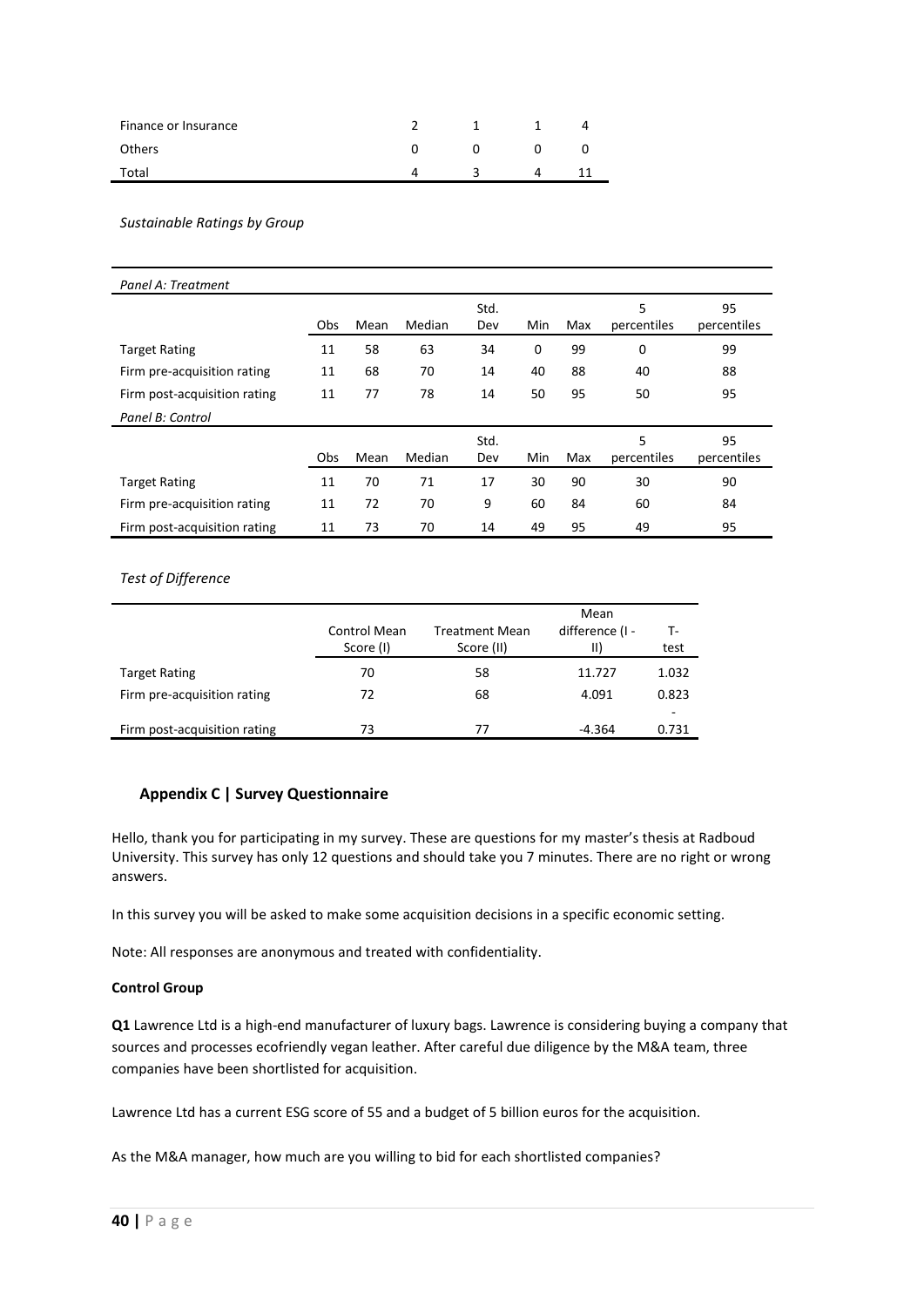Note: The budget for each company is still 5 billion euros.

|                                  | Bid Amount (euros) |
|----------------------------------|--------------------|
| Bob Ltd with a ESG score of 45   |                    |
| Jonas Ltd with a ESG score of 65 |                    |
| Gary Ltd with a ESG score of 55  |                    |

**Q2** Lawrence Ltd is a high-end manufacturer of luxury bags. Lawrence is considering buying a company that sources and processes ecofriendly vegan leather. After careful due diligence by the M&A team, three companies have been shortlisted for acquisition.

Lawrence Ltd has a current ESG score of 70 and a budget of 5 billion euros for the acquisition.

As the M&A manager, how much are you willing to bid for each shortlisted companies?

Note: The budget for each company is still 5 billion euros.

|                                  | Bid Amount (euros) |
|----------------------------------|--------------------|
| Bob Ltd with a ESG score of 60   |                    |
| Jonas Ltd with a ESG score of 80 |                    |
| Gary Ltd with a ESG score of 70  |                    |

# **Treatment Group**

**Q3** Lawrence Ltd is a high-end manufacturer of luxury bags. Lawrence is considering buying a company that sources and processes ecofriendly vegan leather. After careful due diligence by the M&A team, three companies have been shortlisted for acquisition.

Lawrence Ltd has a current ESG score of 70 and a budget of 5 billion euros for the acquisition.

As the M&A manager, how much are you willing to bid for each shortlisted companies?

Note: The budget for each company is still 5 billion euros.

| Bid Amount (euros) |
|--------------------|
|                    |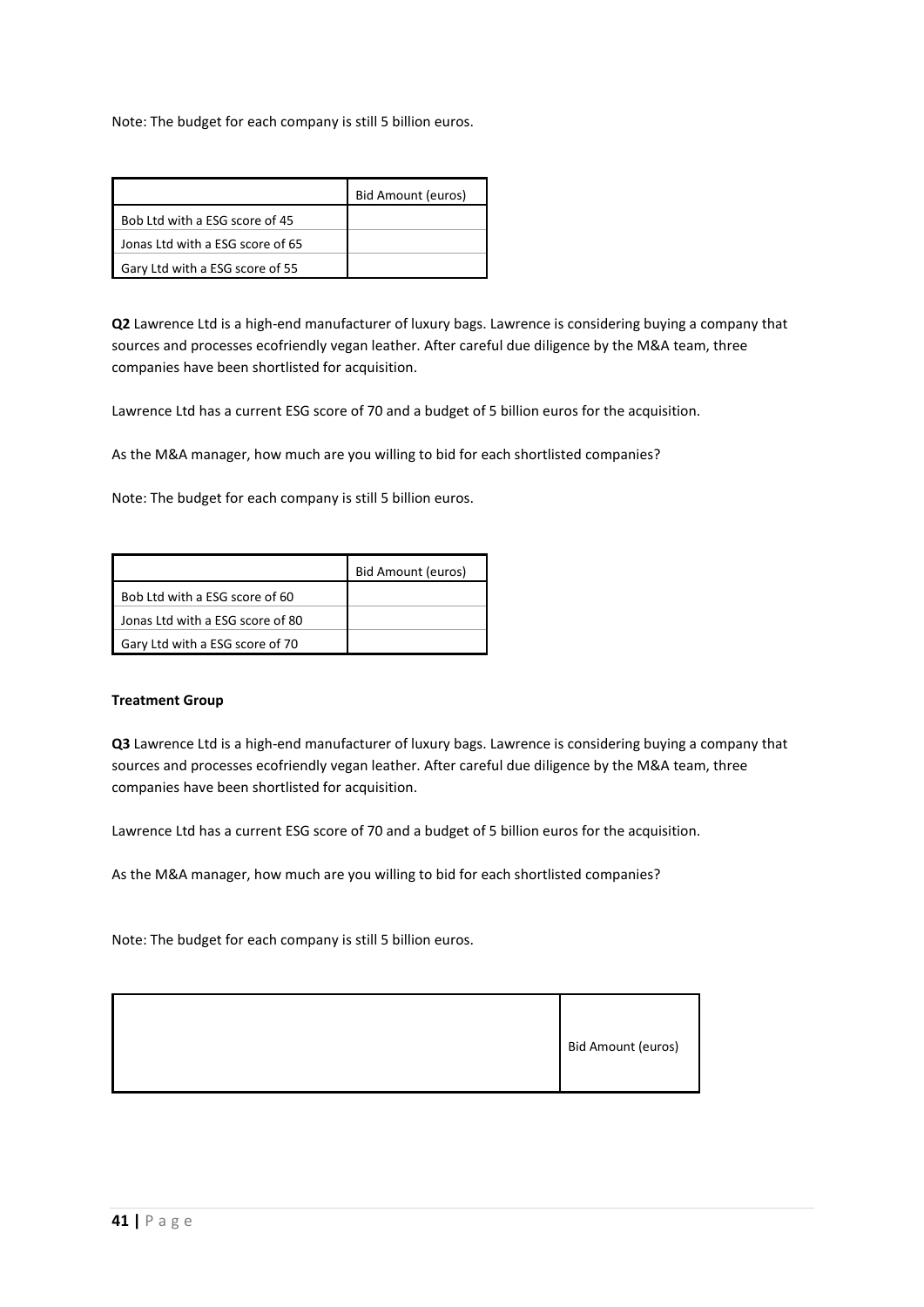

**Q4** Lawrence Ltd is a high-end manufacturer of luxury bags. Lawrence is considering buying a company that sources and processes ecofriendly vegan leather. After careful due diligence by the M&A team, three companies have been shortlisted for acquisition.

Lawrence Ltd has a current ESG score of 55 and a budget of 5 billion euros for the acquisition.

As the M&A manager, how much are you willing to bid for each shortlisted companies?

Note: The budget for each company is still 5 billion euros.

|                                                                                                     | Bid Amount (euros) |
|-----------------------------------------------------------------------------------------------------|--------------------|
| Bob Ltd with a ESG score of 45 is expected to increase the profit margin of<br>Lawrence Ltd by 4%   |                    |
| Jonas Ltd with a ESG score of 65 is expected to increase the profit margin of<br>Lawrence Ltd by 9% |                    |
| Gary Ltd with a ESG score of 55 is expected to increase the profit margin of<br>Lawrence Ltd by 14% |                    |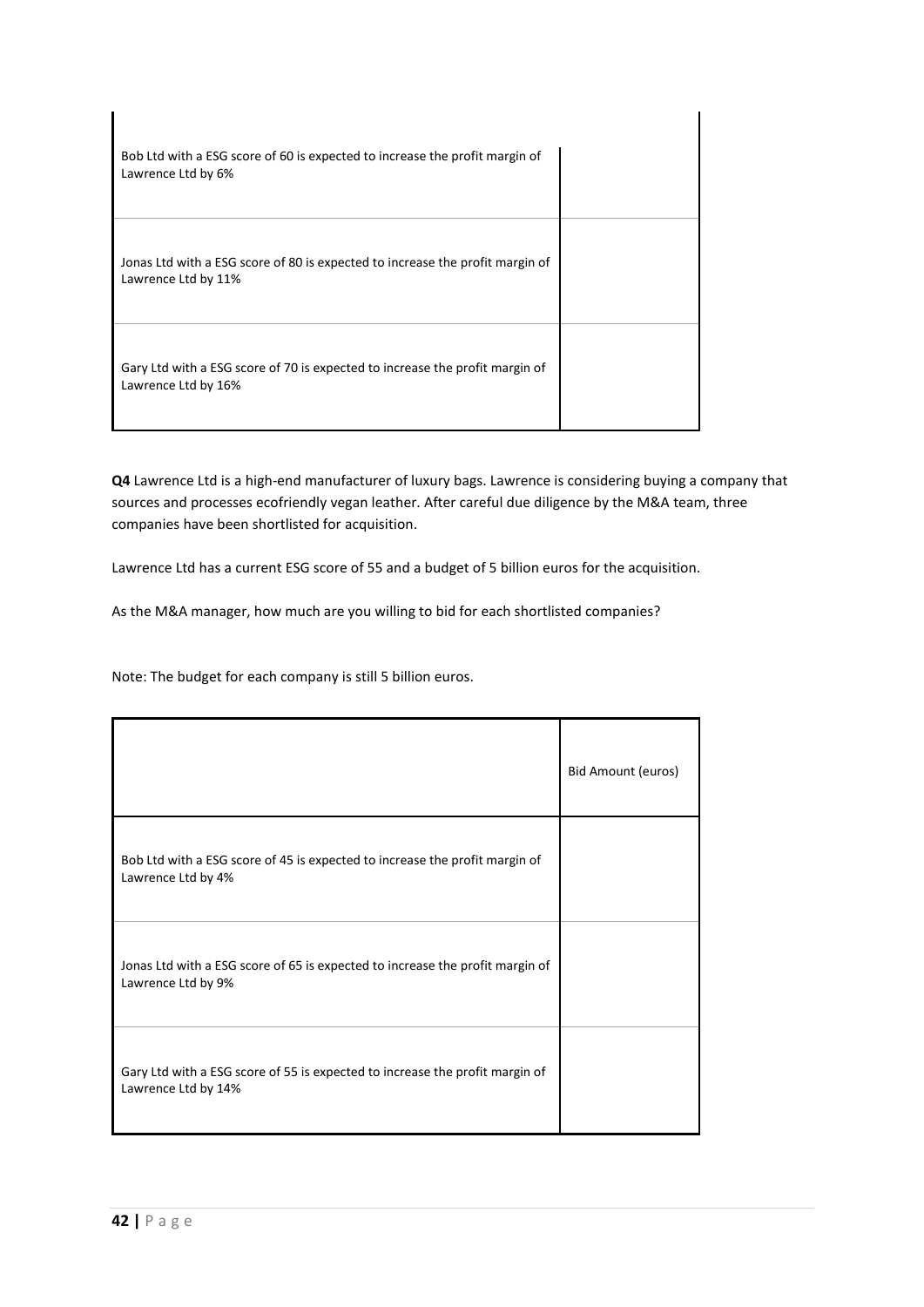# **PREVIOUS M&A EXPERIENCE**

**Q5** To what extent do you agree with these statements.

|                                                                                 | Agree | Somewhat Agree | <b>Disagree</b> |  |
|---------------------------------------------------------------------------------|-------|----------------|-----------------|--|
| Investment in sustainability<br>helps my company build it<br>reputation         |       |                |                 |  |
| Sustainability is integrated<br>into my company's business<br>practices         |       |                |                 |  |
| My company actively seeks<br>opportunity to invest in<br>sustainability         |       |                |                 |  |
| Investment in sustainable<br>activities assists my<br>company in managing risks |       |                |                 |  |
| My company seeks external<br>views with regards to it<br>sustainable activities |       |                |                 |  |

**Q6** Which of the following industries most closely matches the industry of your previously acquired company?

▼ Forestry, fishing, hunting or agriculture support ... Unclassified establishments

**Q7** On a scale of 0-100, how would you rank the sustainability action level of your previously acquired company?

|                             |  |  |  |  |  | 0 10 20 30 40 50 60 70 80 90 100 |
|-----------------------------|--|--|--|--|--|----------------------------------|
|                             |  |  |  |  |  |                                  |
| Sustainability Action Level |  |  |  |  |  |                                  |
|                             |  |  |  |  |  |                                  |

**Q8** On a scale of 0-100, how would you rank the sustainability action level of your company pre-acquisition? 0 10 20 30 40 50 60 70 80 90 100

| Sustainability Action Level |  |  |
|-----------------------------|--|--|
|                             |  |  |

**Q9** On a scale of 0-100, how would you rank the sustainability action level of your company post-acquisition? 0 10 20 30 40 50 60 70 80 90 100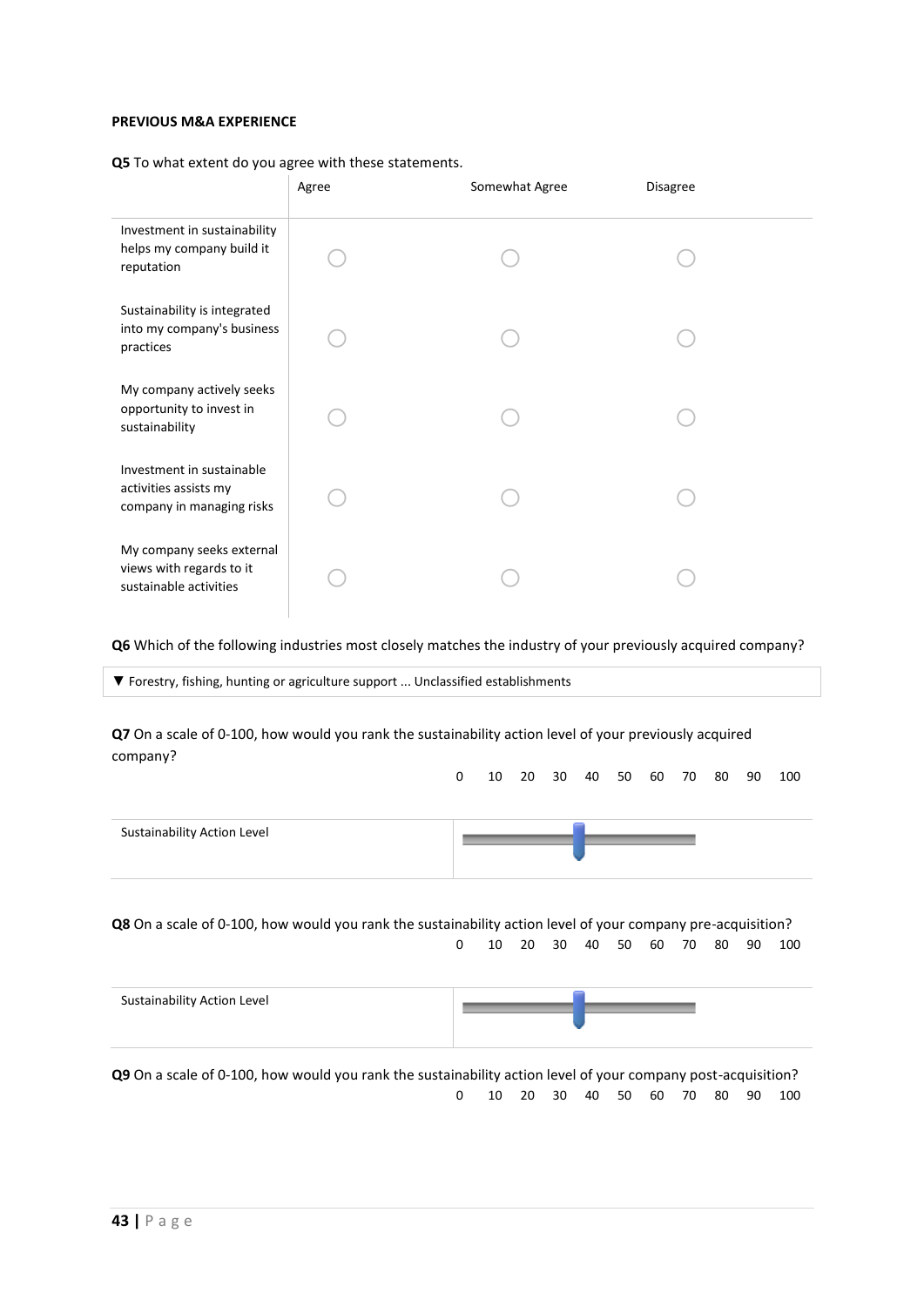| Sustainability Action Level |  |  |
|-----------------------------|--|--|
|                             |  |  |
|                             |  |  |

**Q10** In one word, how would you describe the future of sustainability for your company?

\_\_\_\_\_\_\_\_\_\_\_\_\_\_\_\_\_\_\_\_\_\_\_\_\_\_\_\_\_\_\_\_\_\_\_\_\_\_\_\_\_\_\_\_\_\_\_\_\_\_\_\_\_\_\_\_\_\_\_\_\_\_\_\_

**Q11** How would you describe the size of your previously acquired company?

 $\bigcirc$  Small (0-100 employees)

 $\sqrt{a}$  Medium (101-500 employees)

 $\overline{\phantom{a}}$  Large (>500 employees)

# **GENERAL QUESTIONS.**

All your answers are anonymous and will only be used for my thesis. It will be helpful if you respond to all.

**Q12** What is your job position in your company?

**Q13** Which of the following industries most closely matches the one in which you are employed?

▼ Forestry, fishing, hunting or agriculture support ... Unclassified establishments

\_\_\_\_\_\_\_\_\_\_\_\_\_\_\_\_\_\_\_\_\_\_\_\_\_\_\_\_\_\_\_\_\_\_\_\_\_\_\_\_\_\_\_\_\_\_\_\_\_\_\_\_\_\_\_\_\_\_\_\_\_\_\_\_

**Q14** How would you describe your company size?

 $\bigcirc$  Small (0-100 employees)

 $\bigcirc$  Medium (101-500 employees)

 $\bigcirc$  Large (>500 employees)

### **GENERAL QUESTIONS FOR STUDENTS**

All your answers are anonymous and will only be used for my thesis. It will be helpful if you respond to all.

\_\_\_\_\_\_\_\_\_\_\_\_\_\_\_\_\_\_\_\_\_\_\_\_\_\_\_\_\_\_\_\_\_\_\_\_\_\_\_\_\_\_\_\_\_\_\_\_\_\_\_\_\_\_\_\_\_\_\_\_\_\_\_\_

**Q15** What is your major?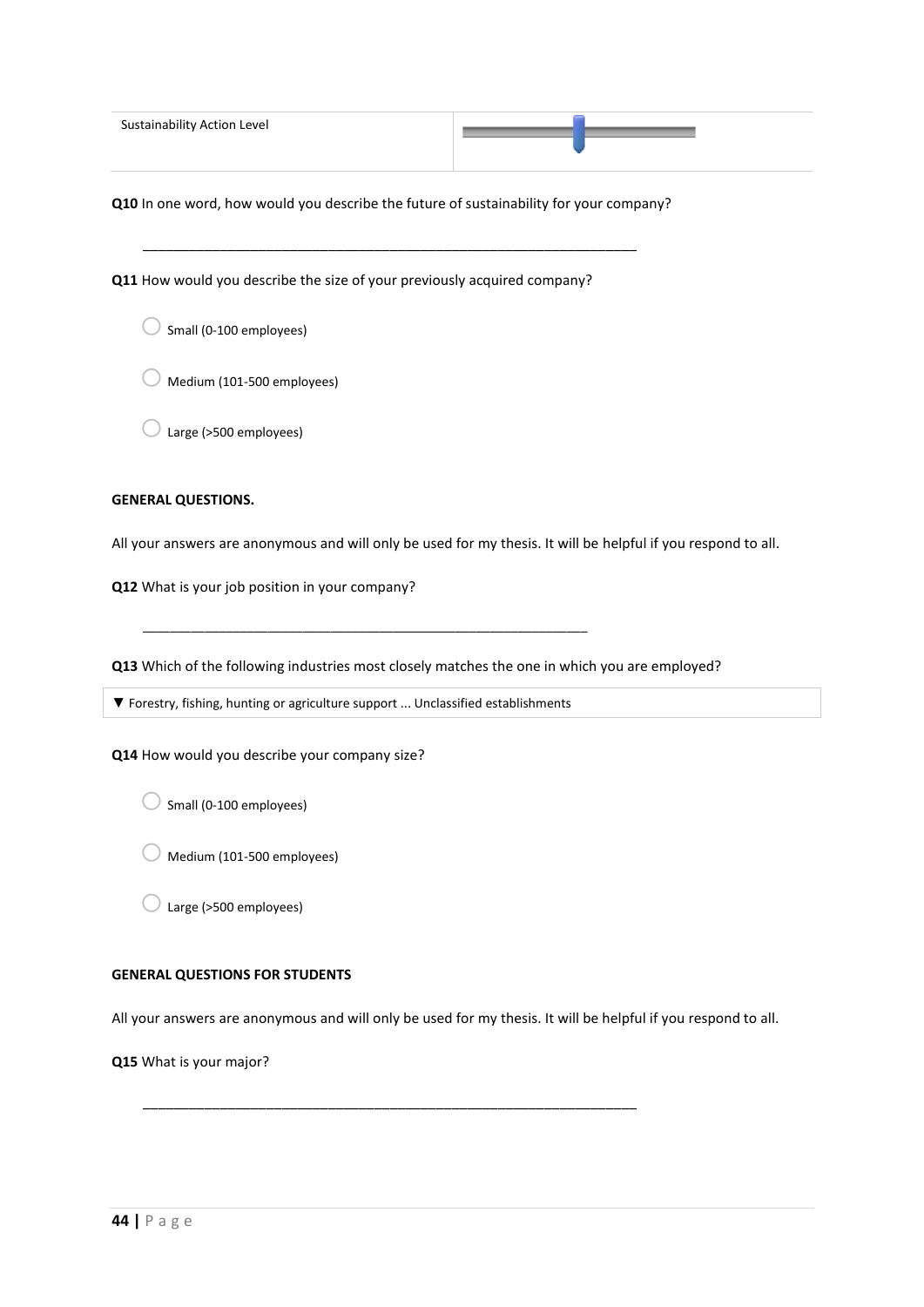**Q16** Do you have a background in mergers and acquisitions? (e.g. taken a course on M&A or work experience)

 $\bigcirc$  Yes

 $\bigcirc$  No

**Q17** Which of the factors do you believe best move companies towards sustainability?

 $\bigcirc$  Reputational Building

 $\bigcirc$  Risk Management

 $\bigcirc$  Best business Practices

o Market Capitalization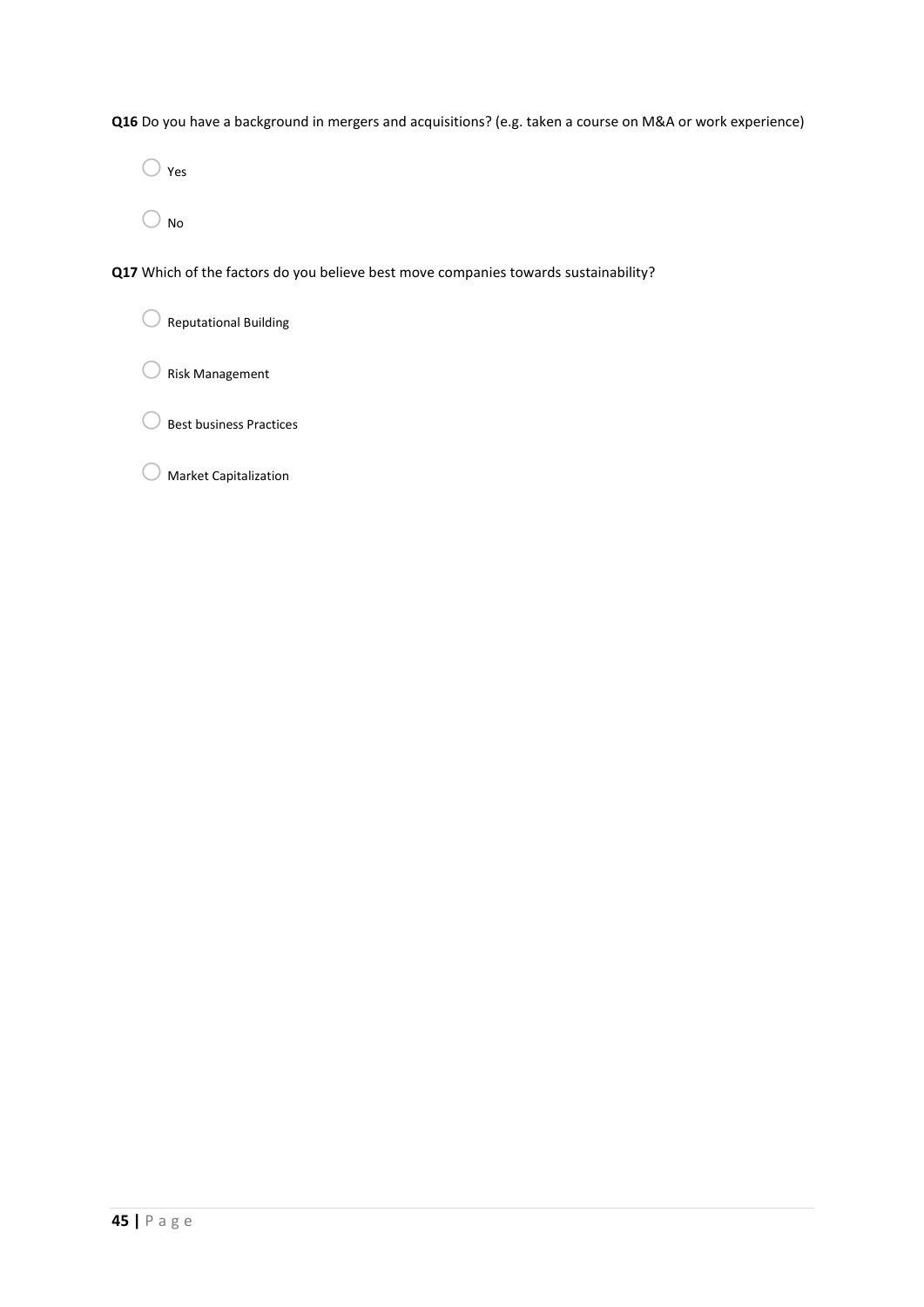#### **References**

- <span id="page-45-0"></span>Aktas, N., de Bodt, E., & Cousin, J.-G. (2011). Do financial markets care about sri? evidence from acquisitions and acquisitions. *Journal of Banking and Finance*, *35*(7), 1753–1761. [https://doi](https://doi-org.ru.idm.oclc.org/10.1016/j.jbankfin.2010.12.006)[org.ru.idm.oclc.org/10.1016/j.jbankfin.2010.12.006](https://doi-org.ru.idm.oclc.org/10.1016/j.jbankfin.2010.12.006)
- Ang, J. S., & Cheng, Y. (2006). Direct evidence on the market-driven acquisition theory. *The Journal of Financial Research*, *29*(2), 199–216.
- Asquith, P. (1983). Merger bids, uncertainty, and stockholder returns. *Journal of Financial Economics*, *11*(1), 51–83. https://doi-org.ru.idm.oclc.org/10.1016/0304-405X(83)90005-3
- Banerjee, A., & Eckard, E. W. (1998). Are mega-mergers anticompetitive? evidence from the first great merger wave. *The Rand Journal of Economics*, *29*(4), 803–827.
- Baron, D. P. (2008). Managerial contracting and corporate social responsibility. *Journal of Public Economics*, *92*(1-2), 268–288. https://doi-org.ru.idm.oclc.org/10.1016/j.jpubeco.2007.05.008
- Bauer, F. L. O. R. I. A. N., & Matzler, K. U. R. T. (2014). Antecedents of m&a success: the role of strategic complementarity, cultural fit, and degree and speed of integration. *Strategic Management Journal*, *35*(2), 269–291.
- Beck, C., Frost, G., & Jones, S. (2018). ESG disclosure and financial performance revisited: a cross-country analysis. *Australian Journal of Management*, *43*(4), 517–537.
- Benabou, R, & Tirole, J. E. A. N. (2010). Individual and corporate social responsibility. *Economica*, *77*(305), 1– 19.
- Benlemlih, M., & Bitar, M. (2018). Corporate social responsibility and investment efficiency. *Journal of Business Ethics*, *148*(3), 647–671.
- Bereskin, F., Byun, S. K., Officer, M. S., & Oh, J.-M. (2018). The effect of cultural similarity on acquisitions and acquisitions: evidence from corporate social responsibility. *Journal of Financial and Quantitative Analysis*, *53*(5), 1995–2039.<https://doi-org.ru.idm.oclc.org/10.1017/S0022109018000716>
- Brammer, S., & Pavelin, S. (2008). Factors influencing the quality of corporate environmental disclosure. *Business Strategy and the Environment*, *17*(2), 120–136.
- Brammer, S., Brooks, C., & Pavelin, S. (2006). Corporate social performance and stock returns: uk evidence from disaggregate measures. *Financial Management*, *35*(3), 97–116.
- Brekke, K. A., Kipperberg, G., & Nyborg, K. (2010). Social interaction in responsibility ascription: the case of household recycling. *Land Economics*, *86*(4), 766–784.
- Brickson, S. L. (2005). Organizational identity orientation: forging a link between organizational identity and organizations' relations with stakeholders. *Administrative Science Quarterly*, *50*(4), 576–609.
- Busch, T., & Hoffmann, V. H. (2011). How hot is your bottom line? linking carbon and financial performance. *Business and Society*, *50*(2), 233–265.
- Cellier, A., & Chollet, P. (2016). The effects of social ratings on firm value. *Research in International Business and Finance*, *36*, 656–683.<https://doi-org.ru.idm.oclc.org/10.1016/j.ribaf.2015.05.001>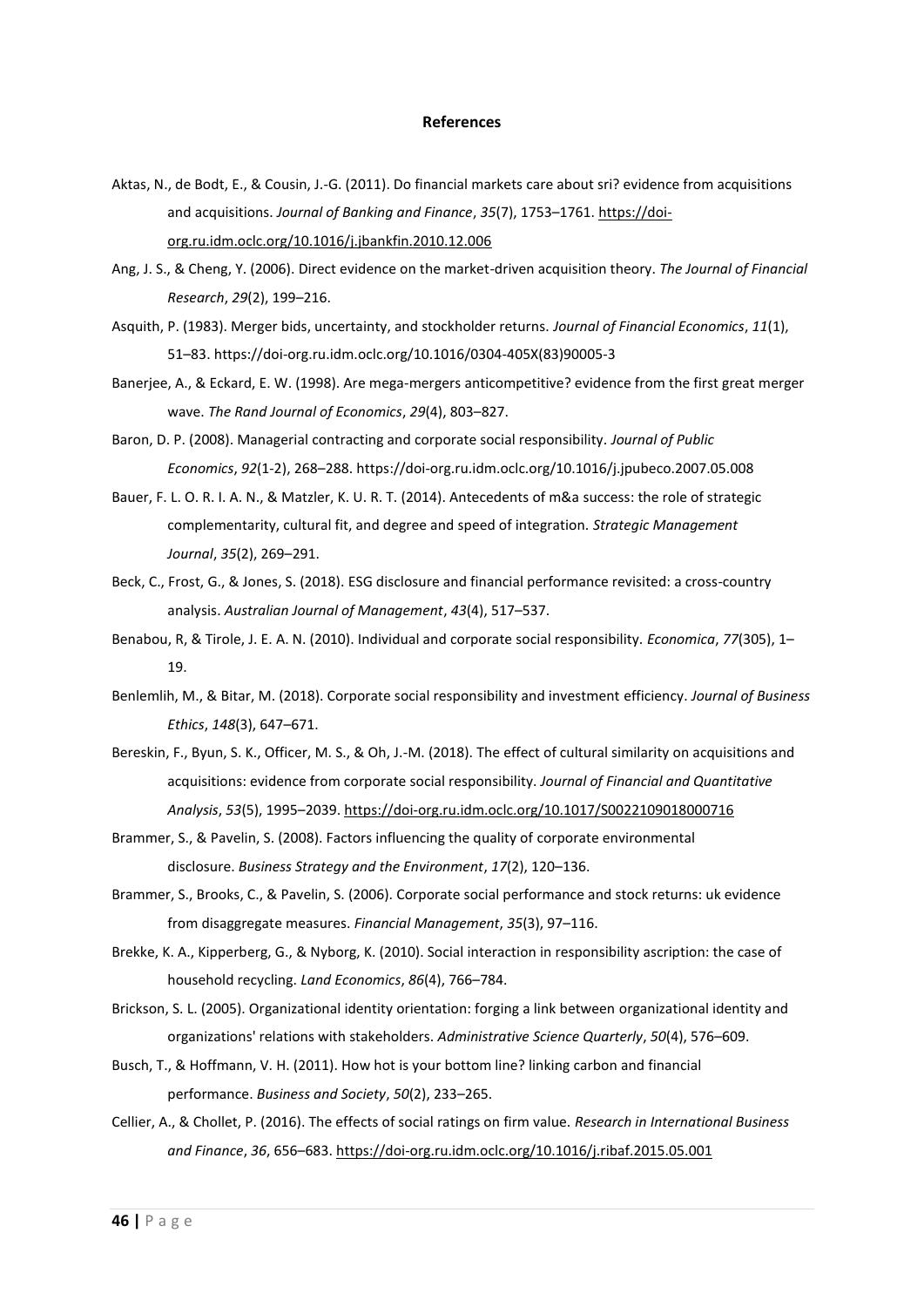- Cheng, I.-H., Hong, H., & Shue, K. (2013). Do managers do good with other people's money? *Working Paper Series*, *19432*(19432).
- Cheung, Y. L., Tan, W., Ahn, H. J., & Zhang, Z. (2010). Does corporate social responsibility matter in asian emerging markets? *Journal of Business Ethics*, *92*(3), 401–413.
- Clarkson, M. B. E. (1995). A stakeholder framework for analyzing and evaluating corporate social performance. *The Academy of Management Review*, *20*(1), 92–92[. https://doi](https://doi-org.ru.idm.oclc.org/10.2307/258888)[org.ru.idm.oclc.org/10.2307/258888](https://doi-org.ru.idm.oclc.org/10.2307/258888)
- Clemens, B. (2001). Changing environmental strategies over time: an empirical study of the steel industry in the united states. *Journal of Environmental Management*, *62*(2), 221–231. [https://doi](https://doi-org.ru.idm.oclc.org/10.1006/jema.2001.0426)[org.ru.idm.oclc.org/10.1006/jema.2001.0426](https://doi-org.ru.idm.oclc.org/10.1006/jema.2001.0426)
- Cording, M., Christmann, P., & Weigelt, C. (2010). Measuring theoretically complex constructs: the case of acquisition performance. *Strategic Organization*, *8*(1), 11–41.
- Cremers, K. J. M., & Nair, V. B. (2005). Governance mechanisms and equity prices. *Journal of Finance*, *60*(6), 2859–2894.<https://doi-org.ru.idm.oclc.org/10.1111/j.1540-6261.2005.00819.x>
- Dao, V., Langella, I., & Carbo, J. (2011). From green to sustainability: information technology and an integrated sustainability framework. Journal of Strategic Information Systems, 20(1), 63–79[. https://doi](https://doi-org.ru.idm.oclc.org/10.1016/j.jsis.2011.01.002)[org.ru.idm.oclc.org/10.1016/j.jsis.2011.01.002](https://doi-org.ru.idm.oclc.org/10.1016/j.jsis.2011.01.002)
- Dasgupta, S., Mody, A., Roy, S., & Wheeler, D. (2001). Environmental regulation and development: a crosscountry empirical analysis. *Oxford Development Studies*, *29*(2), 173–187.
- Daszynska-Zygadlo, K., Zawadzki, B., & Slonski, T. (2016). The market value of ESG performance across sectors. *Engineering Economics*, *27*(2), 230–238. https://doiorg.ru.idm.oclc.org/10.5755/j01.ee.27.2.13480
- Deng, X., Kang, J.-koo, & Low, B. S. (2013). Corporate social responsibility and stakeholder value maximization: evidence from acquisitions. *Journal of Financial Economics*, *110*(1), 87–109. [https://doi](https://doi-org.ru.idm.oclc.org/10.1016/j.jfineco.2013.04.014)[org.ru.idm.oclc.org/10.1016/j.jfineco.2013.04.014](https://doi-org.ru.idm.oclc.org/10.1016/j.jfineco.2013.04.014)
- Derwall, J. M. M., Günster N.K, Bauer, R. M. M. J., & Koedijk, C. G. (2005). The eco-efficiency premium puzzle. *Financial Analysts Journal*, *61*(2), 51–63.
- Duque-Grisales, E., & Aguilera-Caracuel, J. (2021). Environmental, social and governance (esg) scores and financial performance of multilatinas: moderating effects of geographic international diversification and financial slack. *Journal of Business Ethics*, *168*(2), 315–334[. https://doi](https://doi-org.ru.idm.oclc.org/10.1007/s10551-019-04177-w)[org.ru.idm.oclc.org/10.1007/s10551-019-04177-w](https://doi-org.ru.idm.oclc.org/10.1007/s10551-019-04177-w)
- Dutton, J. E., Dukerich, J. M., & Harquail, C. V. (1994). Organizational images and member identification. *Administrative Science Quarterly*, *39*(2), 239–263.
- Fernández-Kranz, D., & Santaló, J. (2010). When necessity becomes a virtue: the effect of product market competition on corporate social responsibility. *Journal of Economics and Management Strategy*, *19*(2), 453–487.
- Fombrun, C., & Shanley, M. (1990). What's in a name? reputation building and corporate strategy. *The Academy of Management Journal*, *33*(2), 233–258.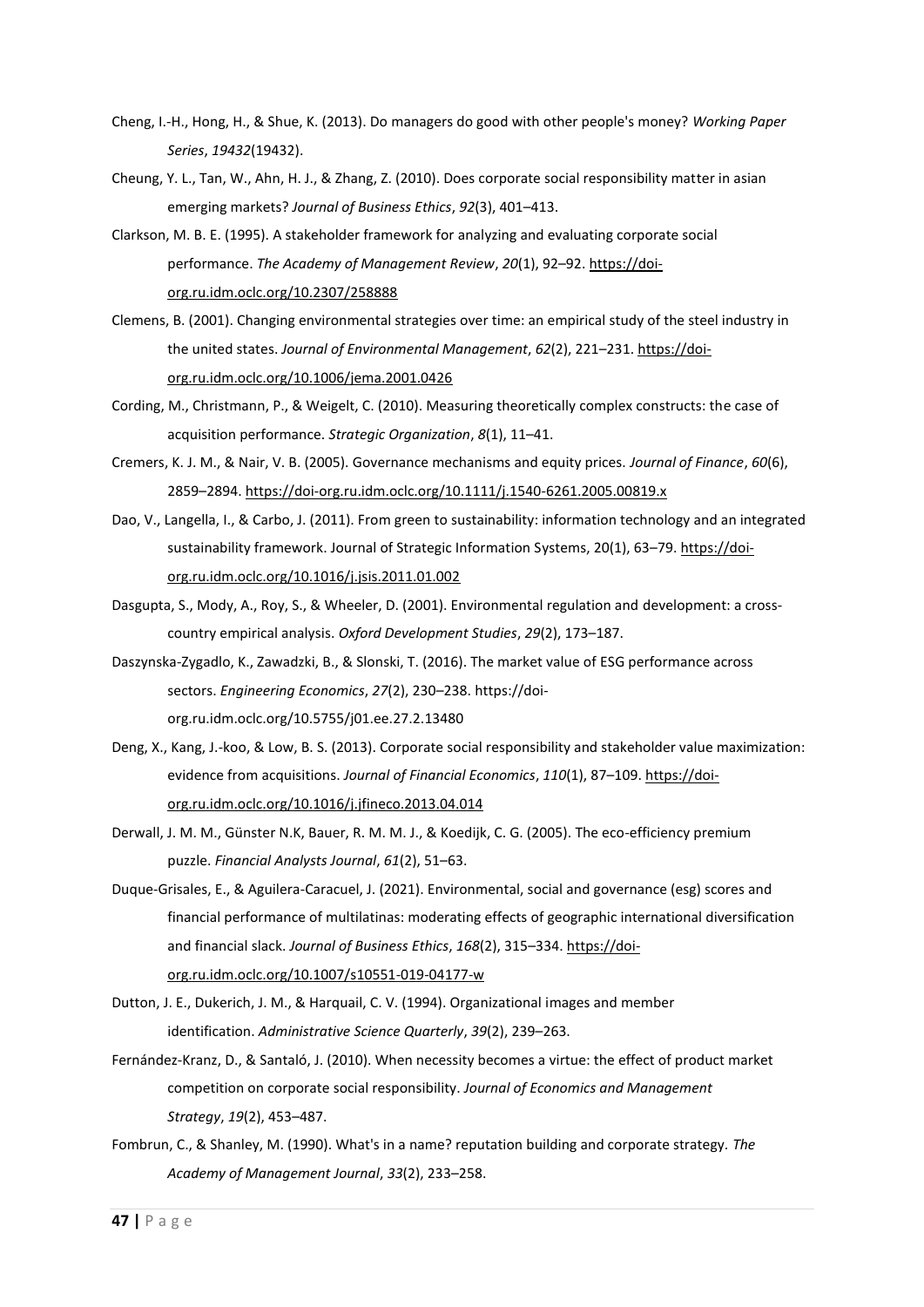Friedman M. (2007) The Social Responsibility of Business Is to Increase Its Profits. In: Zimmerli W.C., Holzinger M., *Richter K. (eds) Corporate Ethics and Corporate Governance*. Springer, Berlin, Heidelberg. https://doi.org/10.1007/978-3-540-70818-6\_14

Frooman, J. (1999). Stakeholder influence strategies. *The Academy of Management Review*, *24*(2), 191–205.

- Galema, R., Plantinga, A., & Scholtens, B. (2008). The stocks at stake: return and risk in socially responsible investment. *Journal of Banking and Finance*, *32*(12), 2646–2654. [https://doi](https://doi-org.ru.idm.oclc.org/10.1016/j.jbankfin.2008.06.002)[org.ru.idm.oclc.org/10.1016/j.jbankfin.2008.06.002](https://doi-org.ru.idm.oclc.org/10.1016/j.jbankfin.2008.06.002)
- Glazer, A., Kanniainen, V., & Poutvaara, P. (2010). Firms' ethics, consumer boycotts, and signalling. *European Journal of Political Economy*, *26*(3), 340–350. https://doiorg.ru.idm.oclc.org/10.1016/j.ejpoleco.2009.12.002

Gomes, M., & Marsat, S. (2018). Does ESG impact premiums in acquisition transactions? *Finance Research Letters*, *26*, 71–80[. https://doi-org.ru.idm.oclc.org/10.1016/j.frl.2017.12.005](https://doi-org.ru.idm.oclc.org/10.1016/j.frl.2017.12.005)

- Gras-Gil, E., Manzano, M., & Fernández J. (2016). Investigating the relationship between corporate social responsibility and earnings management: evidence from spain. *Brq Business Research Quarterly*, *19*(4), 289–299. https://doi-org.ru.idm.oclc.org/10.1016/j.brq.2016.02.002
- Griffin, J. J., & Mahon, J. F. (1997). The corporate social performance and corporate financial performance debate: twenty-five years of incomparable research. *Business & Society*, *36*(1), 5–31. [https://doi](https://doi-org.ru.idm.oclc.org/10.1177/000765039703600102)[org.ru.idm.oclc.org/10.1177/000765039703600102](https://doi-org.ru.idm.oclc.org/10.1177/000765039703600102)
- Haleblian, J., Devers, C., McNamara, G., Carpenter, M., & Davison, R. (2009). Taking stock of what we know about mergers and acquisitions: a review and research agenda. *Journal of Management*, *35*(3), 469– 502.
- Herremans, I. M., Akathaporn, P., & McInnes, M. (1993). An investigation of corporate social responsibility reputation and economic performance. *Accounting, Organizations and Society*, *18*(7), 587–604. https://doi-org.ru.idm.oclc.org/10.1016/0361-3682(93)90044-7
- Hoffman, A. J. (1999). Institutional evolution and change: environmentalism and the u.s. chemical industry. *The Academy of Management Journal*, *42*(4), 351–371.
- Humphrey, J. E., Lee, D. D., & Shen, Y. (2012). The independent effects of environmental, social and governance initiatives on the performance of uk firms. *Australian Journal of Management*, *37*(2), 135– 151.<https://doi-org.ru.idm.oclc.org/10.1177/0312896211410081>
- Jiao, Y. (2010). Stakeholder welfare and firm value. *Journal of Banking and Finance*, *34*(10), 2549–2561. <https://doi-org.ru.idm.oclc.org/10.1016/j.jbankfin.2010.04.013>
- Jones, R., & Murrell, A. J. (2001). Signaling positive corporate social performance: an event study of familyfriendly firms. *Business & Society*, *40*(1), 59–78.
- Kim, E. H., & Singal, V. (1993). Mergers and market power: evidence from the airline industry. *The American Economic Review*, *83*(3), 549–569.
- Kim, Y., Li, H., & Li, S. (2014). Corporate social responsibility and stock price crash risk. *Journal of Banking and Finance*, *43*(1), 1–13. https://doi-org.ru.idm.oclc.org/10.1016/j.jbankfin.2014.02.013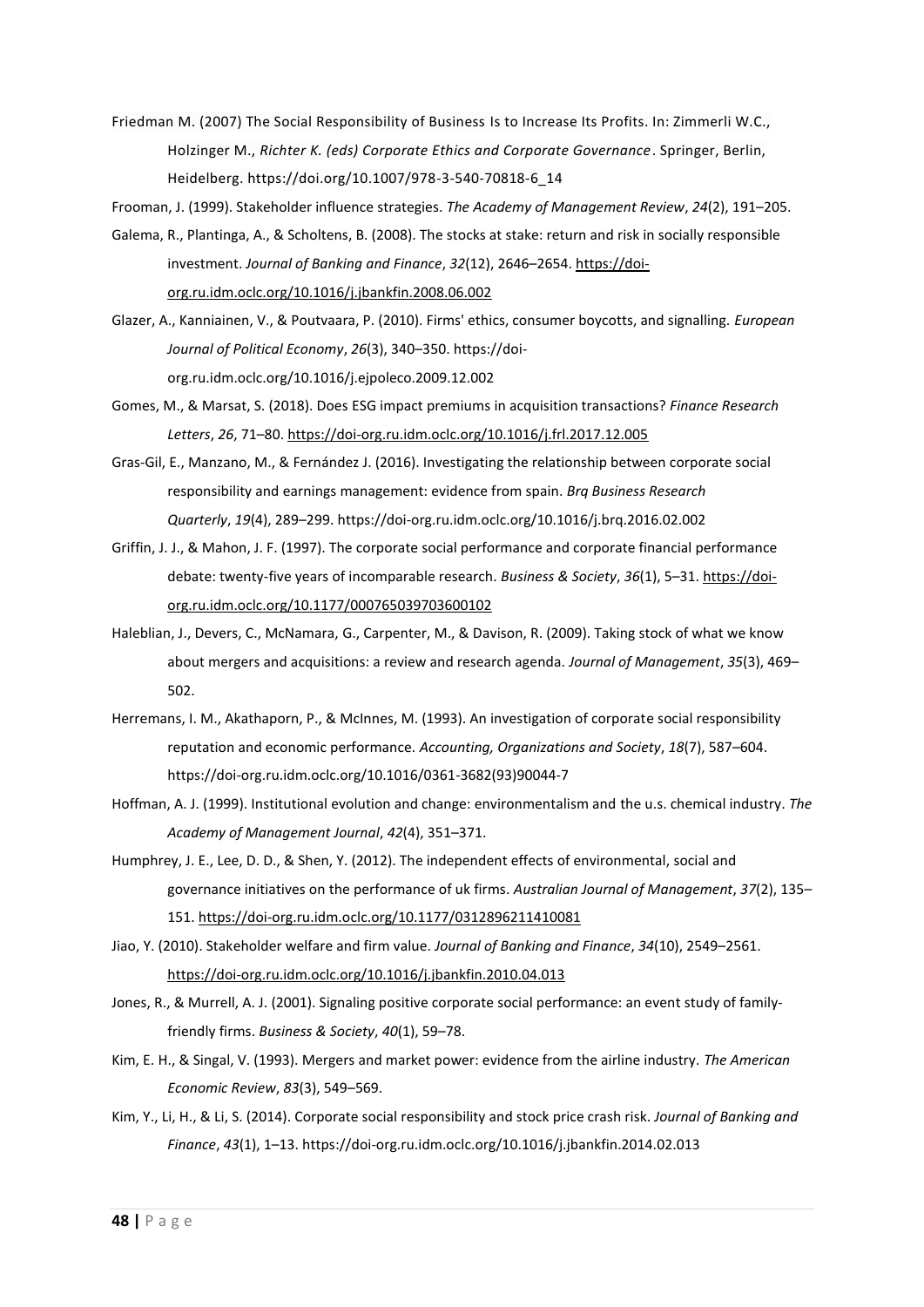- Kitzmueller, M., & Shimshack, J. (2012). Economic perspectives on corporate social responsibility. *Journal of Economic Literature*, *50*(1), 51–84.
- Klassen, R. D., & McLaughlin, C. P. (1996). The impact of environmental management on firm performance. *Management Science*, *42*(8), 1199–1214. [https://doi](https://doi-org.ru.idm.oclc.org/10.1287/mnsc.42.8.1199)[org.ru.idm.oclc.org/10.1287/mnsc.42.8.1199](https://doi-org.ru.idm.oclc.org/10.1287/mnsc.42.8.1199)

KPMG. (2017). The KPMG Survey of Corporate Responsibility Reporting 2017. kpmg.com/crreporting

- Krishnamurti, C., Shams, S., Pensiero, D., & Velayutham, E. (2019). Socially responsible firms and acquisitions and acquisitions performance: australian evidence. *Pacific-Basin Finance Journal*, *57*[. https://doi](https://doi-org.ru.idm.oclc.org/10.1016/j.pacfin.2019.101193)[org.ru.idm.oclc.org/10.1016/j.pacfin.2019.101193](https://doi-org.ru.idm.oclc.org/10.1016/j.pacfin.2019.101193)
- Kwoka, J., & Pollitt, M. (2010). Do mergers improve efficiency? evidence from restructuring the us electric power sector. *International Journal of Industrial Organization*, *28*(6), 645–656. https://doiorg.ru.idm.oclc.org/10.1016/j.ijindorg.2010.03.001
- Kwon, O., Lim, S., & Lee, D. H. (2018). Acquiring startups in the energy sector: a study of firm value and environmental policy. *Business Strategy and the Environment*, *27*(8), 1376–1384. [https://doi](https://doi-org.ru.idm.oclc.org/10.1002/bse.2187)[org.ru.idm.oclc.org/10.1002/bse.2187](https://doi-org.ru.idm.oclc.org/10.1002/bse.2187)
- Lopatta, K., Buchholz, F., & Kaspereit, T. (2016). Asymmetric information and corporate social responsibility. *Business and Society*, *55*(3), 458–488. https://doiorg.ru.idm.oclc.org/10.1177/0007650315575488
- Malatesta, P. H. (1983). The wealth effect of merger activity and the objective functions of merging firms. *Journal of Financial Economics*, *11*(1), 155–181. https://doi-org.ru.idm.oclc.org/10.1016/0304- 405X(83)90009-0
- Martin, K. J., & McConnell, J. J. (1991). Corporate performance, corporate takeovers, and management turnover. *The Journal of Finance*, *46*(2), 671–687.
- Martínez-Ferrero Jennifer, & Frías-Aceituno José Valeriano. (2015). Relationship between sustainable development and financial performance: international empirical research: corporate social responsibility, financial performance. *Business Strategy and the Environment*, *24*(1), 20–39. https://doi-org.ru.idm.oclc.org/10.1002/bse.1803
- Mathur, L. K., & Mathur, I. (2000). An analysis of the wealth effects of green marketing strategies. *Journal of Business Research*, *50*(2), 193–200[. https://doi-org.ru.idm.oclc.org/10.1016/S0148-2963\(99\)00032-6](https://doi-org.ru.idm.oclc.org/10.1016/S0148-2963(99)00032-6)
- McGuire, J. B., Sundgren, A., & Schneeweis, T. (1988). Corporate social responsibility and firm financial performance. *The Academy of Management Journal*, *31*(4), 854–872.
- Mirvis, P. H. (2008). Can you buy ESG? *California Management Review*, *51*(1), 109–116[. https://doi](https://doi-org.ru.idm.oclc.org/10.2307/41166471)[org.ru.idm.oclc.org/10.2307/41166471](https://doi-org.ru.idm.oclc.org/10.2307/41166471)
- Montgomery, D., & Ramus, C. (2003). Corporate Social Responsibility Reputation Effects on MBA Job Choice. *SSRN Electronic Journal*. 10.2139/ssrn.412124.
- Myers, S. C., & Majluf, N. S. (1984). Corporate financing and investment decisions when firms have information that investors do not have. Journal of Financial Economics, 13(2), 187–221. https://doiorg.ru.idm.oclc.org/10.1016/0304-405X(84)90023-0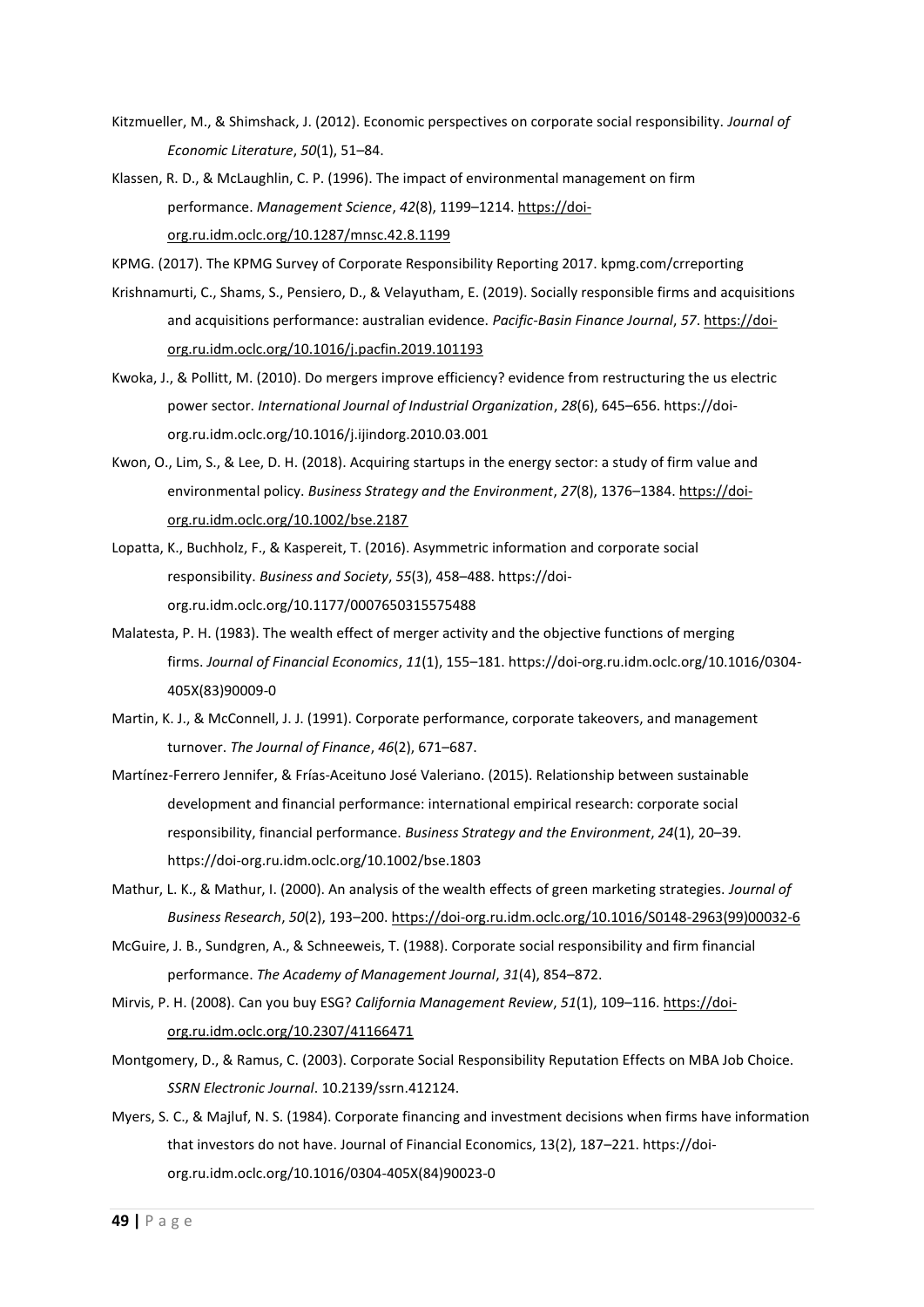- Orlitzky, M., & Benjamin, J. D. (2001). Corporate social performance and firm risk: a meta-analytic review. *Business & Society*, *40*(4), 369–396.
- Porter, M. E., & Kramer, M. R. (2002). The competitive advantage of corporate philanthropy. *Harvard Business Review*, *80*(12), 56–68.
- Purkayastha, D., & Fernando, R. (2007). The body shop: Social responsibility or sustained greenwashing? *OIKOS sustainability case collection*. St. Gallen: Oikos Foundation.
- Qiao, L., & Wu, J. (2019). Pay for being responsible: the effect of target firm's corporate social responsibility on cross-border acquisition premiums. *Sustainability*, *11*(5). https://doiorg.ru.idm.oclc.org/10.3390/su11051291
- Rowley, T., & Berman, S. (2000). A brand new brand of corporate social performance. *Business & Society*, *39*(4), 397–418.
- Salvi, A., Petruzzella, F., & Giakoumelou, A. (2018). Green ACQUISITION Deals and Bidders' Value Creation: The Role of Sustainability in Post-Acquisition Performance. International Business Research, 11(7), 96-105.
- Schmitz, J., & Schrader, J. (2015). Corporate social responsibility: a microeconomic review of the literature: corporate social responsibility. *Journal of Economic Surveys*, *29*(1), 27–45. https://doiorg.ru.idm.oclc.org/10.1111/joes.12043
- Shimizu, K., Hitt, M. A., Vaidyanath, D., & Pisano, V. (2004). Theoretical foundations of cross-border mergers and acquisitions: a review of current research and recommendations for the future. *Journal of International Management*, *10*(3), 307–353. https://doiorg.ru.idm.oclc.org/10.1016/j.intman.2004.05.005

Statman, M., & Glushkov, D. (2009). The wages of social responsibility. *Financial Analysts Journal*, *65*(4), 33–46.

- Tampakoudis, I., & Anagnostopoulou, E. (2020). The effect of acquisitions and acquisitions on environmental, social and governance performance and market value: evidence from eu acquirers. *Business Strategy and the Environment*, *29*(5), 1865–1875.<https://doi-org.ru.idm.oclc.org/10.1002/bse.2475>
- Thomson Reuters (2018). Thomson Reuters ESG Scores.
	- https://www.esade.edu/itemsweb/biblioteca/bbdd/inbbdd/archivos/Thomson\_Reuters\_ESG\_Scores. pdf
- Travlos, N. G. (1987). Corporate takeover bids, methods of payment, and bidding firms' stock returns. The Journal of Finance, 42(4), 943–963.
- Turban, D. B., & Greening, D. W. (1997). Corporate social performance and organizational attractiveness to prospective employees. *The Academy of Management Journal*, *40*(3), 658–672.
- Waddock, S. (2008). Building a new institutional infrastructure for corporate responsibility. *Academy of Management Perspectives*, *22*(3), 87–108.
- Wang, L., Li, S., & Gao, S. (2014). Do greenhouse gas emissions affect financial performance? an empirical examination of australian public firms: green house gas emission and financial performance. *Business Strategy and the Environment*, *23*(8), 505–519.<https://doi-org.ru.idm.oclc.org/10.1002/bse.1790>